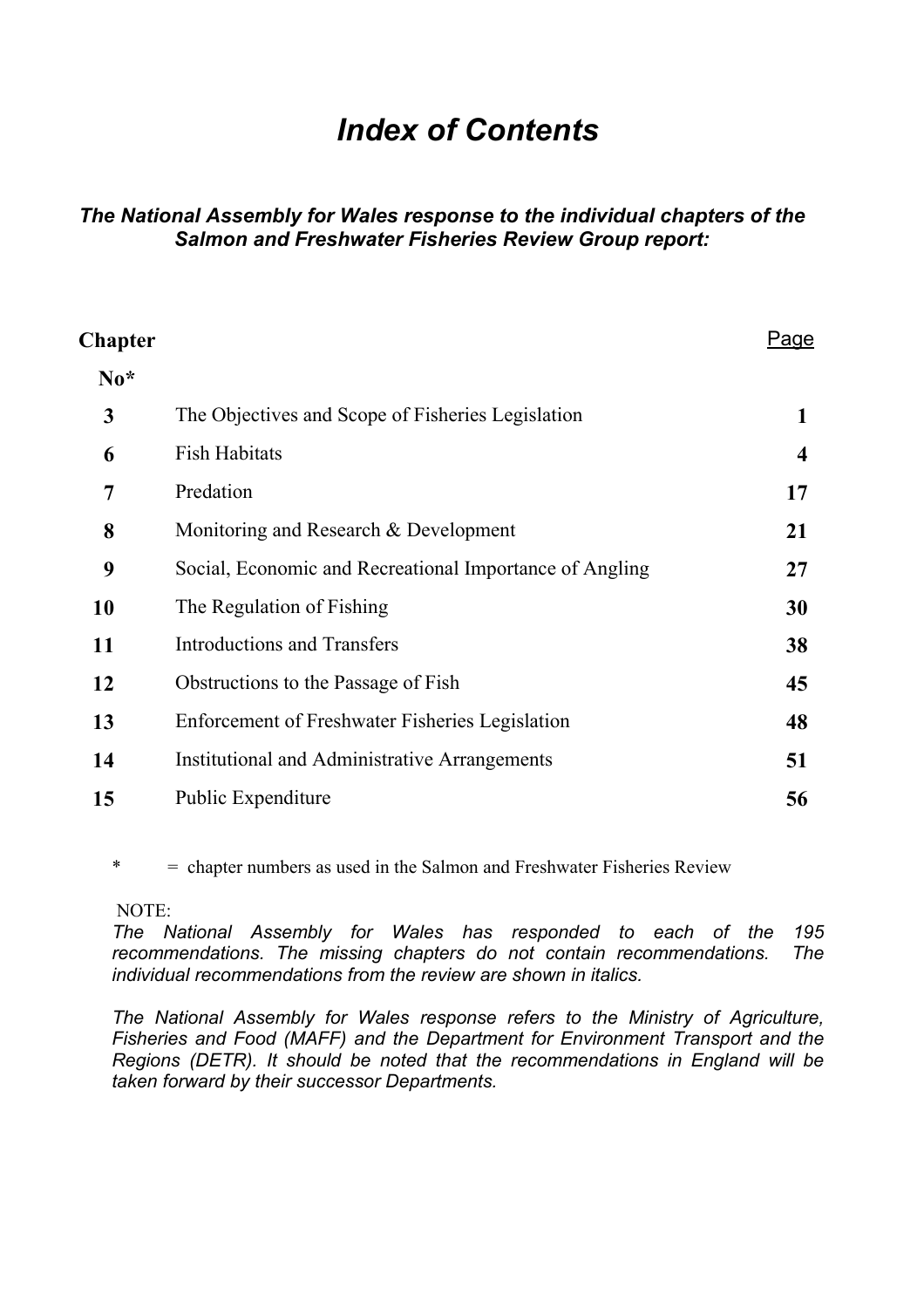# **CHAPTER 3: THE OBJECTIVES AND SCOPE OF FISHERIES LEGISLATION**

# **Objectives of fisheries legislation**

*1. Government involvement in the conservation of salmon and freshwater fish and the management of salmon and freshwater fisheries should have three principal objectives:* 

- to ensure the conservation and maintain the diversity of freshwater fish, *salmon, sea trout and eels and to conserve their aquatic environment;*
- to enhance the contribution salmon and freshwater fisheries make to the *economy, particularly in remote rural areas and in areas with low levels of income;*
- to enhance the social value of fishing as a widely available and healthy form of *recreation.*

## **Accept**

The National Assembly for Wales endorses these objectives for government involvement in the conservation of salmon and freshwater fish and the management of these fisheries. It notes that the objectives recommended here reflect its existing approach and, as the review group points out, are consistent with its policies in other areas. While it considers that the greatest weight should be given to the first of these objectives, to ensure conservation and maintain the diversity of salmon and freshwater fish and of the aquatic environment. It also attaches importance to enhancing the contribution salmon and freshwater fisheries make to the economy and to the recreational benefits of angling.

## **Scope of fisheries legislation**

*88. New legislation on salmon and freshwater fisheries should focus on providing Government and its agencies with the means to achieve their objectives for the conservation*  and management of salmon and freshwater fish. Problems that affect the freshwater *environment as a whole should be dealt with through environmental legislation.* 

## **Accept**

The National Assembly for Wales agrees that there is a need to update primary legislation on salmon and freshwater fisheries, and will support MAFF in bringing forward proposals at an appropriate opportunity. MAFF are discussing with parliamentary colleagues a possible timetable for the introduction of such legislation and will apprise the Secretary of States Office as necessary.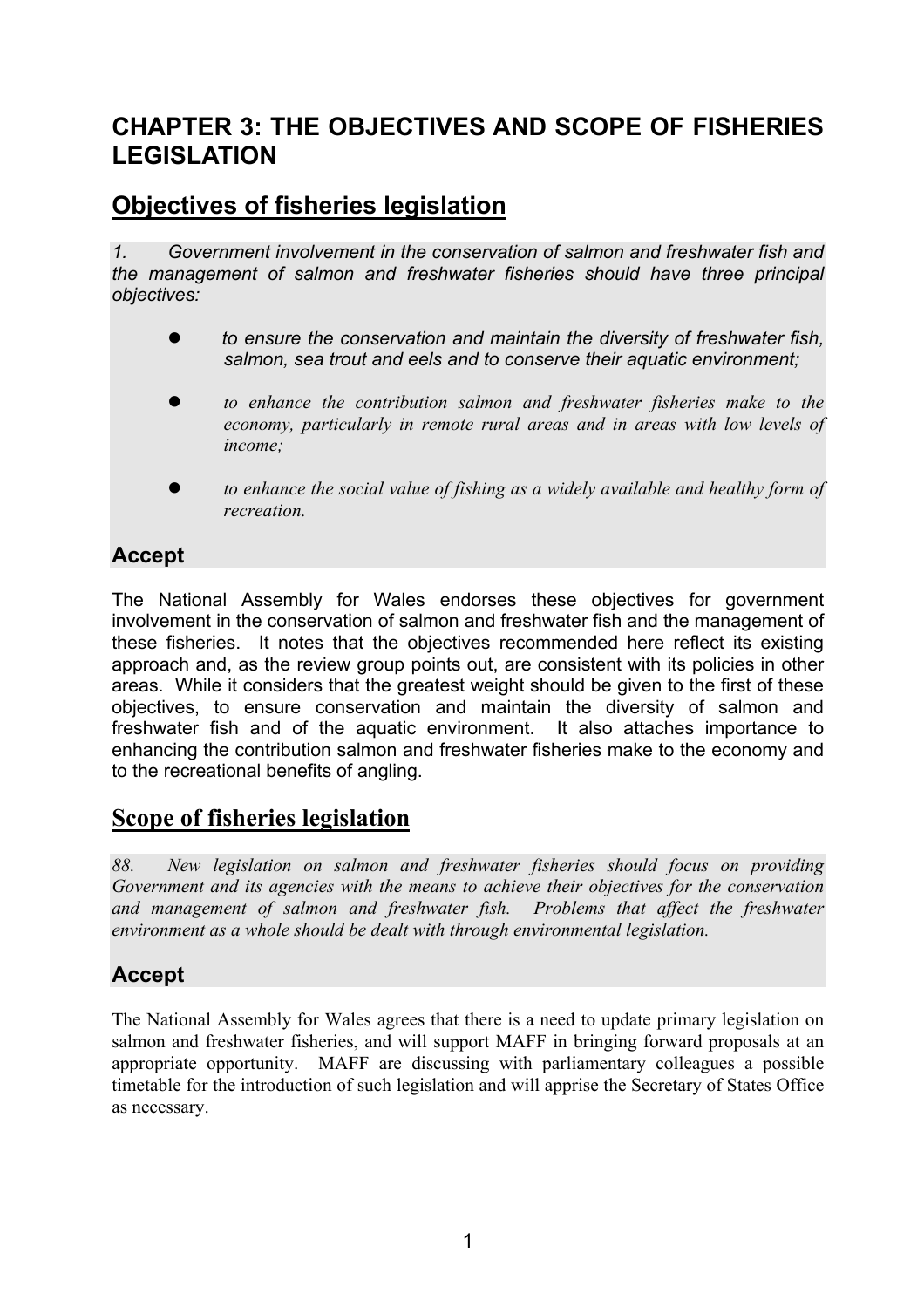*95. Section 4 of the Salmon and Freshwater Fisheries Act 1975 (poisonous matter and polluting effluent) should not be repealed until adequate replacement provisions are incorporated into general water pollution legislation.* 

## **Accept**

*90. Salmon and freshwater fisheries legislation should apply to all fish that normally complete their life-cycle in freshwater (and freshwater crayfish) wherever they occur; to salmon and sea trout to six miles from territorial sea baselines; to all other diadromous species and to sea fish when they are in waters inland of the inland limit of the jurisdiction of Sea Fisheries Committees.* 

### **Accept**

The National Assembly for Wales accepts the recommended clarification of the coverage of salmon and freshwater fisheries legislation, although, as pointed out by the Environment Agency, future legislation should continue to apply to eels (Anguilla anguilla) within the 6 mile limit.

# **Fisheries Duty**

*3. The Environment Agency's statutory duty to maintain, improve and develop salmon and freshwater fisheries should be retained. This duty should be interpreted as a duty on the Agency:* 

- z to *ensure the conservation and maintain the diversity of freshwater fish, salmon, sea trout and eels and to conserve their aquatic environment;*
- $\bullet$  *to enhance the contribution salmon and freshwater fisheries make to the economy, particularly in remote rural areas and in areas with low levels of income;*
- to enhance the social value of fishing as a widely available and healthy form of *recreation.*

*This interpretation should be put on a statutory basis at the first available opportunity.* 

### **Accept**

A number of those commenting on the review, in particular the conservation agencies and the Moran Committee, argued that the Environment Agency should be concerned only with fish conservation, and not with enhancing the economic contribution or recreational benefits of freshwater fisheries. In the National Assembly for Wales view, however, this would be a mistake. As the Review Group points out, the rationale for the Government's involvement in, and expenditure on, salmon and freshwater fish and associated fisheries is based not only on the need to conserve fish stocks and maintain biodiversity; it is also based on the contribution that fisheries make to economic development, particularly in rural areas, and to recreation. It is the economic and social role of fisheries that distinguishes the Environment Agency's fisheries duty from its more general duty to contribute to the conservation of other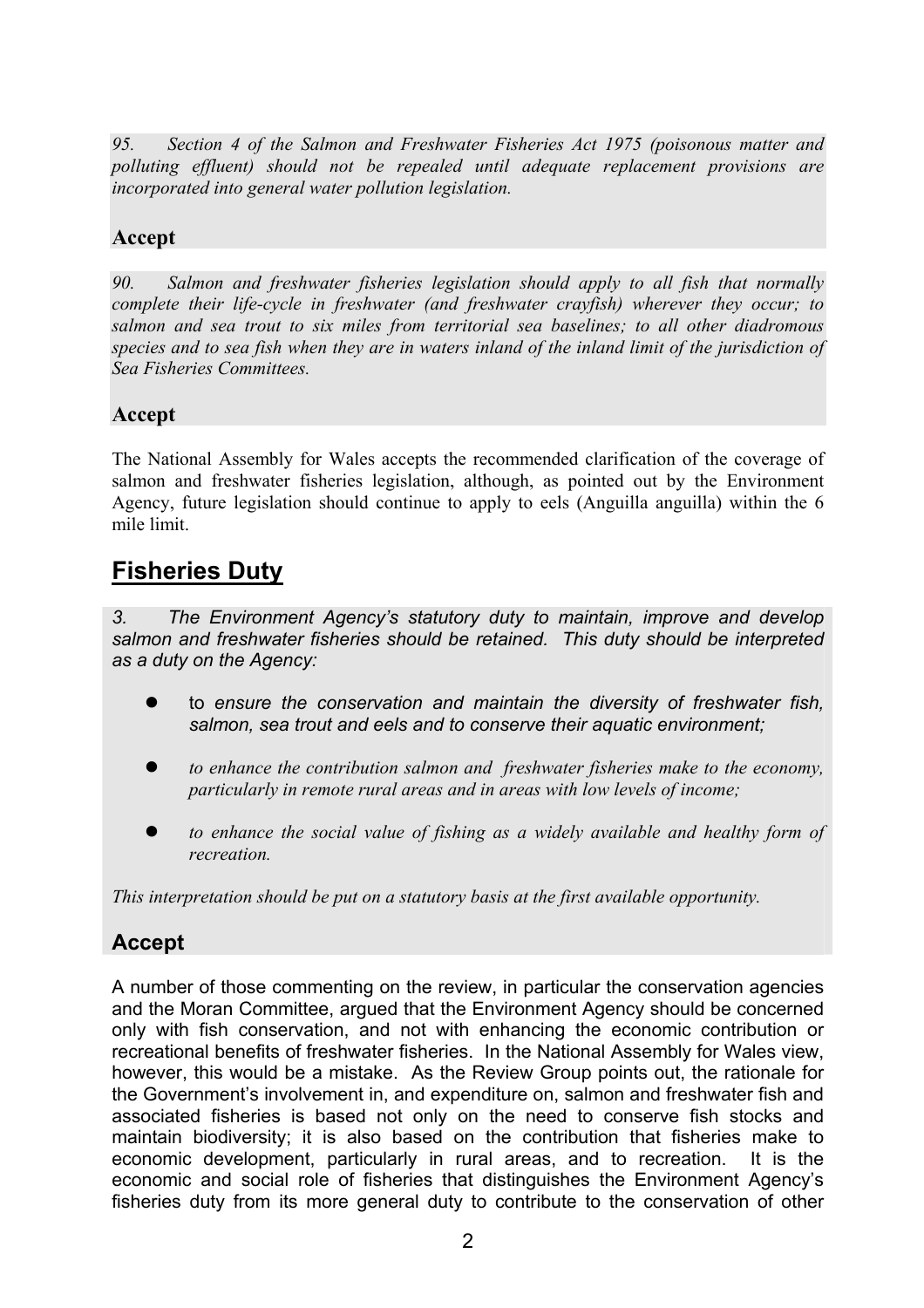forms of wildlife, and justifies dedicated Government expenditure on freshwater fisheries. In the National Assembly for Wales view, the Environment Agency's fisheries duty should cover all the objectives of government policy for conservation of freshwater fish, including rare fish, and the management of freshwater fisheries. It thus agrees that this duty should be maintained, and that it should be interpreted as recommended by the Review Group. The National Assembly for Wales also agrees that this interpretation should be put on a statutory basis if an appropriate opportunity arises.

Others who commented on the review were concerned that if enhancing the economic contributions and social role of fishing became objectives of government policy, and a duty on the Environment Agency, this would discriminate in favour of fisheries and against other water-related recreational activities such as canoeing. The National Assembly for Wales does not believe, however, that these concerns are well founded. The Environment Agency already has a general duty to promote recreation, as well as a duty to take into account the economic and social interest for rural areas in the formulation of all its policies. The National Assembly for Wales looks to the Environment Agency to exercise all its duties in a balanced way, taking full account of all relevant interests.

# **Secondary legislation**

*89. New salmon and freshwater fisheries legislation should include powers to introduce by secondary legislation measures necessary to attain Government's objectives for salmon and freshwater fisheries.* 

## **Accept**

The National Assembly for Wales agrees that future salmon and freshwater fisheries legislation should provide subordinate powers for the Assembly to conserve salmon and freshwater stocks in Wales.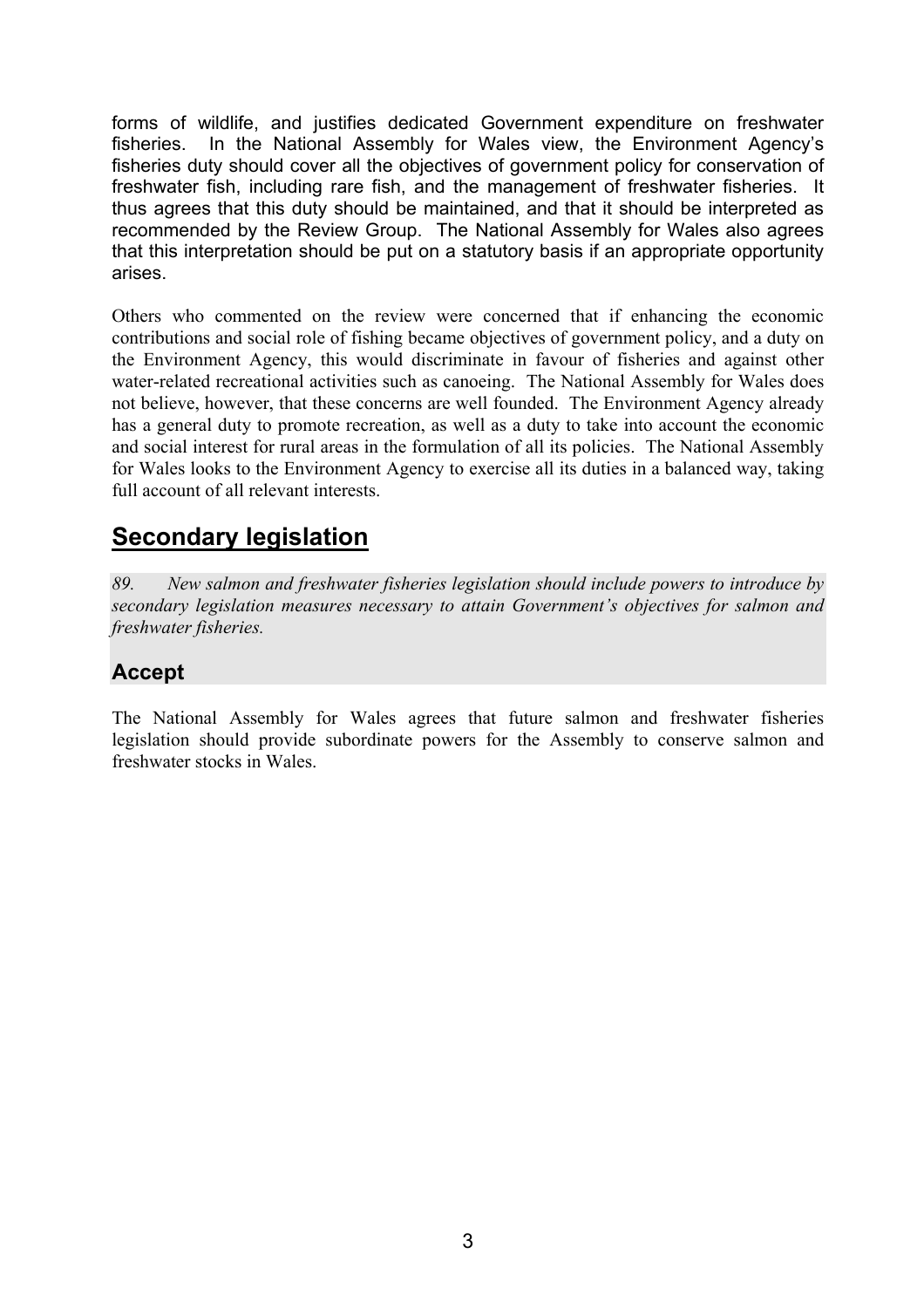# **CHAPTER 6 : FISH HABITATS**

# **The General Approach**

137. All relevant legislation should incorporate an element of flexibility so that *measures can be modified in response to changing climate.* 

## **Accept in principle**

The National Assembly for Wales accepts the need to take continuing account of the possible impact of climate change on all the Government policies and agrees that powers under new fisheries legislation to introduce secondary legislation should be broad enough to respond to changes caused by climate change. See also the response to recommendation 89 (page 3).

# **Agriculture**

### Agricultural pollution

*139. All farmers should be required by law to prepare Farm Waste Management Plans.* 

## **Reject**

The National Assembly for Wales agrees that farm waste management plans have played a part in reducing pollution. However, the imposition of a statutory requirement to produce a farm waste management plan would place a significant regulatory burden on all farmers and would incur substantial enforcement costs. Of the 2,050 substantiated annual water pollution incidents in England and Wales caused by farming in 1998 only about 12% were recorded by Environment Agency as "land run-off". The National Assembly for Wales supports the UK Government's proposal to continue with the policy of encouraging the use by farmers of farm waste management plans combined with effective enforcement action.

*138. It should be made clear, by legislative changes if necessary, that sediment can be a polluting substance and that action resulting in the introduction of excessive amounts of sediment into watercourses comes within the scope of the offence of causing pollution.* 

## **Accept in principle**

Under existing legislation (S.85 Water Resources Act 1991) excessive soil and sediment runoff can be 'noxious matter entering a controlled water'. It is for the Environment Agency to enforce this legislation, and the National Assembly for Wales agrees with the Environment Agency that enforcement action is only appropriate when excessive run-off is caused by bad land management by the person responsible for managing the land. Diffuse sediment run-off is best tackled through changes to farming practices, including measure to protect watercourses – e.g. buffer strips.

*140. Government and the Environment Agency should continue to fund research into the effects of pesticides and veterinary medicines on fish and invertebrates,*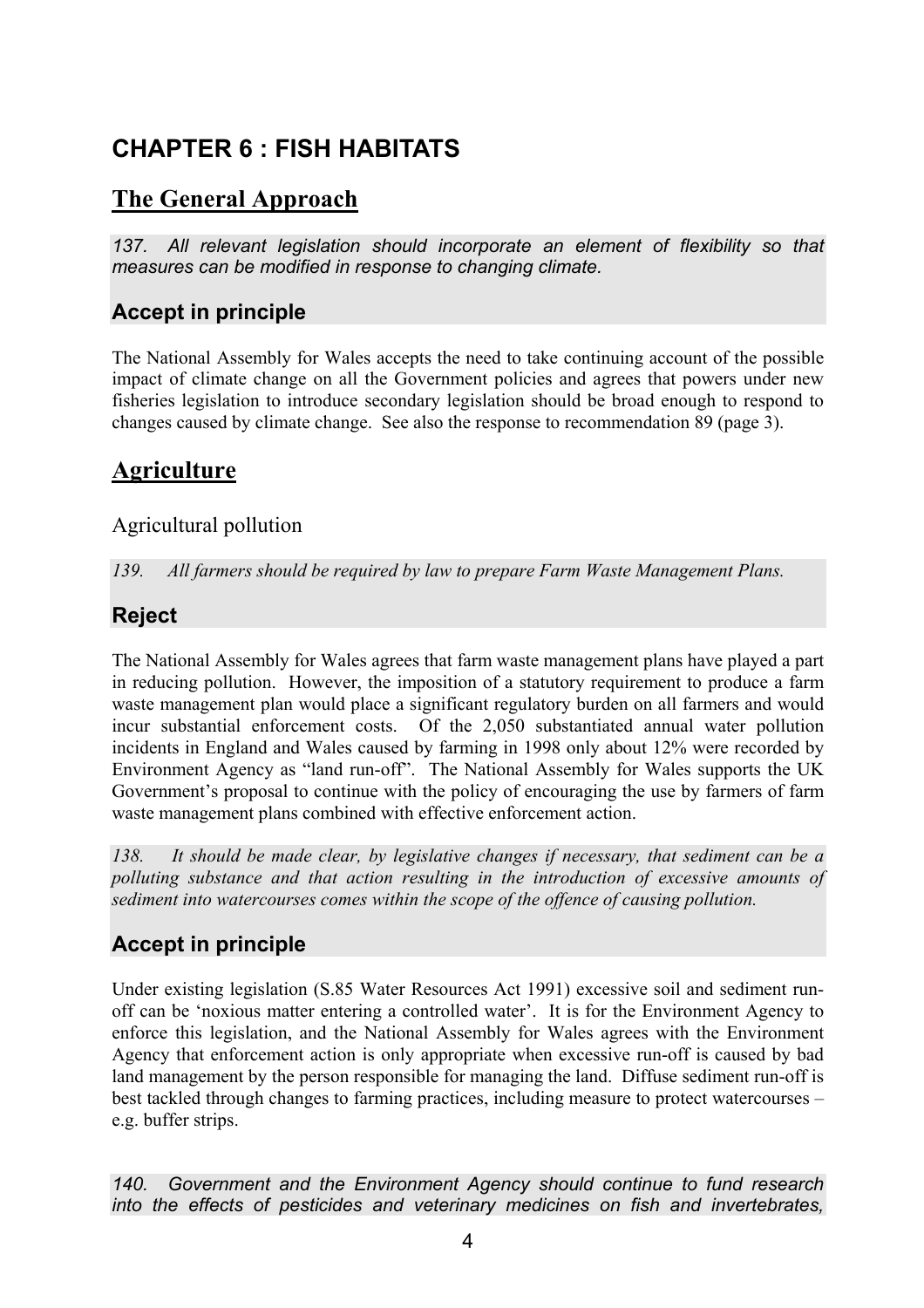*including the sub-lethal effects. The results of this research should be made known to the bodies responsible for licensing these substances and should be taken into account by those bodies in deciding on and reviewing approvals and conditions of use.* 

*141. Research should be carried out into the natural recovery of, in particular, upland streams after pollution events and on the best ways to enhance this recovery.* 

### **Accept both in principle**

The comments made in relation to recommendations 71 to 87 (pages 23-26) are relevant here. It is already best practice to make known the results of relevant research to the Veterinary Medicines and Pesticide Safety Directorates.

#### Sheep dip pollution

*142. Government should support research into and the development of effective alternatives to synthetic pyrethroid (SP) sheep dips, such as injections and pour ons and should positively promote these. As soon as alternatives are available to control sheep scab, the Medical Veterinary Products licence for SPs as a sheep-dipping chemical should be withdrawn.* 

## **Accept in part**

The National Assembly for Wales notes the Review Group's conclusion that it is impracticable to reduce the risk of serious environmental damage from SP sheep dips to an acceptable level. Whilst it accepts that the environmental hazard presented by SP dips is very substantial, it does not agree that it is not possible to reduce the risk that this hazard will occur to acceptable proportions.

The Government's Veterinary Products Committee (VPC) has considered incidents of pollution caused by sheep dips including synthetic pyrethroid (SP dips). In March 2000 the Environment Agency supplied the Veterinary Products Committee with evidence of pollution incidents attributed to the use of sheep dips in the context of considering the case to allow Organo Phosphate sheep dips to return to the market following the suspension of marketing authorisations in December 1999. In 1997, 34 incidents were reported of which 19 were definitely linked with the use of synthetic pyrethroid dips. In 1998, the total was 27 of which 18 were definitely linked to the use of synthetic pyrethroid dips with a further 3 incidents in which their use was suspected. Definitive figures for 1999 had not been produced but 9 incidents had definitely been identified and in all of them the use of SP dips was confirmed or suspected. Although these data are not decisive, there is some evidence of a reduction in the number of pollution incidents. It is clear from the reports that pollution occurred largely because dipping baths were located too close to watercourses or insufficient measures had been taken to prevent freshly dipped sheep from entering watercourses. If good practice guidelines are followed rigorously, it should be possible to avoid pollution incidents.

In addition, a number of measures have been put in place to improve practice among users and prevent contamination of the aquatic environment. One such standard is to ensure that all farmers proposing to dispose of sheep dip have obtained the required prior authorisation from the Environment Agency.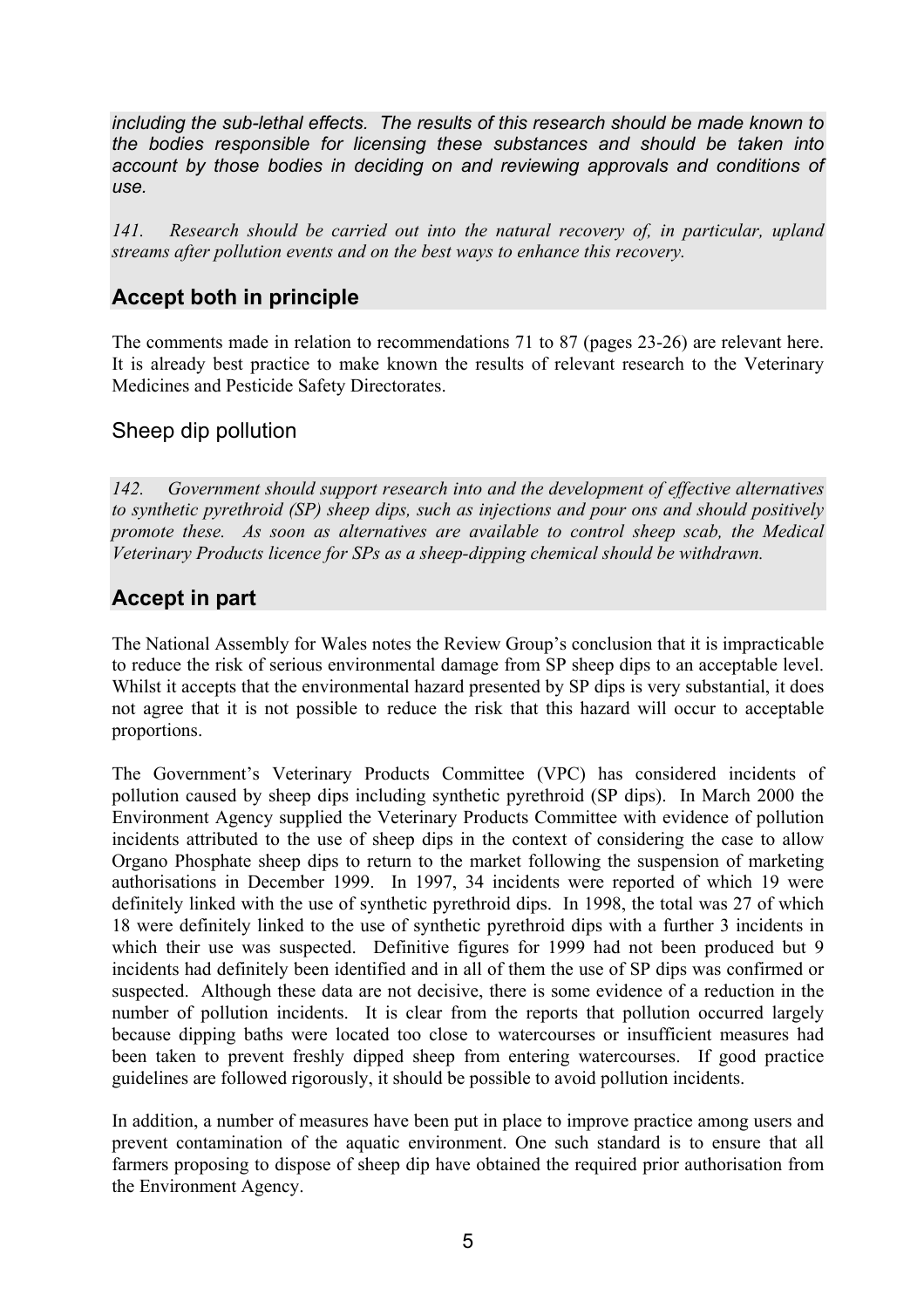The Government has funded work since 1996 to explore non-chemical methods as alternative approaches to sheep scab control. The programme is based on earlier published work funded by MAFF at the Royal Veterinary College. The earlier results showed evidence of an immune response in the blood of sheep affected by sheep scab mites. A four-year programme, costing £1.6m, investigated the significance of this. The results in 1999 showed that the approach to the immunological control of sheep scab is complex and requires an understanding of a number of key elements if a vaccine is to be developed. A further, three-year study focusing on these elements is in hand.

All authorised sheep dips must satisfy statutory criteria for safety (including the safety of the environment) and efficacy. The authorisation of other means of controlling sheep diseases would not change the status of existing authorised products, which would remain on the market unless there was convincing evidence that they had become ineffective or unsafe. In carrying out a risk benefit assessment of the use of a particular product or group of products, the Veterinary Products Committee takes account of the existence of alternative treatments and the possibility of misuse of the product. However, a decision to take a particular product off the market would have to be justified under Community legislation in relation to evidence of harm caused by the product under its conditions of use.

The National Assembly for Wales agree that the Government will continue to keep the situation under review, taking account in particular of the effectiveness of the measures that have been taken to protect the environment. In addition to the measures already taken, the Veterinary Products Committee (VPC) will be considering container design for synthetic pyrethroid sheep dips and the Veterinary Medicines Directorate will be requiring changes to the labelling of SP dips to bring them into line with current best practice.

*143. The Environment Agency's programme of sheep-dipping site inspections and guidance in best practice should be pursued with continued vigour, focusing particularly on upland sheep-farming areas where base-poor soils provide little or no natural buffering.* 

### **Environment Agency accepts**

The National Assembly for Wales notes that the Environment Agency intends to implement this recommendation. It already works with a range of organisations to pursue best practice.

*144. There should be a general presumption in favour of the disclosure by one Government agency to another of information, including information on individuals,*  needed to protect the environment and any legal restrictions on such disclosure *should be removed.* 

## **Accept**

The National Assembly for Wales agrees in principle with this recommendation, and notes that the Freedom of Information Act 2000 removes some current constraints on the exchange of information between Government agencies. The Government will, of course, remain subject to rules protecting individuals in the European Convention on Human Rights and the Data Protection Act.

*145. The Environment Agency should make use of its powers to place closure orders on leaking or inappropriately sited sheep dipping installations.*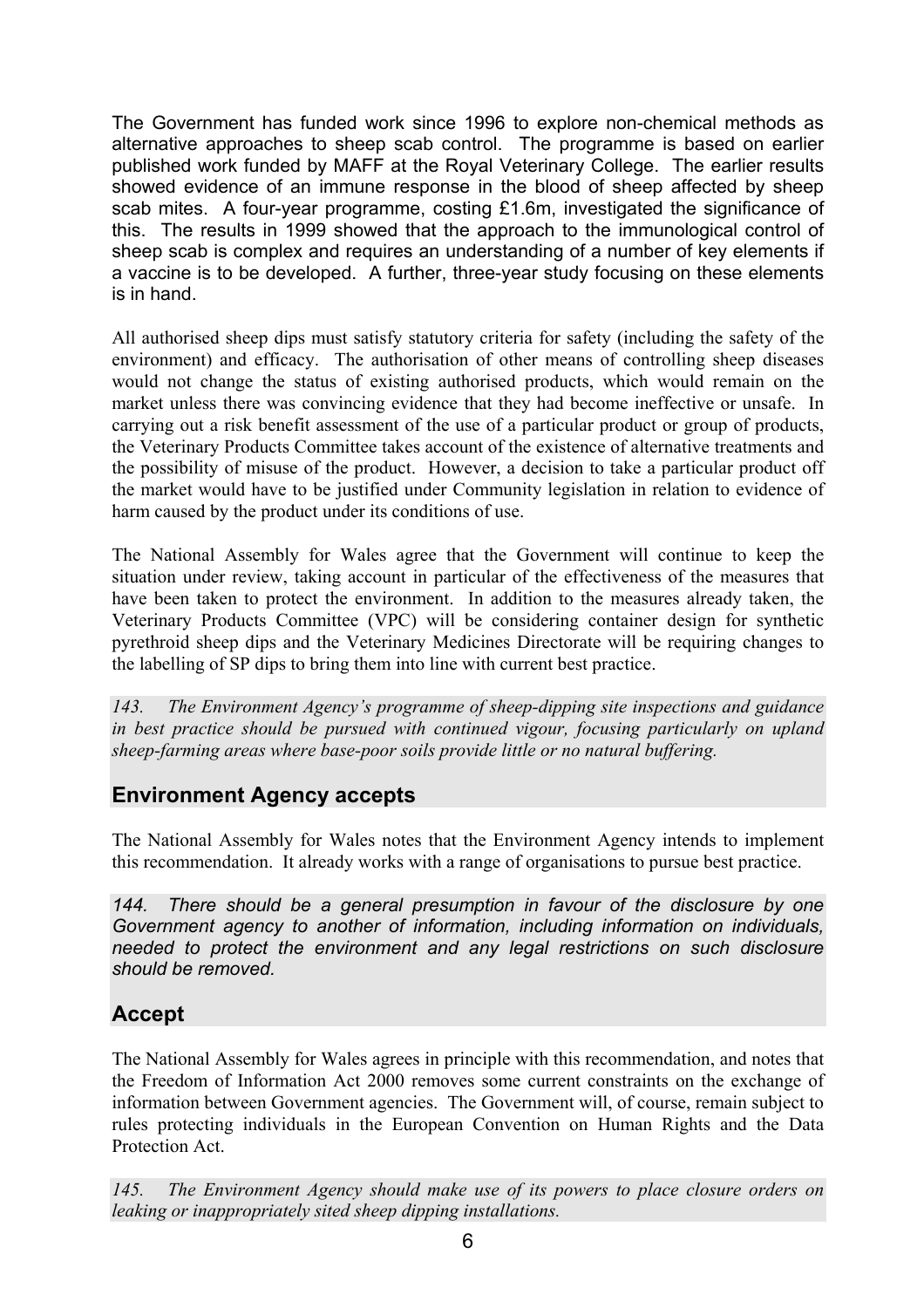# **Environment Agency accepts**

The National Assembly for Wales notes that the Environment Agency intends to implement this recommendation.

*146. Warnings on package labelling and in advisory leaflets about environmental risks from sheep dips should be prominently displayed in large, easily readable typeface.* 

## **Accept**

The National Assembly for Wales agrees that sheep dip labels need to be revised to make them simpler, easier to read and to give prominence to warnings, including those relating to environment risks. Considerable progress in revising sheep dip labelling has been made and the Government expects to introduce new labelling requirements for SP dips in the New Year.

*147. The competence testing and certification scheme for purchasers of sheep dips should be extended to include all who use and dispose of sheep dips.* 

## **Reject**

The National Assembly for Wales agrees that it is essential that all those dipping sheep should be fully trained and competent; this is already required by The Control of Pesticides (Amendment) Regulation 1997. However, the Government, having looked carefully into the issue, is not persuaded that mandatory certification of users would necessarily improve practice. The advice it has received from the Health and Safety Executive is that mandatory certification might lead those dipping sheep to believe that these certificates discharge them from their responsibility to work safely and carefully wherever they dip sheep. Also mandatory certification would not make it any easier to enforce existing regulations. The National Assembly for Wales agree that nevertheless, the Government should keep the situation under review.

*148. A licensing system for all mobile sheep dip and sheep spray operators should be introduced.* 

## **Accept for further consideration**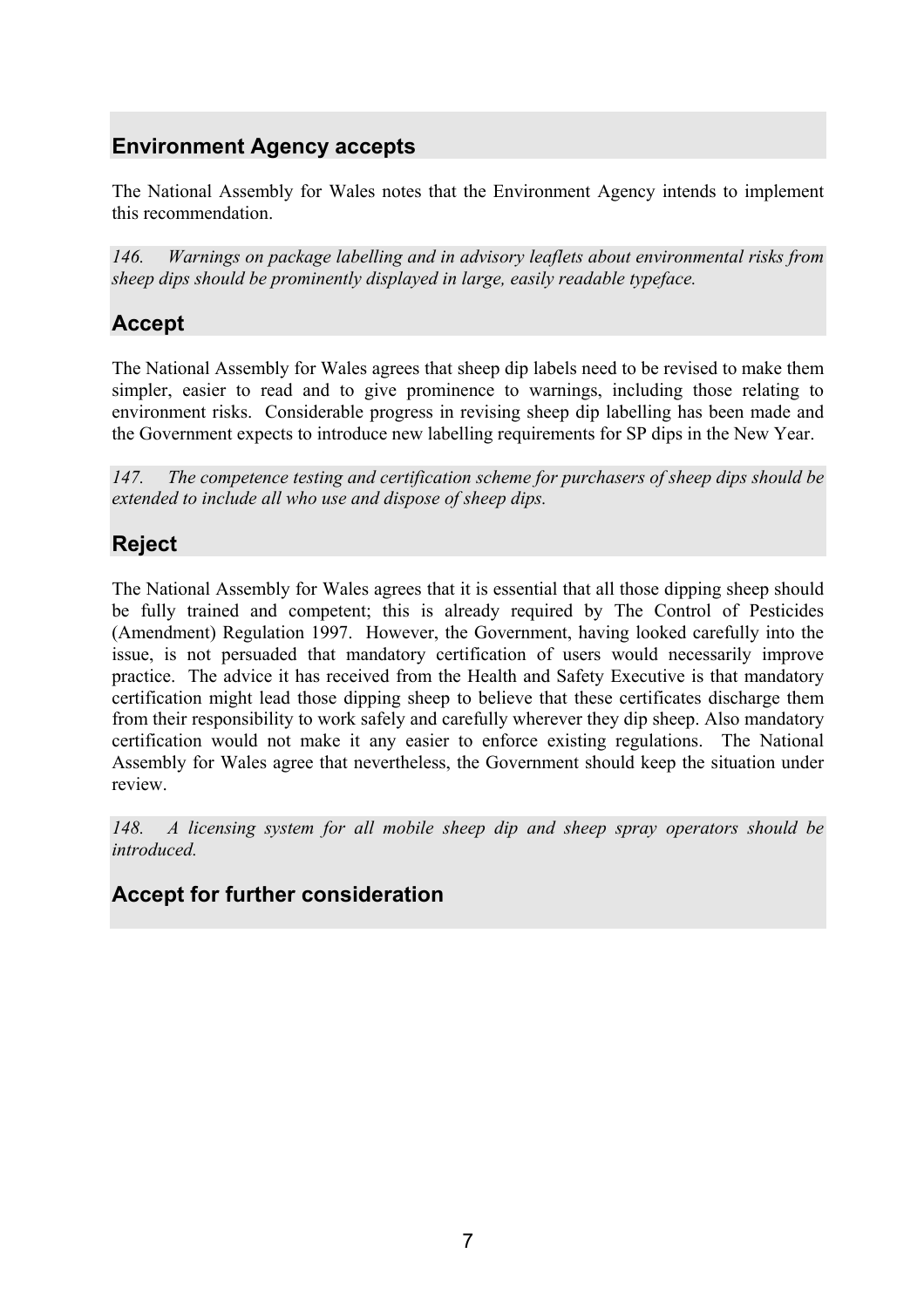*149. When effective neutralising agents become available, sheep dip should be packaged with sufficient neutraliser and it should be made illegal to purchase dip without its neutraliser. Labelling should state clearly and prominently that neutralised sheep dip can cause serious environmental damage and must be disposed of only in accordance with the relevant Code of Practice.* 

# **Accept in part**

The National Assembly for Wales agrees that it essential that all used sheep dips, whether neutralised or not, are disposed of safely. Disposal of sheep dips is already strictly controlled by the Groundwater Regulations 1998, and it is important to ensure that all users are aware that these rules apply also to neutralised sheep dips. It will consider, with the Environment Agency, whether more needs to be done on this point. It notes the Environment Agency's view that more research on the effect of neutralised sheep dips on the environment is needed before consideration is given to making use of neutralisers mandatory.

*150. The procedure for approving and licensing of veterinary medicines should be revised to reflect the level of environmental risk in the conditions of storage, use and disposal that are likely to be observed in practice rather than those recommended by the manufacturer. If there is a significant risk that a product will be misused and so cause serious damage to the environment, it should not be licensed.* 

### **Current practice**

The VPC already takes the possibility of misuse of a product into account in its authorisation process. It has, for example, rejected proposals where it has judged the recommended precautions to be such that a farmer could not be reasonably expected to follow them in practice.

#### Agriculture support policy

*151. Government should seek to ensure that any direct payments made to farmers under a reformed CAP reflect their role in maintaining wildlife habitats in the countryside. Such payments should take into account the contribution farmers may make to the maintenance and improvement of salmon and freshwater fisheries.* 

### **Accept in principle**

The National Assembly for Wales notes that this recommendation addresses the long-term reform of the CAP. Support for maintaining habitats and landscapes and measures to sustain the rural economy for part of the Welsh Objective 1 Single Programme Document.

The Review Group accepts that in the shorter term opportunities to shift from support for agricultural production towards support for maintaining habitats and landscapes and measures to sustain the rural economy are limited. The National Assembly for Wales agrees that such a shift would be consistent with the Government's own objectives for the reform of the CAP, and that in its view direct payments to farmers should, among other things, take into account the contributions farmers can make towards safeguarding and maintaining wildlife habitats, including rivers, streams and other wetlands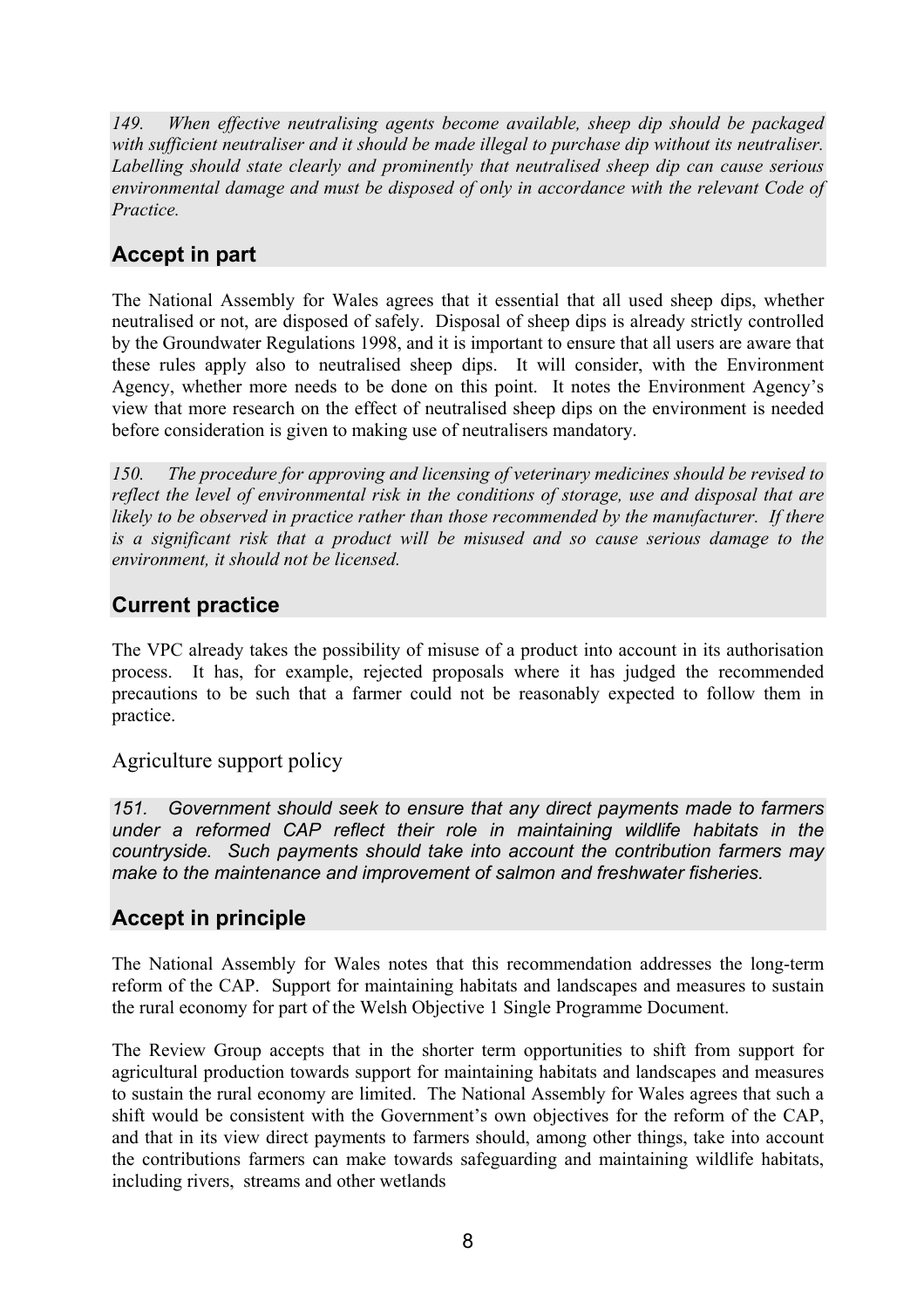*152. Stricter rules on over-grazing by sheep, designed to prevent environmental damage to vulnerable hillsides, should be drawn up as soon as possible and enforced by crosscompliance.* 

## **Accept in principle**

The National Assembly for Wales recognises that overgrazing by sheep can contribute to soil erosion in vulnerable upland areas and is committed to action to reduce its impact via the environmental enhancements under the new Tir Mynydd arrangements.

*153. The Government should press for all livestock subsidies to be paid on an area basis.* 

## **Accept in part**

The National Assembly for Wales, in accordance with the Agenda 2000 reforms, has introduced Tir Mynydd, the new area based support scheme for livestock farmers in the Less Favoured Areas (LFA's) of Wales. From 2001 it has replaced the Hill Livestock Compensatory Allowances (HLCA's) Scheme which, for nearly 30 years, had channelled specific support to Hill and upland farmers on the basis of the number of eligible breeding cows and/ or breeding sheep they kept.

*154. Clear enforceable guidelines on cultivation of such crops as maize should be drawn up to make it clear that they should not be grown on highly erodible flood plains. Cross compliance should be used to ensure that these guidelines are observed.* 

## **Accept in part**

The National Assembly for Wales agrees that the cultivation of some crops in highly erodible areas can cause problems. It is therefore fully supportive of educational initiatives, including advice on best practice, which seek to encourage the sympathetic management of land adjacent to watercourses. The revised Code of Good Agricultural Practice to Protect Soil emphasises the need to adopt management practices that avoid erosion. The Ministry of Agriculture, Fisheries and Food is also currently considering ideas for the promotion of a manual and leaflets on controlling soil erosion, including a new leaflet on wind erosion.

The Government and National Assembly for Wales are also seeking to protect watercourses against pollution by encouraging the responsible use of fertilisers and pesticides, on cultivated land and pasture through instruments such as the Code of Good Agricultural Practice for the Protection of Water and the Local Environment Risk Assessment for Pesticides (LERAPs). The National Assembly for Wales supports the use of existing legislation to protect water courses alongside cultivated land, such as the 1989 Water Act, the 1991 Water Resources Act and the Groundwater Regulations, where this is necessary in order to prevent environmental damage.

The National Assembly for Wales understands why the Review Group had a particular concern about maize cultivation and the conversion of riparian meadows out of grassland. It therefore welcomes the discussions between the Environment Agency and the Maize Growers Association to promote good practice, and will be discussing with the Environment Agency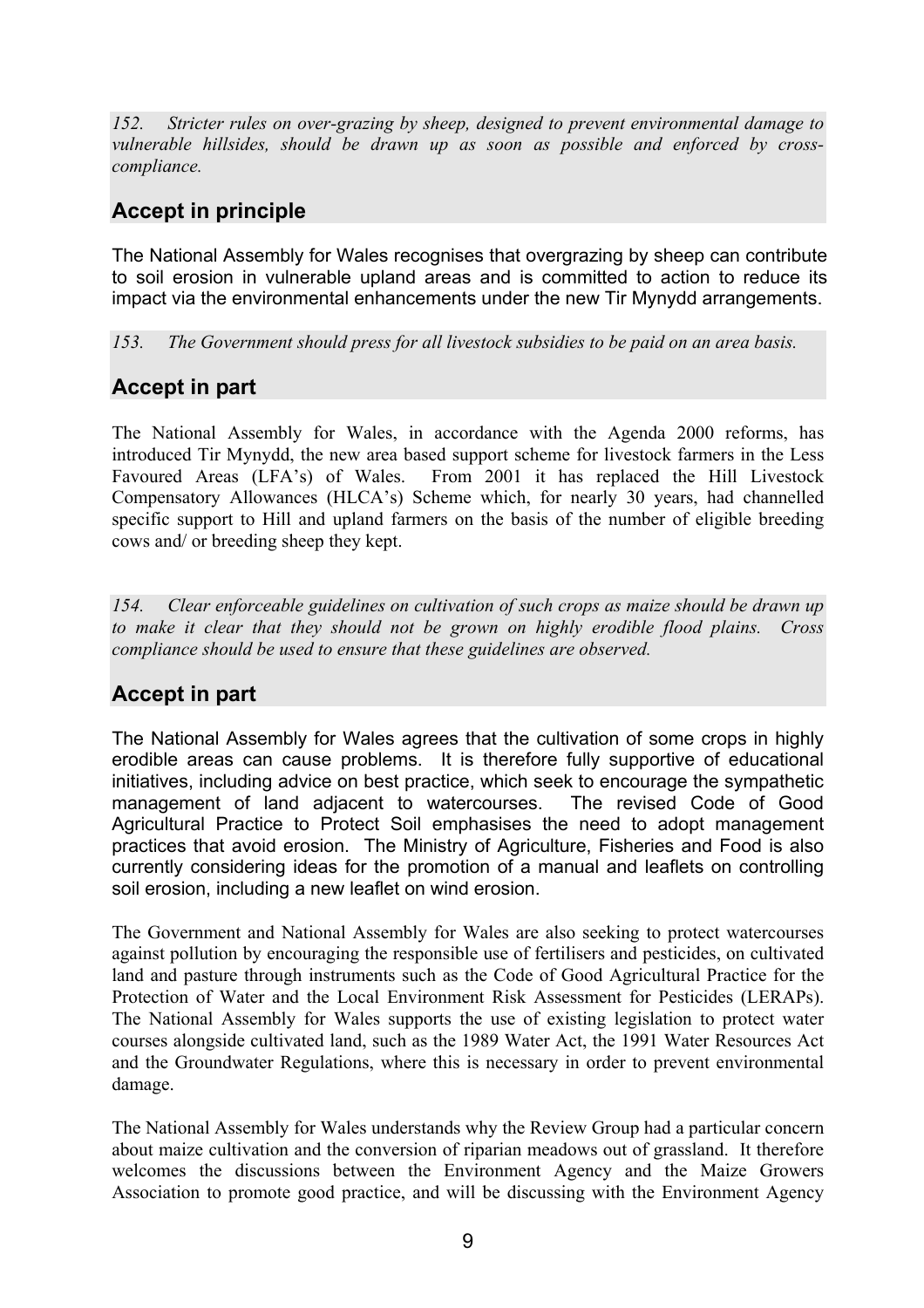and other bodies what more needs to be done to comply with European Directives on water quality and habitat conservation.

The use of cross-compliance to enforce measures to reduce erosion is more difficult. Attaching additional conditions to, for example, the Arable Area Payments Scheme would need very careful consideration, having regard among other things to simplicity, ease of enforcement, and cost effectiveness. MAFF will keep the position under review.

As part of the Tir Gofal agri-environment scheme, annual payments are available for the conversion of improved grassland to arable crops. Project officers consult with the Environments Agency over any proposals involving the conversion of floodplain grassland to arable land.

Agri-environment and rural development schemes

*155. Government should make greater use of the provision in the Rural Development Regulation permitting it to divert funds from direct support payments to farmers to pay for agri-environment measures.* 

#### **Accept in principle**

The National Assembly for Wales is a strong advocate of the second pillar of the reformed Common Agricultural Policy (the Rural Development Regulation). The Tir Gofal scheme offers support to farmers for the introduction of agri-environment measures.

*156. Government together with its agencies should promote co-ordinated measures to protect watercourses on as wide a scale as possible. In particular, Government should consider schemes to encourage fencing in livestock farming areas and uncultivated buffer strips in arable farming areas. Ideally, these schemes should be combined into single, national watercourse corridor schemes.* 

#### **Accept in principle**

The National Assembly for Wales agrees that protecting watercourses by means of buffer strips and fencing can make a major contribution to habitat improvement. The type of co-ordinated approach that the Review Group recommends can already be delivered through Tir Gofal, which can fund both buffer strips and fencing in order to enhance water quality within both streams and rivers. Priorities for funding under Tir Gofal are determined using an all Wales scoring system, within which the protection of watercourses receives a substantial weighting. Measures to protect watercourses are also aided in some river valley Environmentally Sensitive Areas (ESAs), Tir Cymen Habitat Schemes

*157. To encourage maximum uptake of schemes to protect watercourses, Government should seek revision of the rules for EU livestock and arable subsidy schemes so that strips of land intended to provide protection to rivers and streams are not deducted from areas used to calculate entitlements to subsidy payments.* 

#### **Accept in part**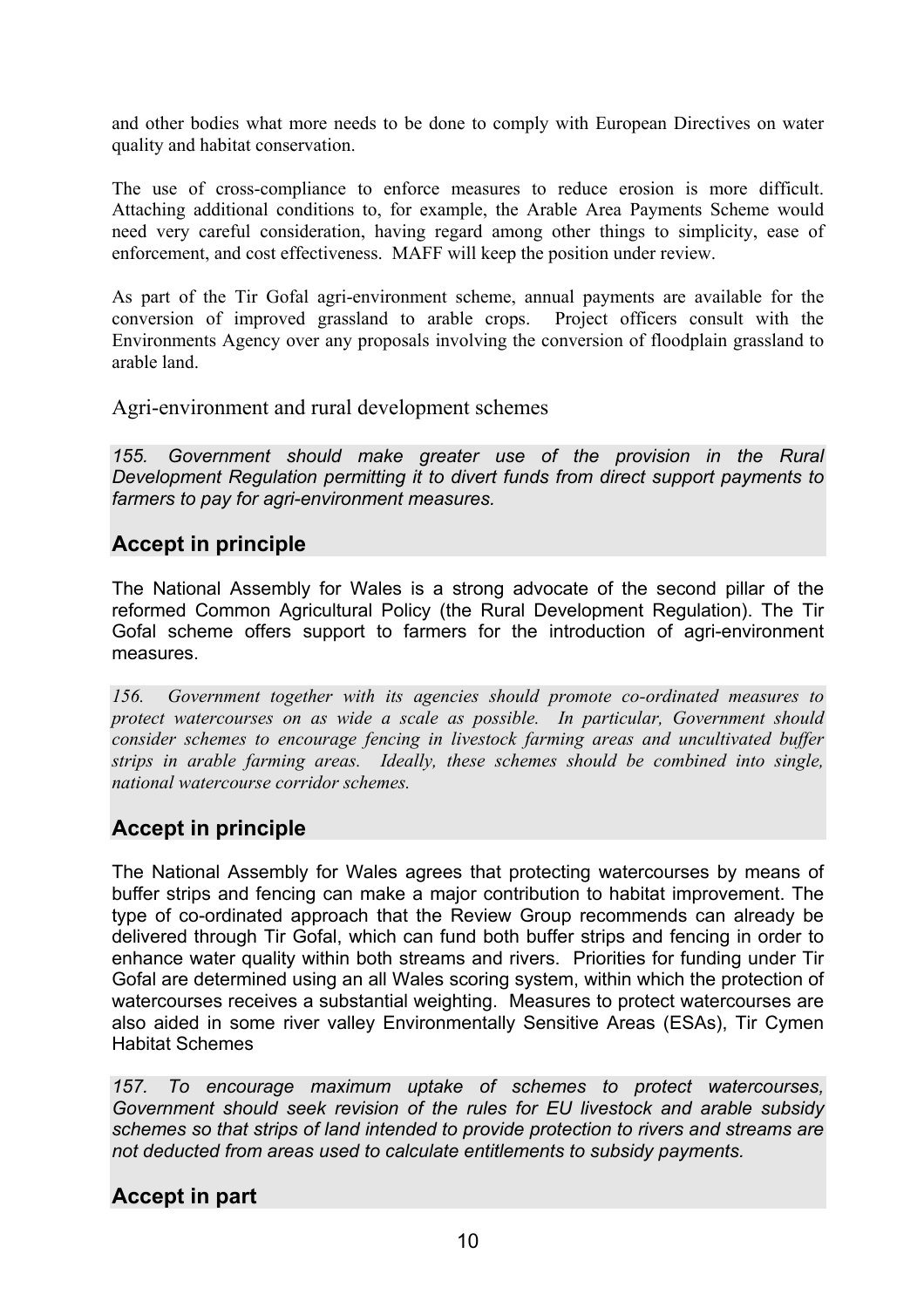The National Assembly for Wales supports the Government in its policy of seeking to maximise the environmental benefits of EC arable and livestock subsidy schemes consistent with their overarching objectives and rationale. To that end, it is worth recalling that the Government was instrumental in securing changes to the Community rules which, from 2000, reduced from 20 to 10 metres the minimum allowable width of land eligible for set-aside payments where such land is situated alongside permanent watercourses or lakes. With a view to maximising the potential environmental gains, the Government continues to press the European Commission to reduce further the minimum allowable width. The Government, supported by the National Assembly for Wales, will also continue to resist any attempt by the Commission to impose an inflexible rule whereby arable area payments may only be claimed for the whole area of a field up to the Ordnance Survey boundary in cases where the uncropped margin is two metres or less in width.

*158. A scheme should be developed under the Rural Development Regulation to provide greater opportunities for the restoration of wetlands.* 

## **Accept in principle**

The Tir Gofal Scheme already includes a number of annual payment options that can be used to restore or re-create wetlands including the raising of water levels on a wide variety of habitats, as well as the establishment of new reed beds and salt marshes. Additional one-off capital payments relevant to wetland conservation include those for pond creation and maintenance, installation of sluices, ditch-casting, pollarding and fencing.

*159. Government should recognise that the conservation and development of salmon and freshwater fisheries contribute to rural development and to protection and enhancement of the environment, and so should be regarded as legitimate subjects for all appropriate agrienvironment and rural development schemes.* 

## **Accept in principle**

The National Assembly for Wales fully recognises the contribution that salmon and freshwater fisheries can make to rural development and to protection and enhancement of the environment. A range of measures for habitat improvement that can enhance this contribution are already eligible for assistance under agri-environment schemes and the England Rural Development Programme.

# **Forestry**

*160. All authorisations relating to forestry, including approval of applications for grants, should be required to take full account of the impact of the proposed afforestation on fish habitats, on the aquatic environment and on fisheries. Where existing conifer forests line watercourses, trees should be removed to create buffer strips along streams.* 

## **Accept in part**

Forestry schemes are not approved for grant aid by the Forestry Commission unless they comply with the provision of the *UK Forestry Standard* and the *Forest and Water Guidelines.*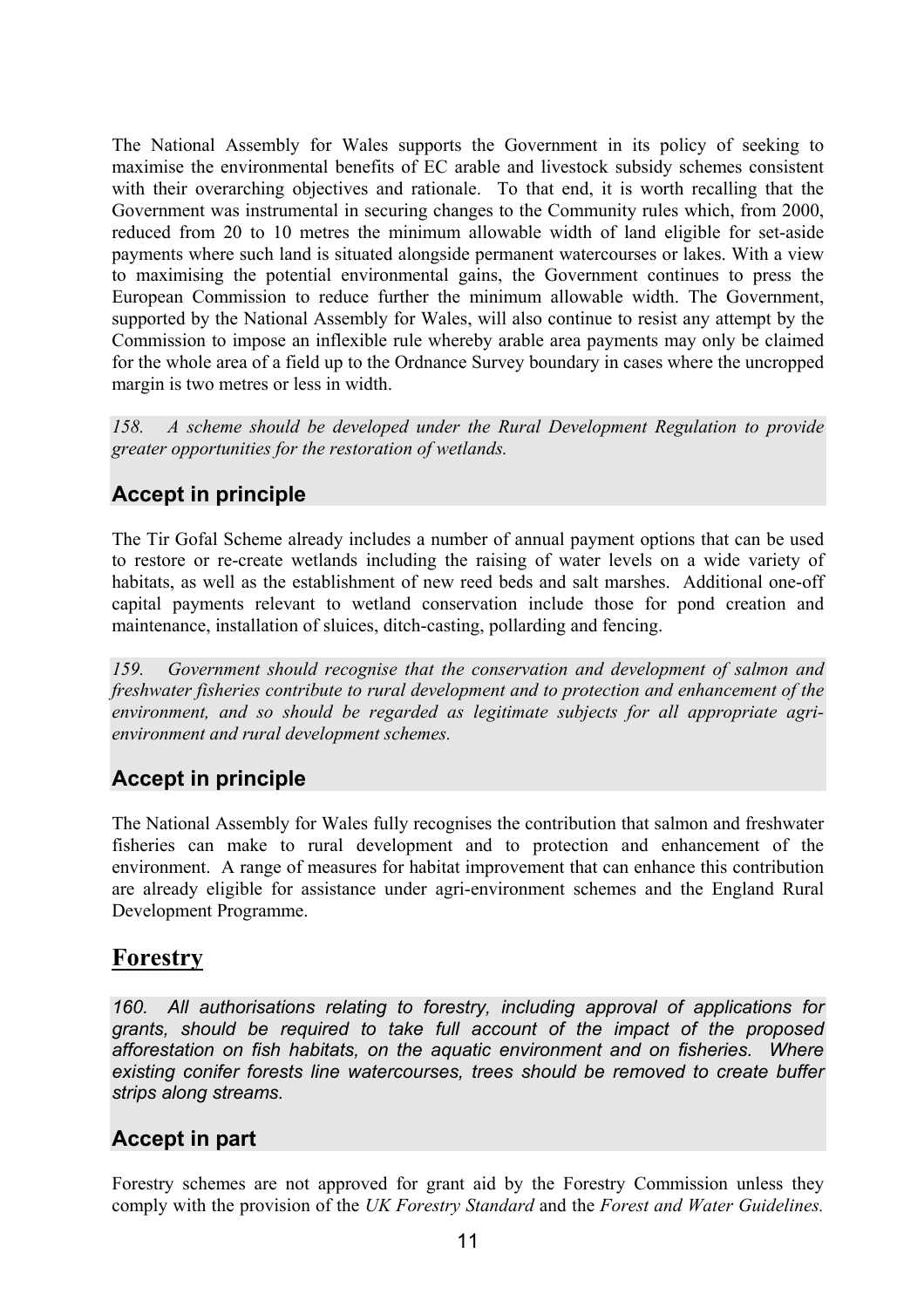The *Standard* is a Government document that sets out the principles of sustainable forest management, including those related to the protection of water and aquatic habitats, and is a fundamental requirement of the commitment to sustainability incorporated into the Assembly's Wales' Woodland Strategy soon to be published. The *Forest and Water Guidelines* are a Forestry Commission document, developed by a working group that included the water regulatory authorities and fisheries interests. They are currently being revised. Both documents deal extensively with the issues that concerned the Review Group and the Guidelines take full account of the impacts of afforestation on fish habitats, the aquatic environment and fisheries.

The few forestry schemes that do not seek grant aid are subject to an Environmental Impact Assessment carried out by the Forestry Commission. A scheme that did not comply with the Standard or Guidelines would be unlikely to be authorised.

The Guidelines address the question of tree coverage along watercourses and the effects of woody debris within streams. They state that extent of this should be determined by ecological, aesthetic and practical considerations, but trees must not shade out ground vegetation since this has a crucial role in trapping sediment. Trees with a dense canopy, such as beech, oak and many conifers, should be used sparingly. The Guidelines recommend that where the riparian zone has been planted with inappropriate species or too densely, the undesirable trees should be removed when a management opportunity arises. However, there may be sites, such as steep slopes or unstable banks, where tree removal would not be appropriate.

*161. Woody debris blocking or fringing streams should not be removed as a routine fisheries or flood defence measure. Any necessary flood defence work should aim to minimise adverse impacts on wildlife habitats.* 

#### **Environment Agency accepts in principle**

The Environment Agency, while agreeing with the principle underlying this recommendation, has pointed out that woody debris in many locations can cause risks of flooding if not removed. The National Assembly for Wales agrees with the Environment Agency's suggested approach. Namely that policy on the removal of woody debris should reflect policy on the reinstatement of wetlands (rec 168 page 14) so that woody debris would not be removed routinely where there is no associated risk from flooding to people or property.

# **Water Abstraction**

*162. There should be a requirement that, before any work is undertaken to restore a canal to navigational use, a full assessment of the impacts be conducted.* 

### **Current practice**

Canal restorations are subject to normal planning rules; it is for the planning authority to assess the potential impacts of any proposal and determine whether a full environmental impact assessment is needed.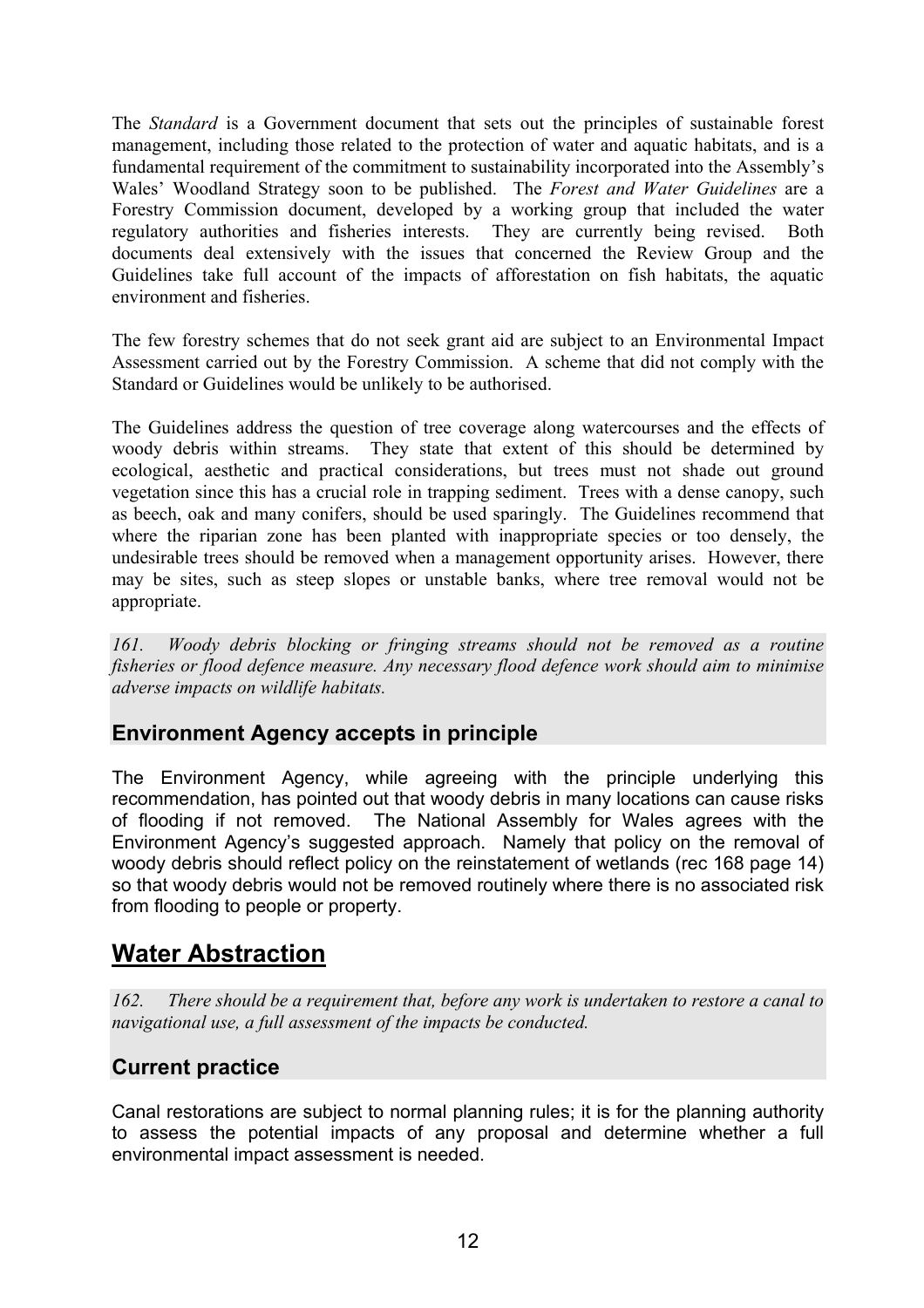*163. Environmentally acceptable flow regimes for freshwater fish should be established for all rivers affected by abstraction. The needs of all fish, not only salmonids, should be taken into account when establishing abstraction regimes.* 

# **Accept in principle**

The National Assembly for Wales agrees with the Environment Agency that the latter should aim to set environmentally acceptable flow regions for freshwater fish, within the context of Catchment Abstraction Management Strategies (CAMS), in rivers affected by abstraction. The National Assembly for Wales notes, however, that there are significant practical difficulties in achieving this, and that progress will depend on advances in scientific understanding and the availability of resources.

*166. All major water users should be under a duty of care to use their abstractions and/or discharges for the benefit, wherever possible, of fisheries and the environment.* 

## **Accept in principle**

Water companies are subject to the general environmental duties of section 3 of the Water Industry Act 1991. These include:

- a duty to exercise their powers so as to conserve flora, fauna and geographical or physiographical features of special interest, comply with water quality standards and to take into account any effect, and
- a requirement to take into account any effects that their proposals would have on the beauty or amenity of any rural or urban area or on any such flora, fauna, features, buildings, sites or objects.

Among the factors which the Environment Agency must take into account in determining abstraction licence or discharge consent applications are the likely effects on flora and fauna, statutory environmental standards, the reasonable need for the water, its general duties on sustainability and conservation, and the impact on river and stream flows. The draft Water Bill published for consultation on 6 November 2000 proposes enhanced powers for the Environment Agency to require environmental reports in support of abstraction licence applications.

*165. It should be made unlawful to remove water from, or to fill in, a watercourse or a stillwater without taking reasonable steps to rescue or protect the fish.* 

### **Accept in principle**

The National Assembly for Wales agrees in principle with this recommendation. The Government will prepare the necessary legislative provision when a suitable opportunity arises.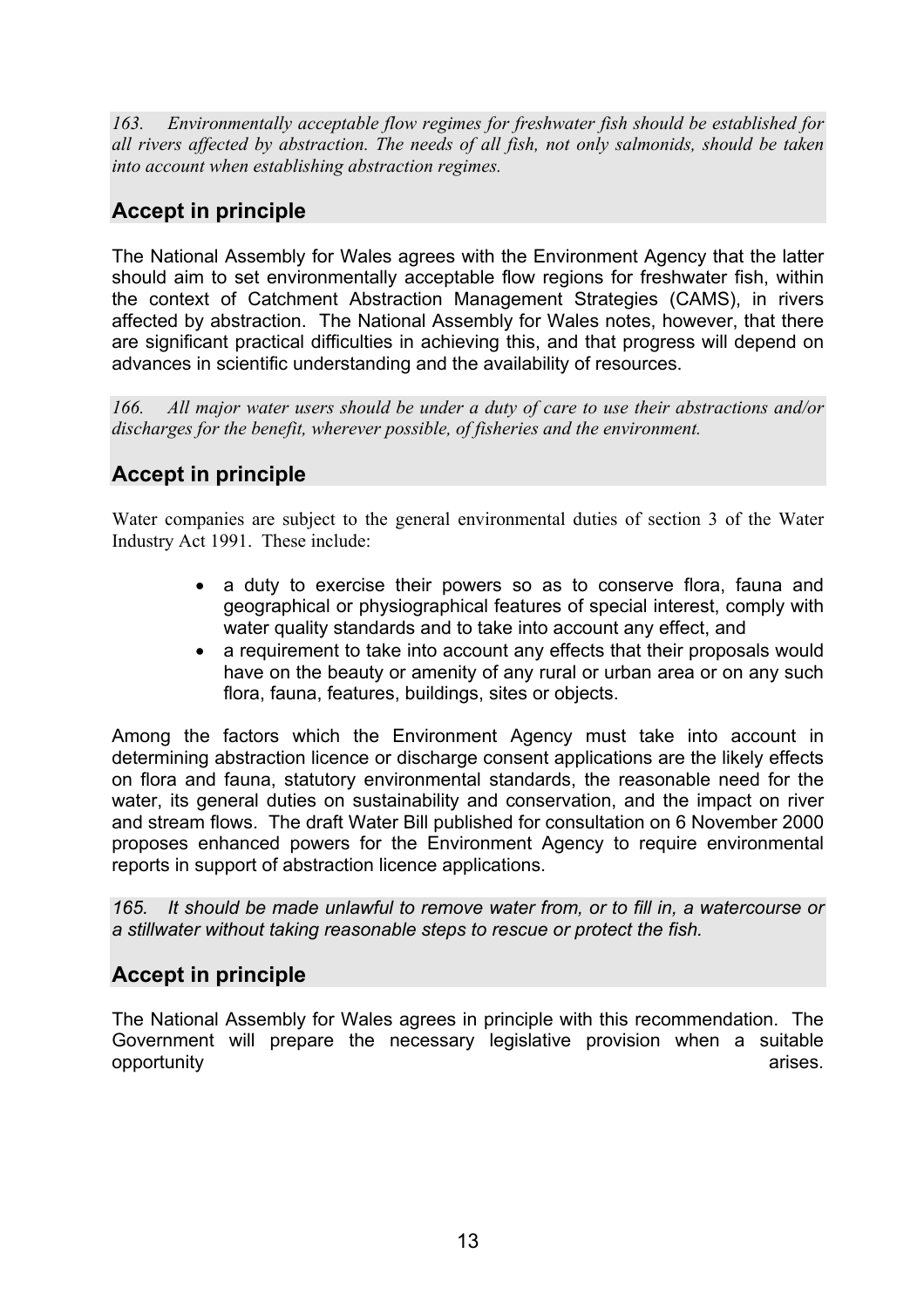*167. The Environment Agency and other bodies should assess the effects on the environment of artificial movements of water, such as reservoir releases and water transfers between and across catchment boundaries. This assessment should take into account the potential effect of the movement on both the donor and the receiving water. Steps should be taken to mitigate adverse effects and halt water movements where the likelihood of serious environmental damage, such as the transfer of species or disease or disruption of migration, is unacceptably high.* 

## **Accept in principle**

Most transfers of water and reservoir releases are authorised by abstraction and impounding licences granted by the Environment Agency and reservoir releases are managed in accordance with licence conditions set by the Environment Agency. Water transfers for navigation purposes are presently excluded from abstraction controls but the draft Water Bill published for consultation on 6 November would end that exemption where transfer to (but not within) the canal system are concerned. The Bill will also provide a specific power to ensure that abstraction and impounding licence applications to the Environment Agency can be required to be accompanied by such reports as may be prescribed. This may include, in situations where a full environmental impact assessment is not required, an environmental report that sets out the likely environmental impact of a proposed water transfer.

# **Land Drainage and Flood Defence**

*168. Environment Agency and Internal Drainage Board rural flood defence programmes should be reviewed to assess the scope for the relaxation of dredging and other drainage works and the consequent reinstatement of extensive wetland habitat in headwater catchments and river valleys where there is no associated risk from flooding to people or property.* 

*169. The Environment Agency, conservation agencies and other interested organisations should develop collaborative catchment based wetland habitat conservation strategies to ensure that maximum use is made of suitable opportunities to restore wetland habitats and to enhance wildlife habitats generally.* 

#### **Accept both**

The National Assembly for Wales agrees that, where appropriate, the reinstatement of wetland habitats would provide important environmental benefits, and that there is a need for better co-ordination between the responsible statutory bodies to maintain and enhance wetland management. We are looking to the Environment Agency, in collaboration, in particular, with the statutory conservation agencies, to develop management plans for wetlands (including their reinstatement) as part of its integrated catchment management approach. To assist this process we are willing to consider proposals from the Environment Agency for projects that advance a mixture of objectives so that environmental protection and other objectives can be combined in single projects.

Environmental sensitivity is an integral part of the Government's policy for flood and coastal defence. When developing potential schemes, the Environment Agency and other operating authorities are encouraged to take in environmental considerations;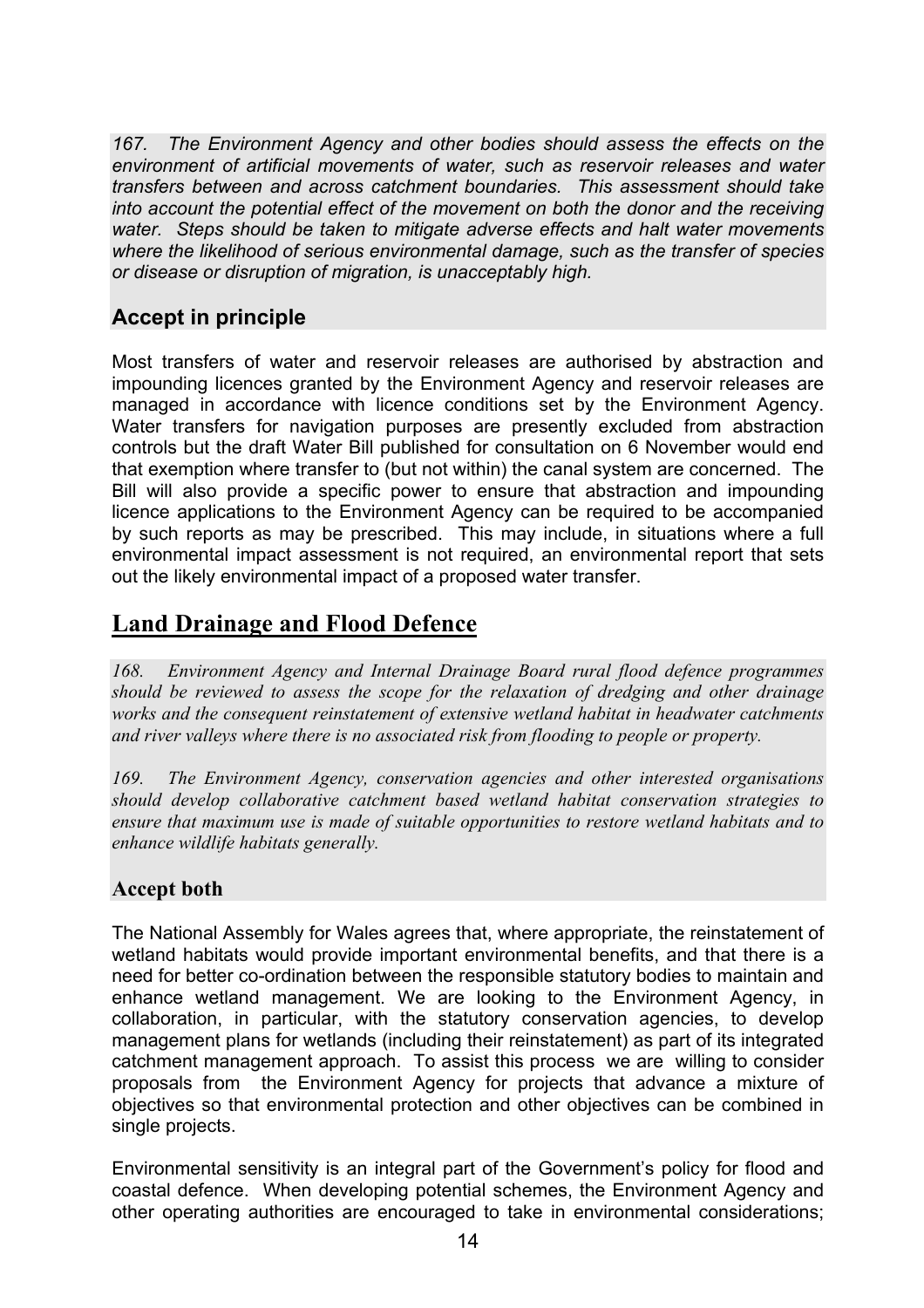this will help to identify opportunities for environmental enhancement while avoiding damage to the environment. Grant aid provided by MAFF and the Assembly assists in meeting the costs of such schemes.

*170. The Environment Agency should take the lead in drawing up a co-ordinated programme of river and river corridor habitat restoration, involving other government agencies and interested parties. The programme should draw on a range of funding sources, both public and private.* 

## **Accept in principle**

In the National Assembly for Wales view river and river corridor habitat restoration to remedy historic damage to physical habitats should form part of the Environment Agency's integrated catchment approach. Where habitat restoration is undertaken as part of a programme of work under this approach the Environment Agency should take the lead in co-ordinating funding from other sources. In other circumstances, it may be more appropriate, given the limits on the Environment Agency's resources, for other agencies or for bodies such as river trusts to take the lead. We agree that funding for such programmes will need to be drawn from a range of sources. Comments on recommendations 168 and 169 (see page 14) are relevant here.

# **Industrial and domestic pollution**

*171. Government should adopt Statutory Water Quality Objectives for all major watercourses as soon as practicable. However, in order to be effective the monitoring programme must be reliable, rigorously and consistently applied and be capable of detecting episodic events.* 

## **Reject**

The National Assembly for Wales does not consider that the formal adoption of Statutory Water Quality Objectives is necessary, beyond those already set in order to comply with EU requirements. In 1997 non-statutory River Quality Objectives were set for 45,000 kilometres of river in England and Wales; these are identical technically to Statutory Water Quality Objectives. The Government is keeping the position under review; a particular problem arises over failures to meet quality objectives that are not due to measurable pollution.

*172. Further research should be conducted as a matter of urgency into the prevalence and impact of endocrine disrupting substances in the freshwater environment.* 

### **Accept**

This is an area of high priority. The comments made in relation to recommendations 71 to 87 (see pages 23-26) are relevant here.

## **Development**

*173. There should be a presumption against development where there is a risk of an adverse impact on a watercourse. Statutory planning guidance should require planning authorities to undertake a full assessment of the impact on the aquatic environment and on fisheries of any*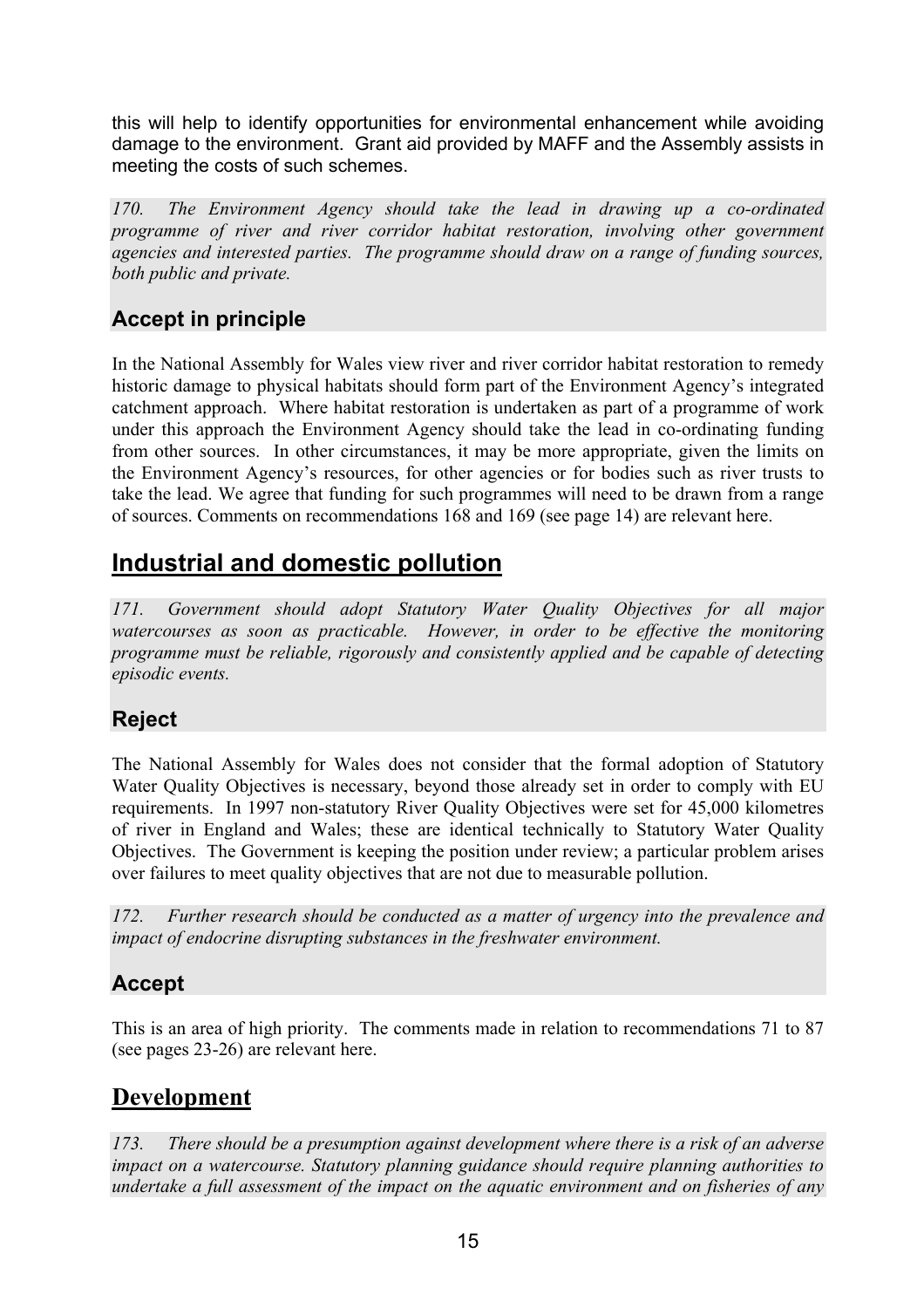*application for planning consent to which the Environment Agency has objected and should only grant consent to such applications in exceptional circumstances.* 

## **Accept in principle**

The National Assembly for Wales does not accept that a presumption against development is necessary. The Town and Country Planning Act 1990 already requires consideration of the environmental implications of developments subject to planning control, with formal environmental impact assessments where appropriate. Guidance on consideration of flood risk is contained in DOE Circular 30/92, which supports other guidance on impacts on the environment and biodiversity.

In Wales, existing guidance on development and flood risk is given in a technical advice note, TAN (W) 15. This advice note is currently under review and publication of a revised Technical Advice Note is expected later this year.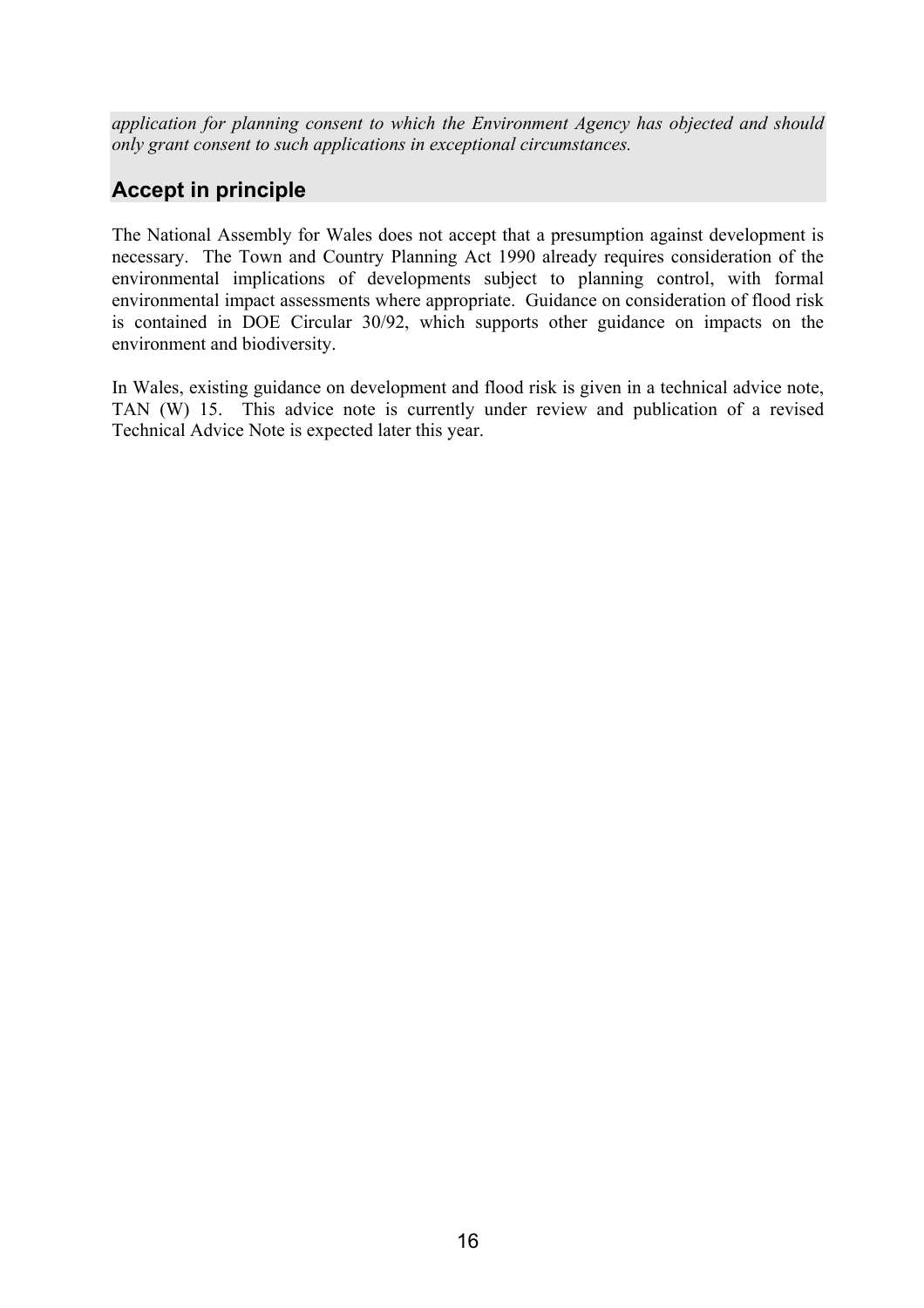# **CHAPTER 7: PREDATION**

# **Piscivorous Birds**

*174. The power to licence the killing of cormorants by shooting should be retained. Licences should be issued to authorise shooting to kill as part of a pre-determined programme of scaring which should be site specific and time limited. Licence provisions should include an upper limit on the number of birds that can be killed during the period of the licence.* 

#### **Accept**

The Assembly's licensing scheme for the scaring or destruction of piscivorous birds is working effectively with no significant delays in determining applications. The recommendation is in line with current licensing procedures and is consistent with obligations under Article 9 of the EC Wild Birds Directive 79/409/EC.

*175. The power to licence the killing of piscivorous birds other than cormorants should be retained. Licences should be site specific and time related and should include an upper limit on the numbers of birds that can be killed during the period of the licence.* 

#### **Accept**

The National Assembly for Wales agrees that where there is no other satisfactory solution, the current facility to licence the killing of piscivorous birds should be retained. Any licence issued would be site specific, time limited and include an upper limit on the numbers that can be shot.

*176. Section 4 of the Wildlife & Countryside Act 1981 should be amended to provide that the defence of killing a bird to prevent serious damage to fisheries should be qualified so that the defence is not available if the likelihood of a need to kill was known in advance of the action and no licence had been applied for or the licence had been determined.* 

#### **Accept**

This provision is contained within Section 4 of the Wildlife and Countryside Act 1981.

*177. Authorities licensing the killing of birds under Section 16 of the Wildlife and Countryside Act should issue clear guidance on the sort of evidence that will be required to demonstrate serious damage to fisheries. This guidance should take account of the practical difficulties involved in obtaining the necessary data.* 

### **Accept**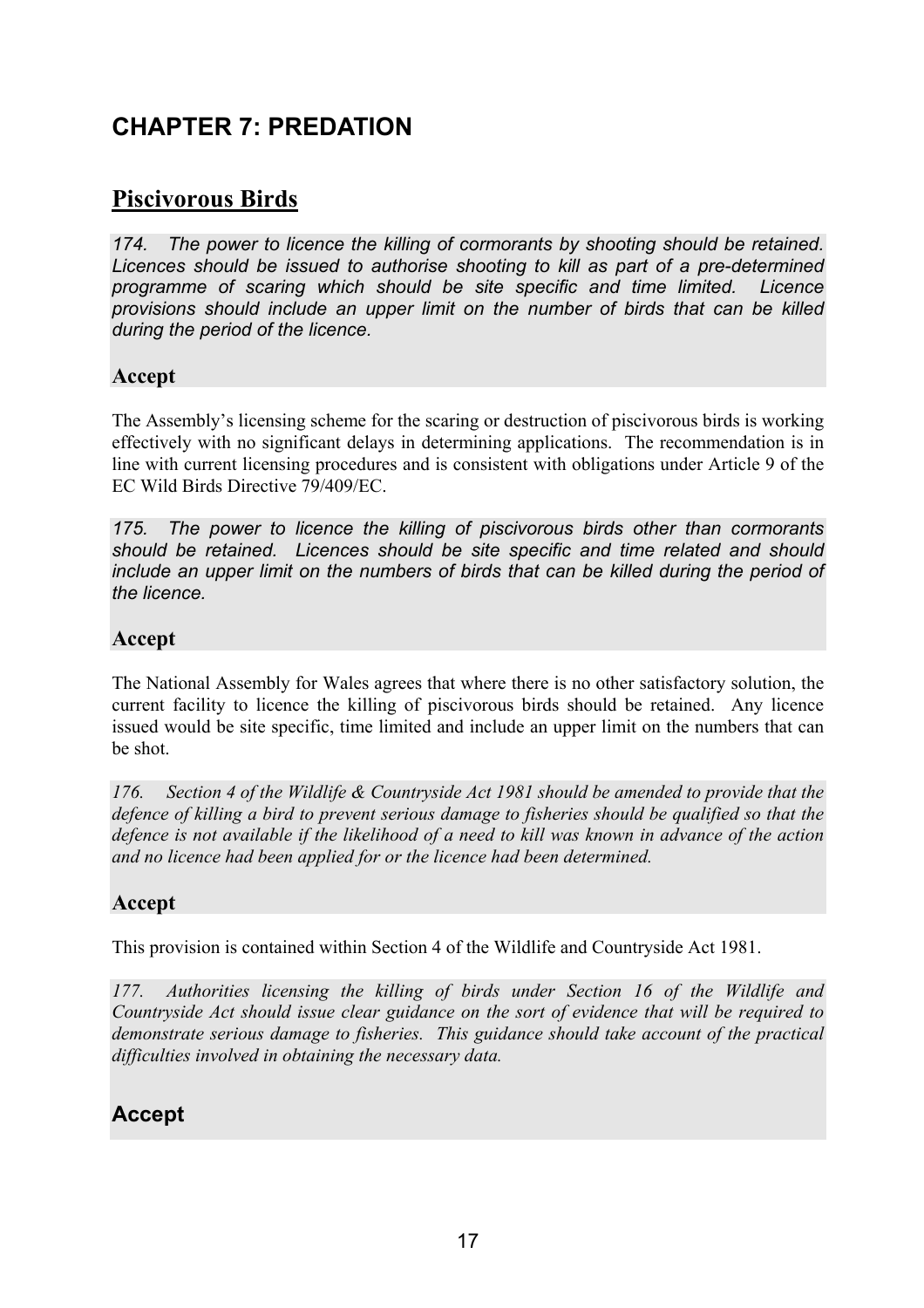*178. Administrative procedures for deciding licence applications to kill birds by shooting should be changed so that an application can be lodged without the supporting evidence of serious damage.* 

#### **Reject**

As indicated in the response to recommendation 177 (see previous page), the licensing procedures are dependent upon evidence of, or the need to prevent serious damage. Altering the procedures to allow licence applications to be submitted before such evidence is available could lead to initial processing and determination of a large number of applications, which were not subsequently followed through. This would be counterproductive as it would divert resources currently devoted to considering full applications. The guidance material issued should address any concerns over possible delays in processing applications.

*179. Licensing authorities should devise a more streamlined, precautionary approach to deal with applications for repeat licences, which takes account of the effectiveness of the previous scaring programme and the number of birds on the site at the time of the application.* 

#### **Reject**

Determination of all applications, including those for repeat licences, is dependent upon consideration of a number of variable factors. This means that each application must be considered carefully and on a case by case basis. Nevertheless, we are keen to keep procedures under review to ensure all applications are processed as efficiently and effectively as possible and with minimum delay.

*180. The nature conservation agencies and the present licensing authorities should collaborate to formulate criteria for issuing licences and ensure that these are reflected in the guidance referred to in recommendation 178 (see above). These criteria should be based on the best available scientific evidence and should be reviewed regularly. The Environment Agency and fishery representatives should contribute to the development and review of these criteria.* 

#### **Accept**

Guidance is given to applicants as part of the application process.

*181. The criteria for issuing licences should require the licensing authority to consider the likely effectiveness of other means of dealing with the problem of piscivorous birds, taking account of the research findings but there should be no blanket requirement for an applicant to demonstrate that these have been used prior to making a licence application.* 

#### **Accept in part**

The EC Wild Birds Directive states that a licence to kill a protected bird cannot be issued unless there is no other satisfactory solution. Therefore, although the National Assembly for Wales accepts that there should not be a blanket requirement for an applicant to demonstrate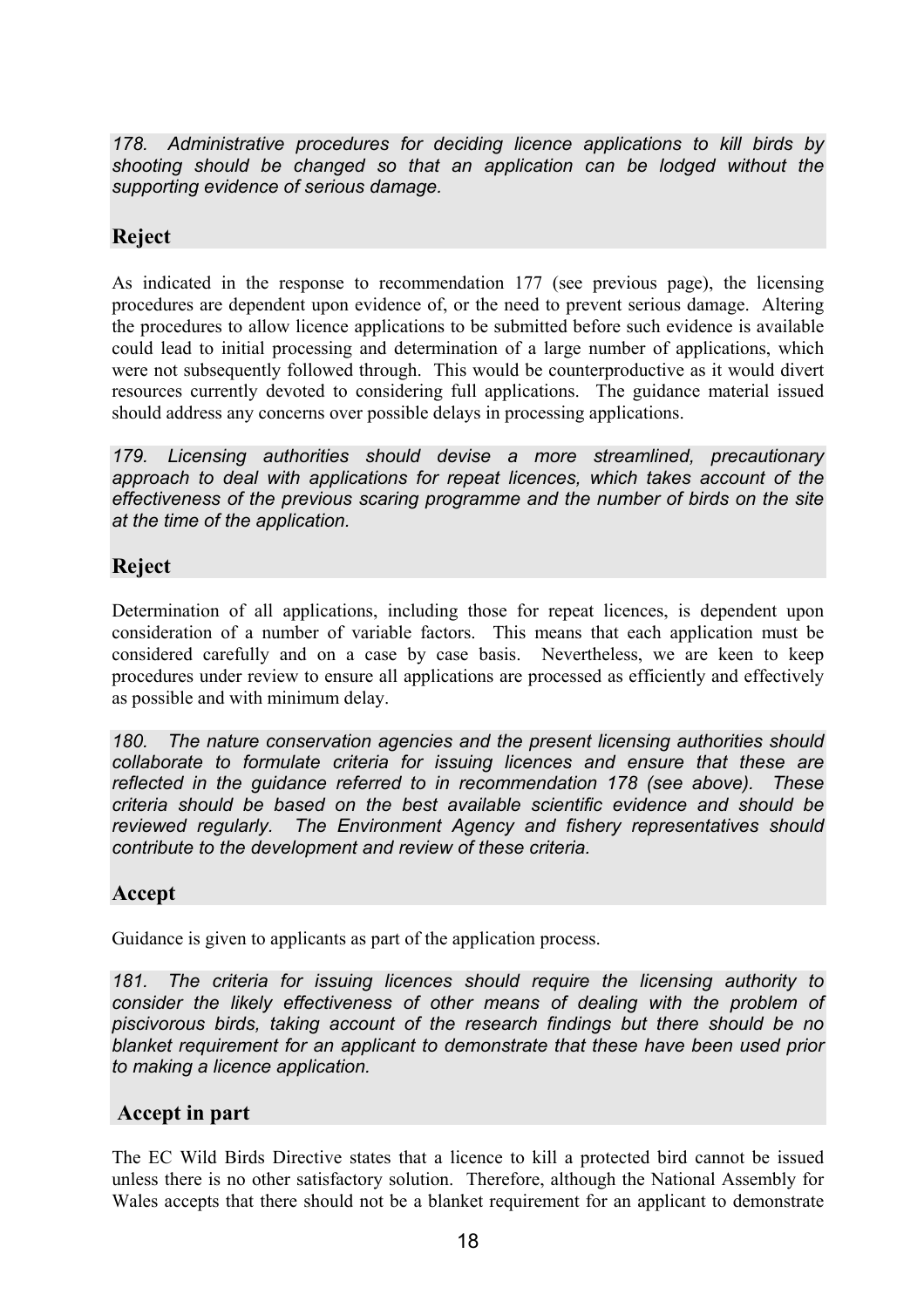that all possible non-lethal methods have been used, a fishery owner should try those applicable to his individual circumstances.

*182. The Wildlife & Countryside Act should be amended to permit the issue of licences to kill birds for the purposes of conserving non-avian wildlife.* 

#### **Accept**

Section 16 of the Wildlife and Countryside Act 1981 already contains a provision allowing a licence to be issued to control birds for the conservation of wild fauna and flora.

*183. Where the population of a fish species is so low that there is a need to prohibit fishing, or where the conservation status of the fish species so demands, this should be considered a prima facie case for trying to prevent exploitation by predation as well. In such circumstances, it should not be necessary to demonstrate a direct impact of predation. The risk of a further decline in the fish population level should be sufficient to invoke the precautionary approach in favour of the fish.* 

### **Accept in part**

As indicated in the response to recommendations 179 and 181 (see previous page), all cases must be considered on merit. It is also important to note that even when applying the precautionary approach there will be a need to demonstrate risk to the conservation status of the target fish population. On its own, the threat of predation will not be sufficient justification to issue a licence.

*184. Further research should be undertaken on management measures other than shooting to deal with the problem of piscivorous birds, including, in particular, more extensive trials of the effectiveness of habitat modifications such as fish refuges, and their effects on angling.* 

### **Accept**

We and MAFF are continuing to sponsor relevant research on an England and Wales basis including a project on the potential use of fish refuges, and the results will be used in determining overall policy on piscivorous birds.

*185. Where appropriate, future fisheries research and monitoring programmes should include consideration of the effects of predation by piscivorous birds.* 

#### **Accept**

Where appropriate, the effects of predation by piscivorous birds will be considered in future MAFF and Environment Agency fisheries research and monitoring programmes on an England and Wales basis.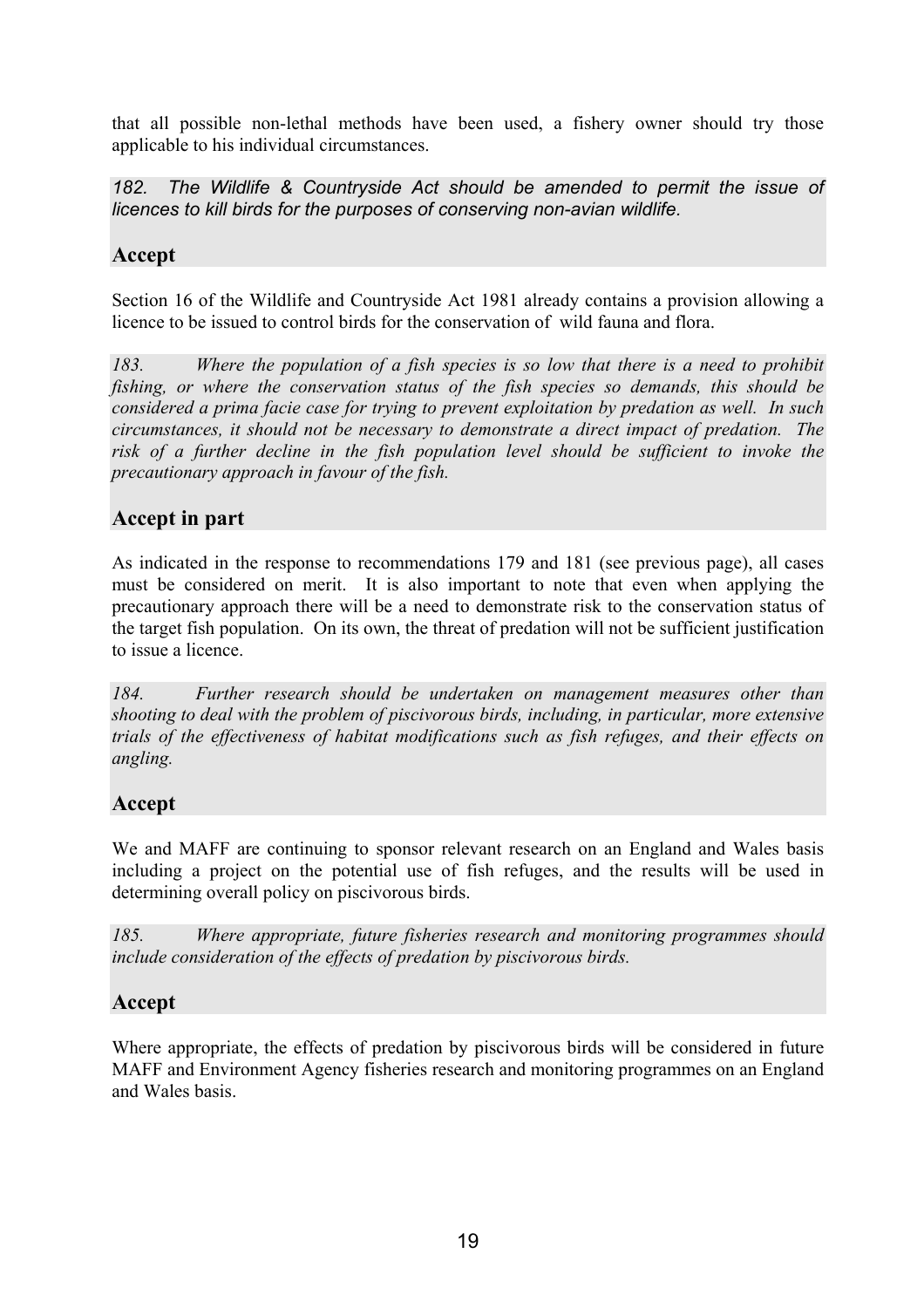# **Piscivorous mammals**

*186. The present legal controls over the shooting of seals should be retained but the provisions regarding the rifles and shotguns that can be used should be revised to ensure that target animals are killed instantly.* 

#### **Accept in part**

The Protection of Seals Order 1999, which came into force in December 1999, extended the close season for seals. Provisions regarding the calibre of rifles and shotguns that can be used to shoot seals will need to be discussed with the Home Office before they can be considered for inclusion in any future review of the relevant legislation.

*187. Research is required to investigate the potential effects of reintroduced populations of otters in areas where the native fish populations are under particular pressure. Any programme designed to encourage the re-establishment of otters should take account of the impact of the resulting predation on vulnerable fish stocks.* 

#### **Accept in principle.**

The UK Biodiversity Action Plan Steering Group agreed in 1999 that no further releases of captive-bred otters were appropriate in the UK and also identified the need for control over release of otters into the wild. The Assembly's statutory advisor on nature conservation, the Countryside Council for Wales, is a member of this steering group.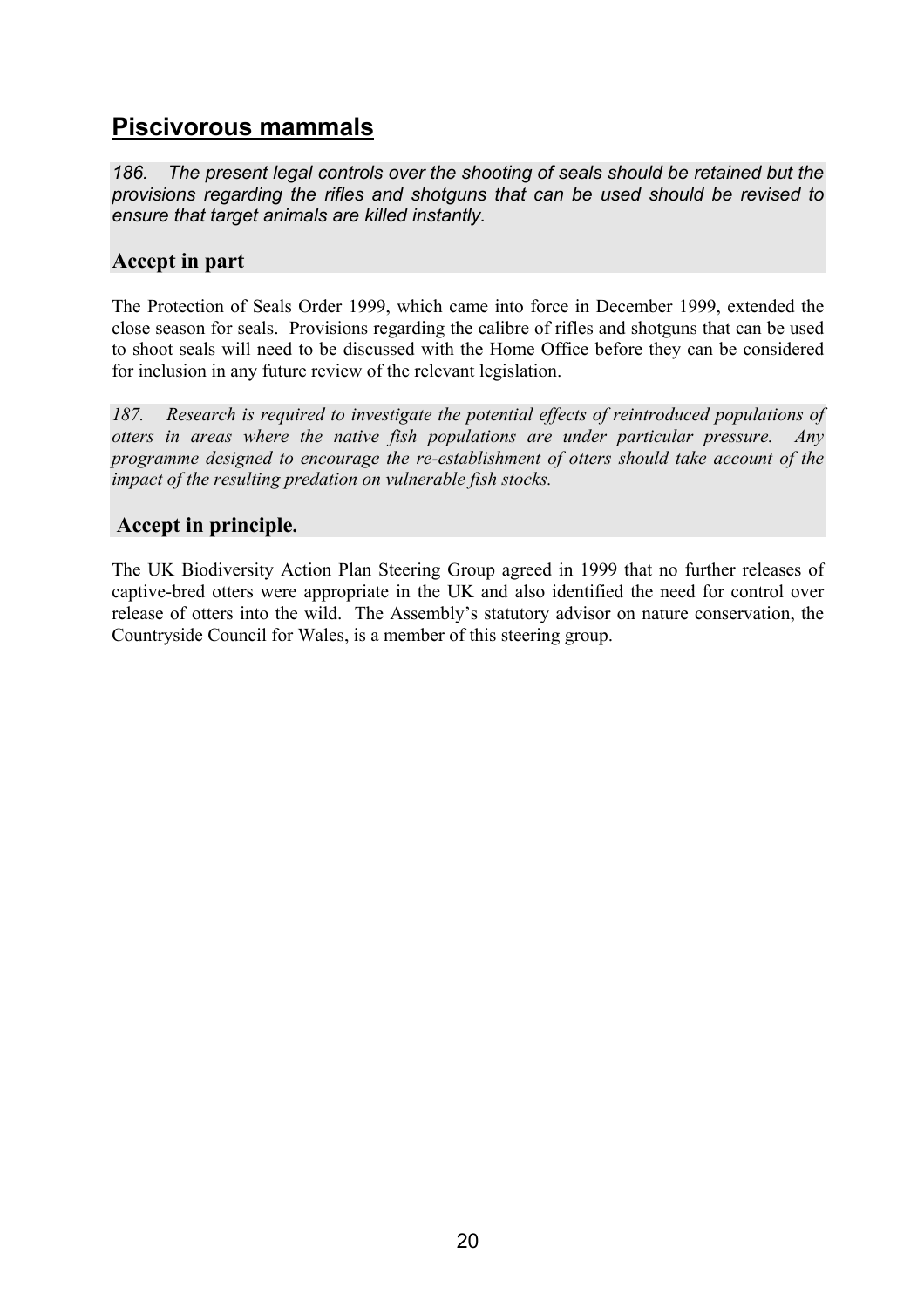# **CHAPTER 8: MONITORING AND R&D**

The references to MAFF in this Section refer to its activities on an England and Wales basis.

# **Organisation of Monitoring and Research**

*63. Policies on the conservation of salmon and freshwater fish and the management of salmon and freshwater fisheries should continue to be based upon the best available scientific information.* 

### **Accept**

The National Assembly for Wales welcomes this recommendation, which endorses its current approach. Existing MAFF and Environment Agency R&D programmes are intended to provide sound scientific information on which conservation and fisheries management policies can be based.

64. *MAFF, the Environment Agency, NERC and other funding agencies should continue to give high priority and long term commitment to the funding of R&D on the freshwater environment and fisheries and should ensure that adequate funding is available to conduct research and implement the findings.* 

## **Accept in principle**

While the Government will continue to give high priority to research on the freshwater environment and fisheries, the level of resources devoted to this research will need to take account of other important research priorities. MAFF has recently invited comments on its R&D strategy that sets out its overall priorities for R&D.

65. *Those responsible for research and monitoring by government departments, the Environment Agency, the nature conservation agencies and NERC should ensure good co-ordination of all research programmes which have a bearing on the management of fisheries and the freshwater environment. Where possible databases should be linked and access provided for key partners.*

# **Accept**

As the Review acknowledges, co-ordination on freshwater fisheries research between MAFF and the Environment Agency is already good, with regular meetings between scientists and policy customers. In addition, there have been two major reviews of Government funded research on salmon and freshwater fisheries in the last ten years, involving the relevant departments in Scotland and Northern Ireland as well as MAFF and the Environment Agency. The Government will consider whether more needs to be done, and in particular, whether the nature conservation agencies and NERC need to be more involved in the co-ordination process.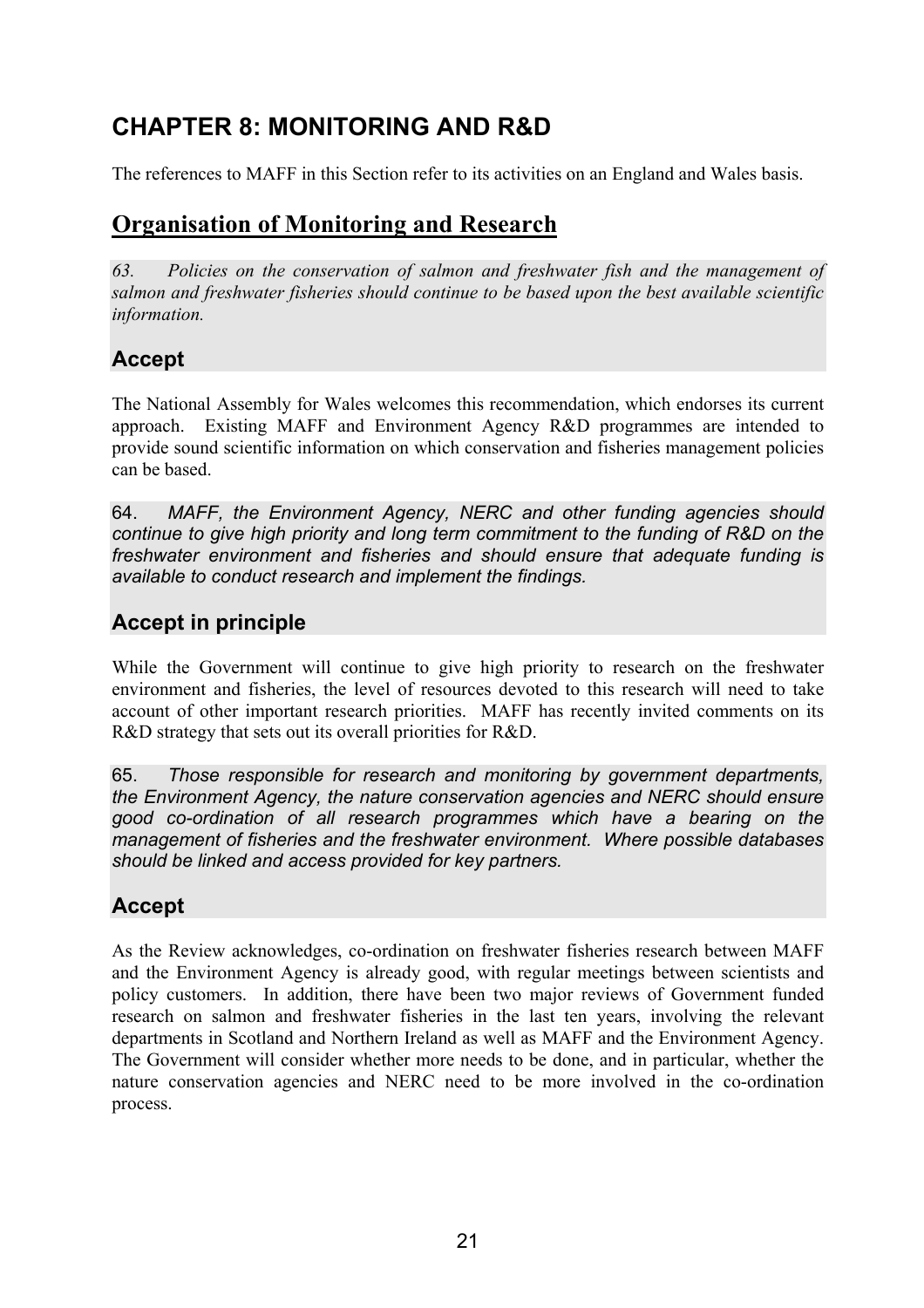*66. Research proposals should be evaluated on the basis of benefit in relation to cost, rather than cost alone.* 

## **Comment**

This is the existing policy. The Environment Agency keeps its evaluation procedures under review as part of their auditing process.

*67. The Agency should establish a panel to audit its R&D and monitoring; the panel should include some independent members.* 

#### **Comment**

The Environment Agency already audits its R&D monitoring with the assistance of independent scientists.

### **Monitoring programmes**

*68. The Environment Agency should ensure good co-ordination of fisheries monitoring programmes with other Environment Agency monitoring and harmonisation of the programmes with those of English Nature and the Countryside Council for Wales.* 

## **Comment**

The Environment Agency liases closely with the other environmental agencies to ensure harmonisation of fish monitoring projects.

*69. The Environment Agency should adopt a structured approach to the design of its monitoring programme so that it is both modernised and better targeted, and information should be produced in such a manner as to be effective in meeting the future fisheries management needs of the Agency and others.* 

*70. The revised fisheries monitoring programme that is being developed by the Environment Agency should be linked with monitoring for other components of the aquatic environment (for example invertebrates and habitat). Research is required to provide more cost-effective methods for monitoring fish populations.* 

### **Environment Agency accepts both**

As the Review acknowledges, the Environment Agency is in the process of restructuring its fisheries monitoring activities. It is intended that the revised monitoring programme will be in accordance with these recommendations.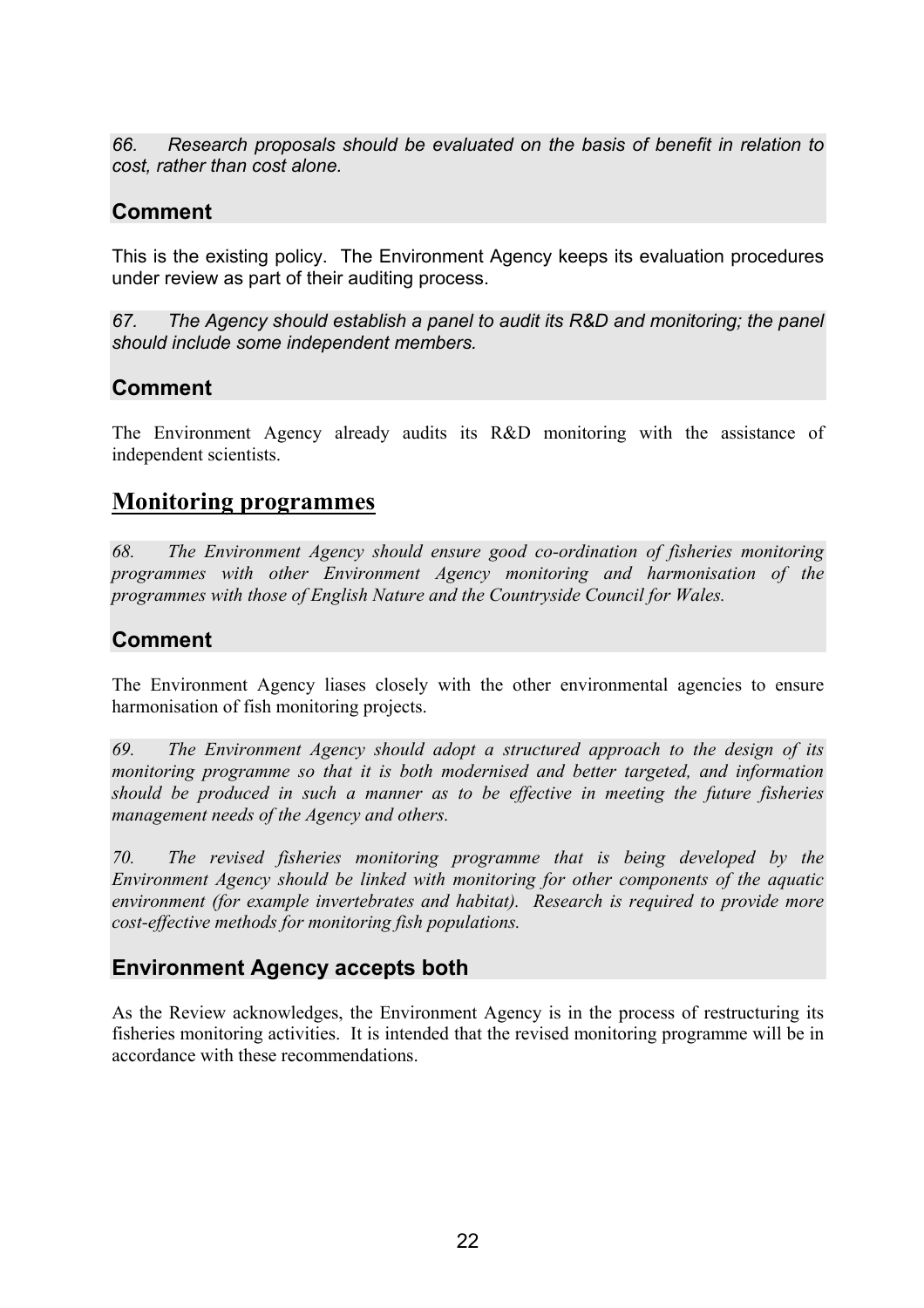# **R&D programmes**

**Recommendations 71 to 87** (see pages 23-26) address a range of specific research priorities. MAFF and the Environment Agency will take these recommendations into account in their future research programmes and in commissioning individual research projects within these programmes, although the extent to which individual recommendations are taken forward will depend upon the availability of resources and decisions on priorities. On this basis and with the support of the National Assembly for Wales, the Government and the Environment Agency **accept** all these recommendations. Specific comments on individual recommendations are set out below.

71. *There is a need to develop and improve methods to assess the socio-economic values of all recreational activities that are dependent upon the freshwater environment, and to investigate the impacts of all recreational activities on fish and the environment*.

The Environment Agency has this in hand by reviewing its methods for assessing these issues.

*72. Research to identify the conservation value of individual rivers should be extended to cover all major catchments and should not be confined to those that are known to contain species and habitats of relevance to the EC Habitats Directive. Future research should be based upon an holistic view of environmental and fisheries management.*

While the National Assembly for Wales and Government agree that this research should not be confined to work needed for implementation of the Habitats Directive, funding constraints make it necessary to set priorities. The Environment Agency will work closely with the nature conservation agencies on this.

*73. Research should be conducted into the possible effects of climate change on salmonids and freshwater fish, but this should not be conducted in isolation from similar studies on other aspects of the freshwater environment.* 

MAFF and the Environment Agency have recently set up programmes of work to investigate the possible effects of climate change on freshwater fish and migratory salmonids. The Environment Agency will concentrate upon the potential effects in freshwater while MAFF will extend its work on the distribution of salmon in the sea to include the effects of climate change. It is recognised that the effects of climate change on freshwater ecosystems should be extensive and that this work must not be undertaken in isolation. Steps have been taken to ensure co-ordination with other researchers working on climate change.

*164. Research should be carried out to determine acceptable flow regimes and the needs of freshwater flora and fauna.* 

Environment Agency has proposals for such research under their R&D programme for 2001. Research is jointly funded on an England and Wales basis and a final decision on the content of the programme is awaited.

*74. There is a continuing need for studies of the wide range of factors that affect fish stocks in freshwater and of methods to reverse adverse effects, in particular historic damage.*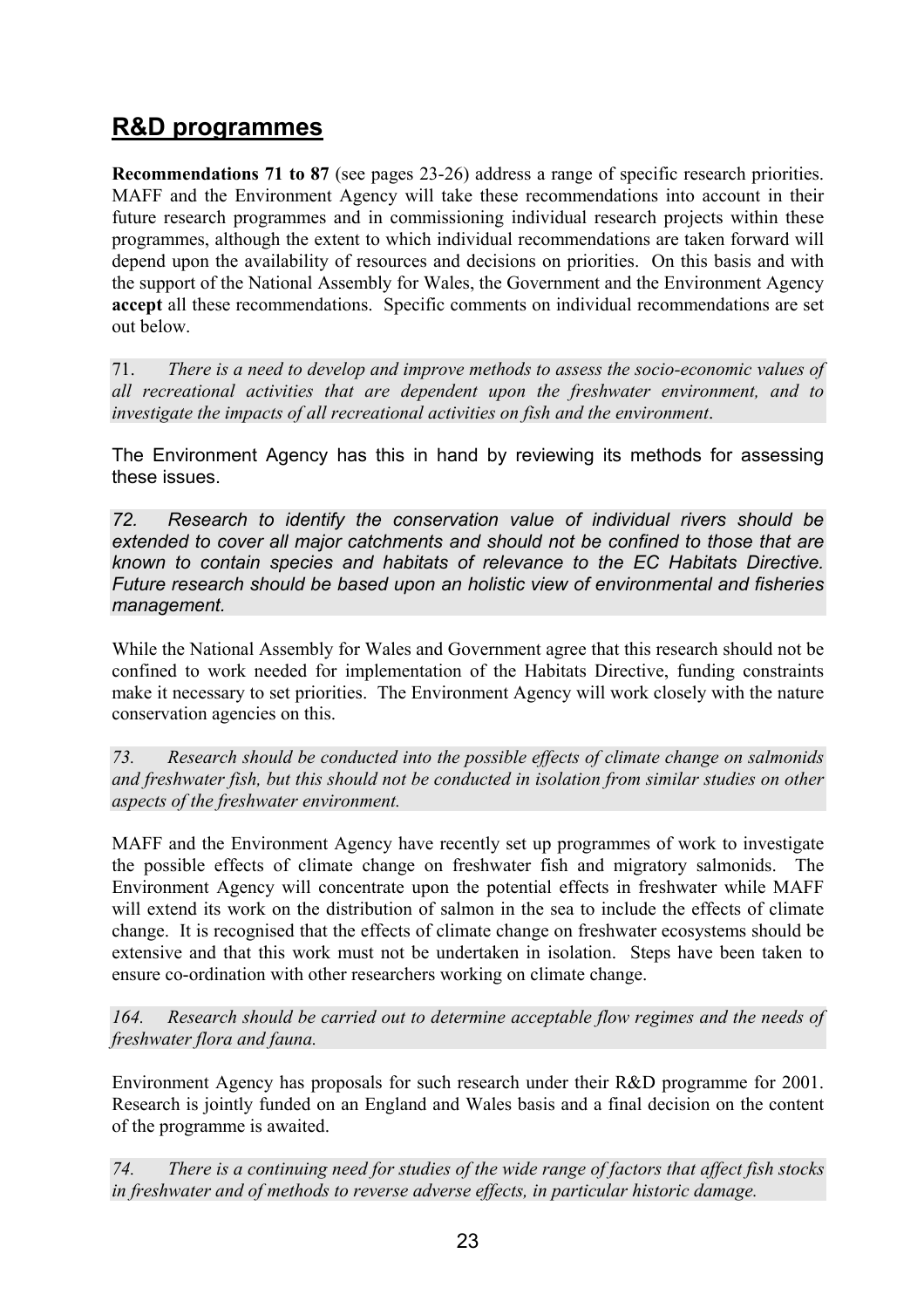Both MAFF and the Environment Agency already fund a range of studies on factors that affect fish stocks in freshwater and are planning to fund new programmes in this area. Available funding is limited and so the new programmes will in the short-term focus on the question of sedimentation. The Environment Agency's programme will concentrate on the extent of sedimentation problems in England and Wales, while MAFF's programme will explore modelling of sediment dynamics within catchments.

*75. MAFF and the Environment Agency should continue to conduct research on fish diseases, their identification, distribution and effects on wild stocks.* 

Environment Agency currently has research ongoing on crayfish plague and Section 30 consents. (Section 30 of the Salmon and Freshwater Fisheries Act, 1975 requires that any person introducing fish or spawn fish into an inland water obtains the prior written consent of the Environment Agency).

#### Salmonids

*76. The Environment Agency and MAFF should continue to fund research to develop and refine the methods used to set conservation limits and management targets for salmon stocks, in co-operation with the International Council for Exploration of the Seas (ICES) and North Atlantic Salmon Conservation Organisation (NASCO), and for sea trout.* 

This is primarily for the Environment Agency, which regards it as a high priority. However, both MAFF and Environment Agency scientists are co-operating in a current EU funded Concerted Action programme on the development of conservation limits for salmon.

77. *Further work should be undertaken to update and develop methods for monitoring and assessing salmonid stocks, and the regulatory and management authorities should ensure the best co-operative use of resources in this area. There should be further long-term studies of the population dynamics of individual river stocks of salmon and sea trout as a basis for improved stock management on different river types.* 

As noted in response to Recommendation 70 (see page 22), the Environment Agency is restructuring their monitoring programme. MAFF and Agency scientists are also collaborating in a long-term monitoring study of the River Dee salmon and sea trout stocks, and the River Tamar is being evaluated as an additional monitored site. A collaborative project, involving MAFF, the Scottish Executive, the Northern Ireland Executive and the Environment Agency is developing applications and validating methods for hydro acoustic fish counters. The project aims to maximise the operational value of hydro acoustics for enumerating adult salmonid migration in the UK and to encourage the controlled uptake of the technique. It sets out to evaluate fully and test the application of hydro acoustic technology in a variety of river types. As part of this collaborative hydroacoustic study a new counter system based upon image analysis techniques is being developed.

*78. Research is required on the impacts of human activities on salmonid stocks and the effectiveness of a wide range of habitat restoration methods. The results of the studies must be readily available to all interested parties.* 

As is indicated under Recommendation 74 (see page 23), research is underway on the impacts of human activities on salmonid stocks, including the effects of low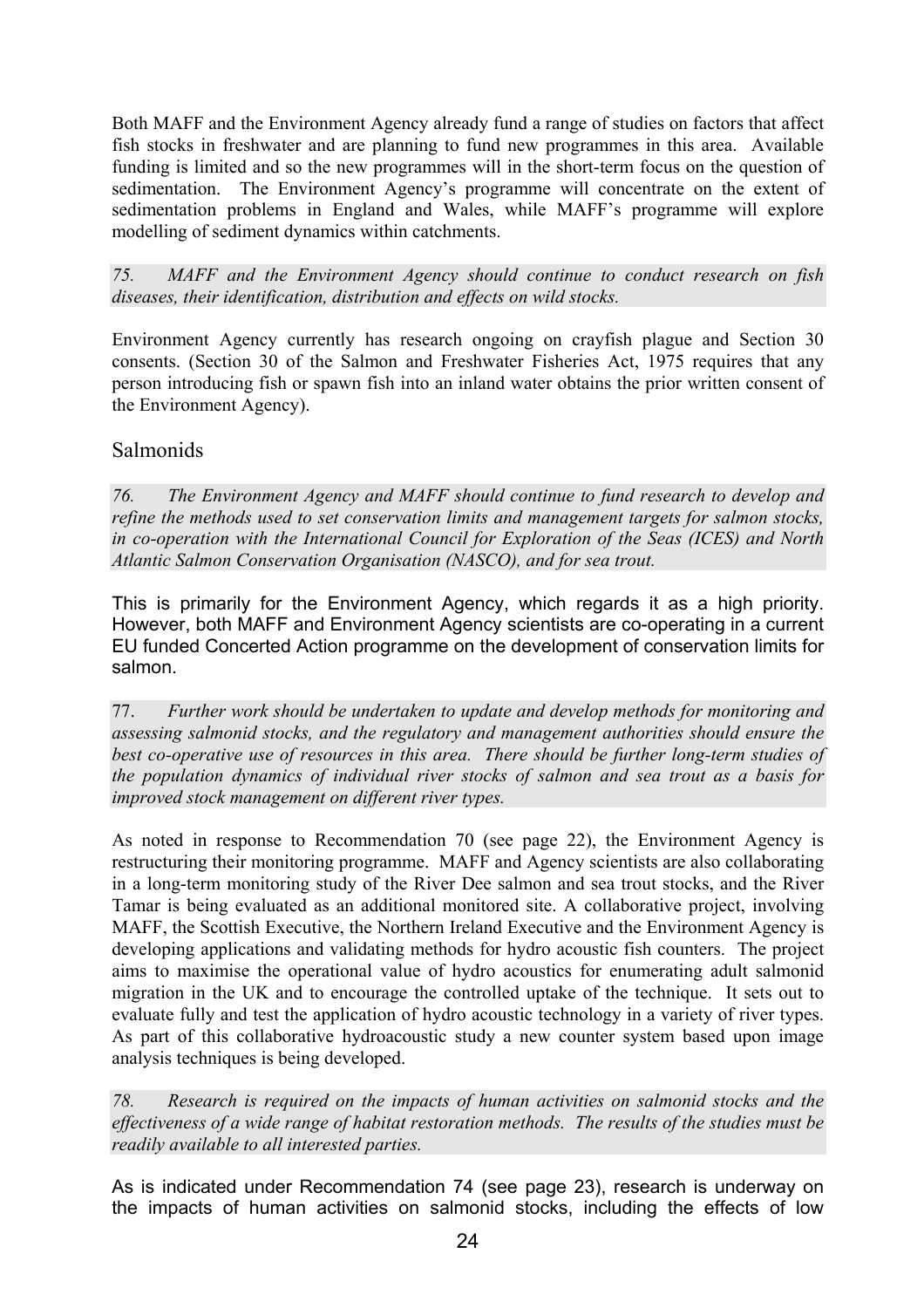concentrations of pesticides and problems caused by sedimentation. The Environment Agency has also developed guidance on habitat restoration.

*79. Research is required on the behaviour and distribution of salmonids in the sea and the factors impinging on them. There is a need to establish whether by-catches may be occurring in pelagic fisheries particularly in the Norwegian Sea, and the necessary research should be undertaken in co-operation with other countries and bodies as soon as possible.* 

MAFF is funding studies on the behaviour and distribution of salmon in the sea and MAFF scientists are collaborating in a NASCO initiative to develop a collaborative international programme of research on factors affecting the survival of salmon in the sea.

*80. Research should be conducted on sea trout to provide a sound understanding of their ecology and, in particular, of their relationship with salmon.* 

MAFF and Agency scientists continue to participate in discussions on sea trout at both national and international levels. The Environment Agency undertakes research into stock characteristics of some 16 rivers in England and Wales and MAFF has successfully completed a research programme looking at the diet and parasite infestations of sea trout in the sea and also investigating the migratory behaviour of sea trout and their habitat requirements. The need to continue to improve collection and dissemination of European sea trout results had been addressed in part by an ICES Study Group on sea trout (on which both MAFF and the Environment Agency are represented) but this remains a priority area for future funding.

*81. Wild brown trout and grayling fisheries should be supported by habitat management and research which underpins our understanding of their long-term sustainability.* 

It is recognised that knowledge is lacking on distribution of non-migratory trout and their fisheries in England and Wales. The Environment Agency will be placing increased emphasis on monitoring non-migratory trout stocks as a result of its monitoring review but additional information is required on such factors as stocking and interactions with salmon. The Environment Agency is preparing a strategy for both trout and grayling fisheries for consultation in autumn 2001.

#### Coarse fish and eels

*82. There is a need to increase the research programmes on coarse fish communities in different habitats. Future research should based upon an holistic view of environmental and fisheries management.* 

*83. Fundamental research is required on all the coarse fish species in England and Wales, their habitat requirements, behaviour and population dynamics. Research is also required on the relationships between fish species within communities and on the factors causing species composition to change over time.* 

Both these recommendations are primarily for the Environment Agency, which regards coarse fish research as a high priority. Some research is already underway which addresses these issues. However, fundamental long-term research will be needed to understand relationships within fish communities.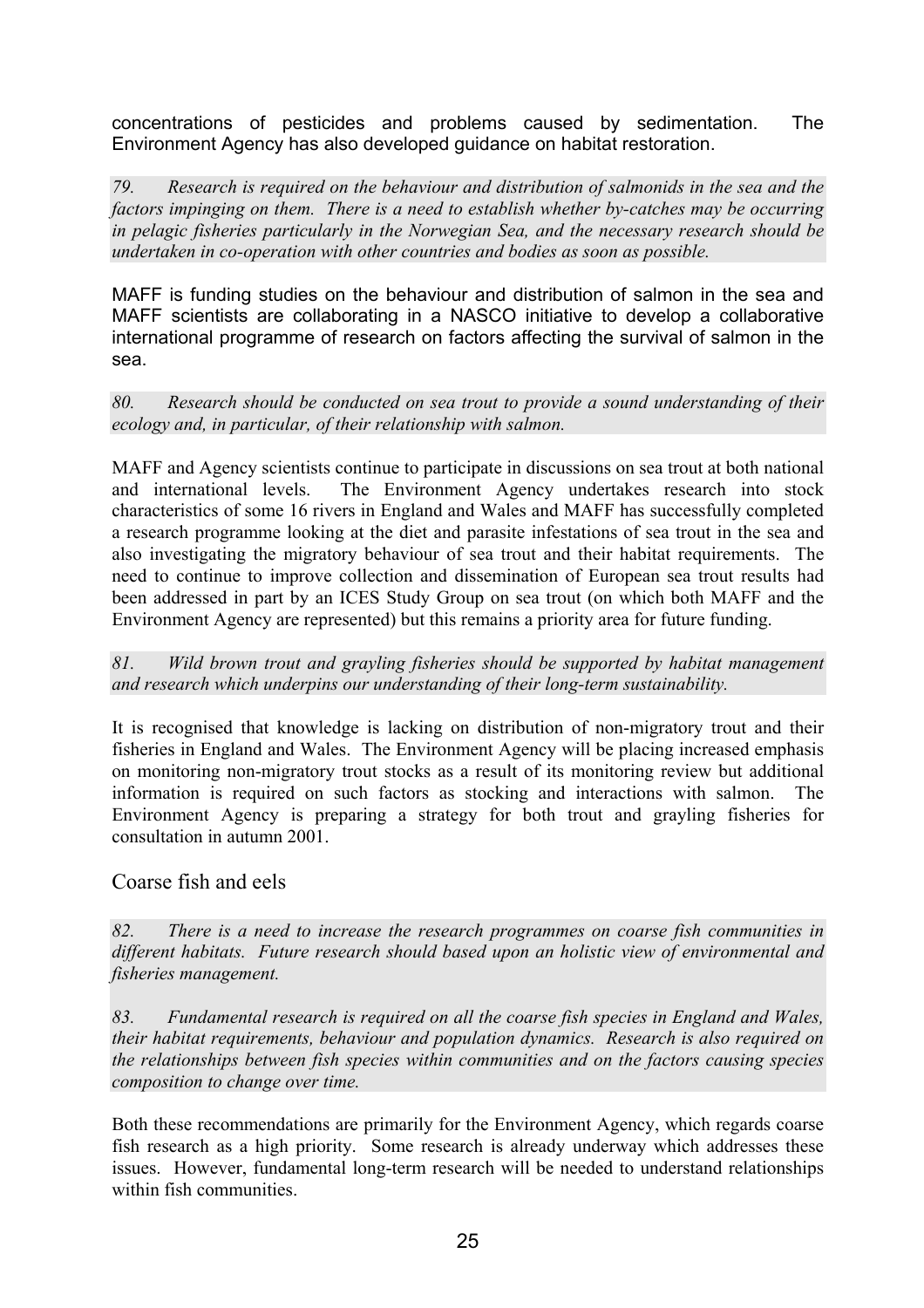*84. Research is required on the effects of angling practices, such as ground baiting, on fish and freshwater ecosystems.* 

A number of those commenting on the Review questioned this recommendation, arguing that it was highly unlikely that practices such as ground baiting or adding colourants to bait had an adverse impact on the environment. While this may be the case, in the Government's view it would be better to proceed on this issue, as on others, on the basis of the best available scientific information and so conduct any research needed to acquire this.

*85. Research on eels should be continued in particular to elucidate the population dynamics of the species and to improve the monitoring of eel stocks. This work should be integrated with studies on eels in other European countries.* 

A collaborative MAFF/Environment Agency R&D project on an eel population assessment in England and Wales has recently been completed and MAFF and the Environment Agency are currently considering a follow-on project.

*86. Research is needed to establish the distribution of rare and non-target fish species, describe their ecology and investigate factors that may be limiting the size of stocks, such as the effect of obstructions.* 

There is little or no information available on the distribution of such species in English and Welsh waters. As this is an issue that is of particular interest to the nature conservation agencies the Government will discuss with them and the Environment Agency how the necessary research can best be funded.

*87. The Government should carry out research on the potential effects of various nonindigenous species on native fish and ecosystems.* 

#### **Accept**

The introduction of non-native species into Wales is strictly controlled under the Import of Live Fish Act 1980. The legislation is regularly reviewed to include any new species which may be considered to be injurious to native species.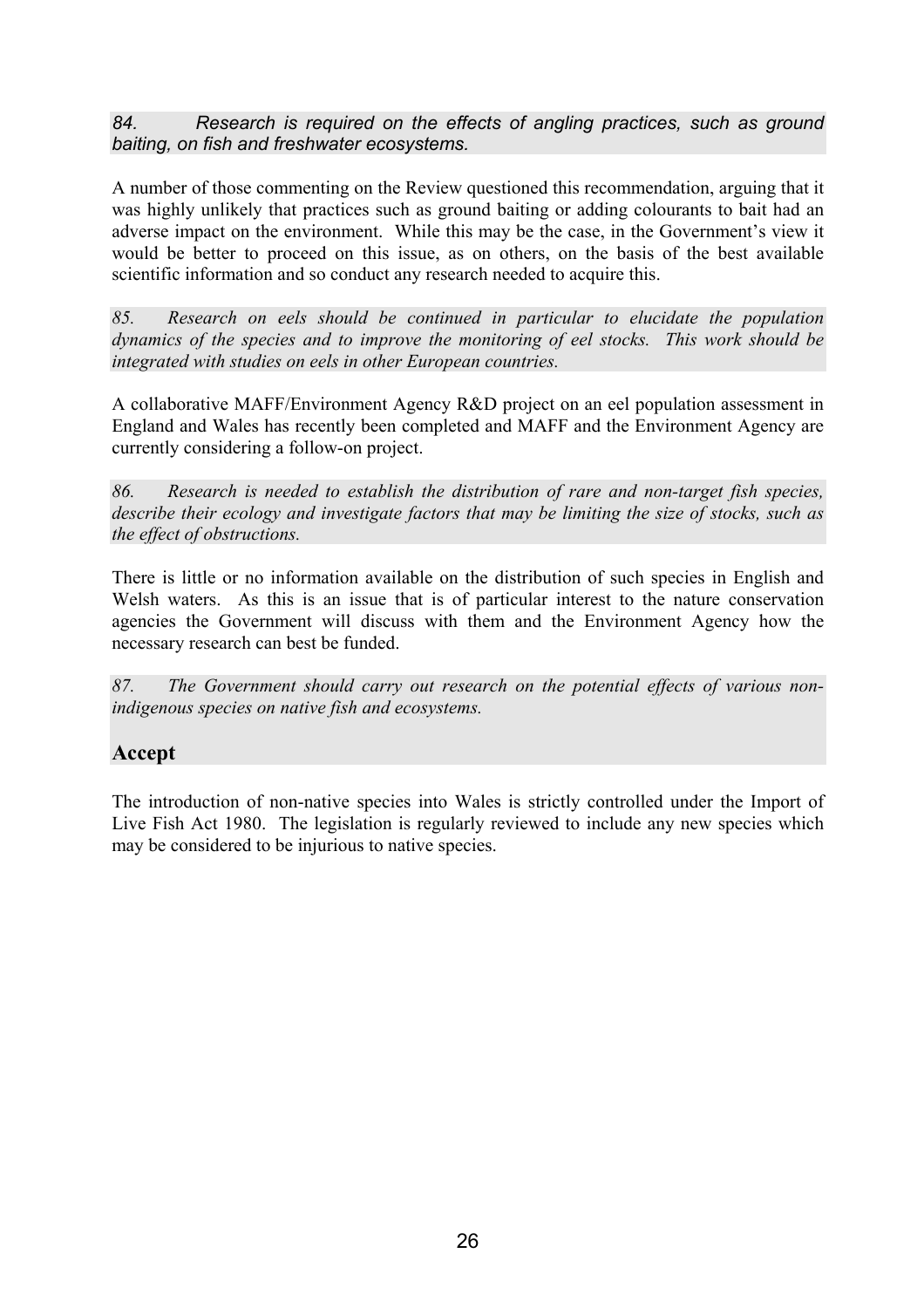# **CHAPTER 9: SOCIAL, ECONOMIC AND RECREATIONAL IMPORTANCE OF ANGLING**

# **Economic benefit of angling/tourism**

*188. The contribution that salmon and freshwater fisheries can make to local economies, particularly in remote areas, should be recognised in the development and implementation of all Government policies.* 

## **Accept in principle**

The Assembly commissioned the Study into Inland and Sea Fisheries in Wales by the Nautilus Consultants, (Nautilus Study) which fully recognises the economic impact of salmon and freshwater fisheries. This report will be taken into account when the Assembly brings forward any new fisheries policies.

*189. The Rural Development Plans for England and Wales should recognise the potential of fisheries to improve rural economies. In Cornwall and in West Wales and The Valleys an Objective 1 scheme should be introduced to encourage angling tourism through the improvement of fisheries and the development of angling opportunities in urban and rural areas. Similar schemes should be introduced, where appropriate, in Objective 2 areas.* 

## **Accept in principle**

The Welsh Objective 1 and non-objective 1 Single Programme Documents provided for grants to encourage Welsh tourism, including angling related tourism.

*190. The Government, through its agencies, should extend its research into the socioeconomic aspects of salmon and freshwater fisheries in order to determine the contribution that these fisheries make to employment in England and Wales and their potential for creating further sustainable jobs through suitably targeted fisheries improvement and development work.* 

## **Accept**

The National Assembly for Wales has just completed its consideration of the Nautilus Study into the potential for fisheries in Wales. The proposed response to the report was presented to the Agriculture and Rural Affairs Committee of the Assembly on 16 May 2001.

*191. Tourist Boards and the Environment Agency should develop and promote best-practice guidance for the collection of data on visiting anglers.* 

## **Accept**

Once the Assembly has considered the recommendations contained in the Nautilus Study further discussions will be held with the appropriate agencies to agree a way forward including identifying any statistical data which may be required.

# **Social and recreational benefits of angling**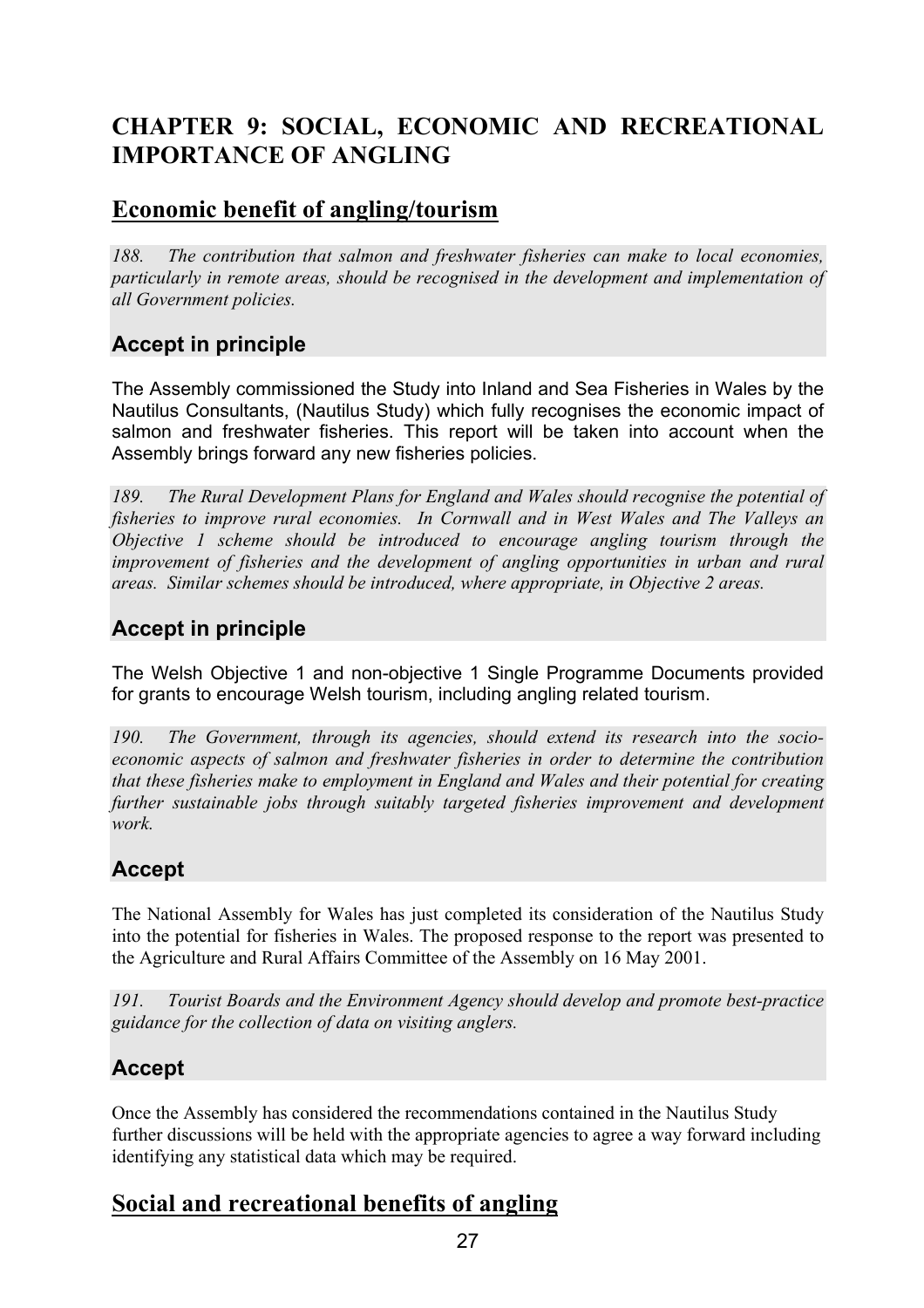*9. The promotion of angling, and in particular opportunities for angling, should be an integral part of the Environment Agency's function in relation to salmon and freshwater fisheries, and funded accordingly.* 

## **Accept**

*10. The Environment Agency should expand its efforts to develop fisheries and promote angling in urban areas, to improve access to angling for the disabled and to promote angling among young people. Government should provide additional funding for these purposes.* 

*11. Instructor rod licences should be introduced to enable beginners to fish without having to hold an individual rod licence, and the minimum age at which a rod licence is required should be raised to 16.* 

## **Accept both in part**

The National Assembly for Wales endorses the concept of promoting angling opportunities and sees merit in enabling beginners, under instruction, to fish without having to have an individual licence. These recommendations however, should apply equally to urban and rural areas.

## **The development of angling**

*22. We would encourage anglers and angling organisations in England and Wales to establish an anglers consultative forum to give advice to the Environment Agency and Government on the development of policies concerning angling.* 

This recommendation is addressed to anglers and angling organisations, not to the National Assembly for Wales or the Government. The specific comments that were received on it were almost evenly balanced between those in favour and those opposed.

*23. The Sports Councils in England and Wales should provide greater financial support for the encouragement of angling and the promotion of angling excellence.* 

## **Accept in principle**

This will be a matter for further consideration by the Sports Council for Wales given their other financial priorities.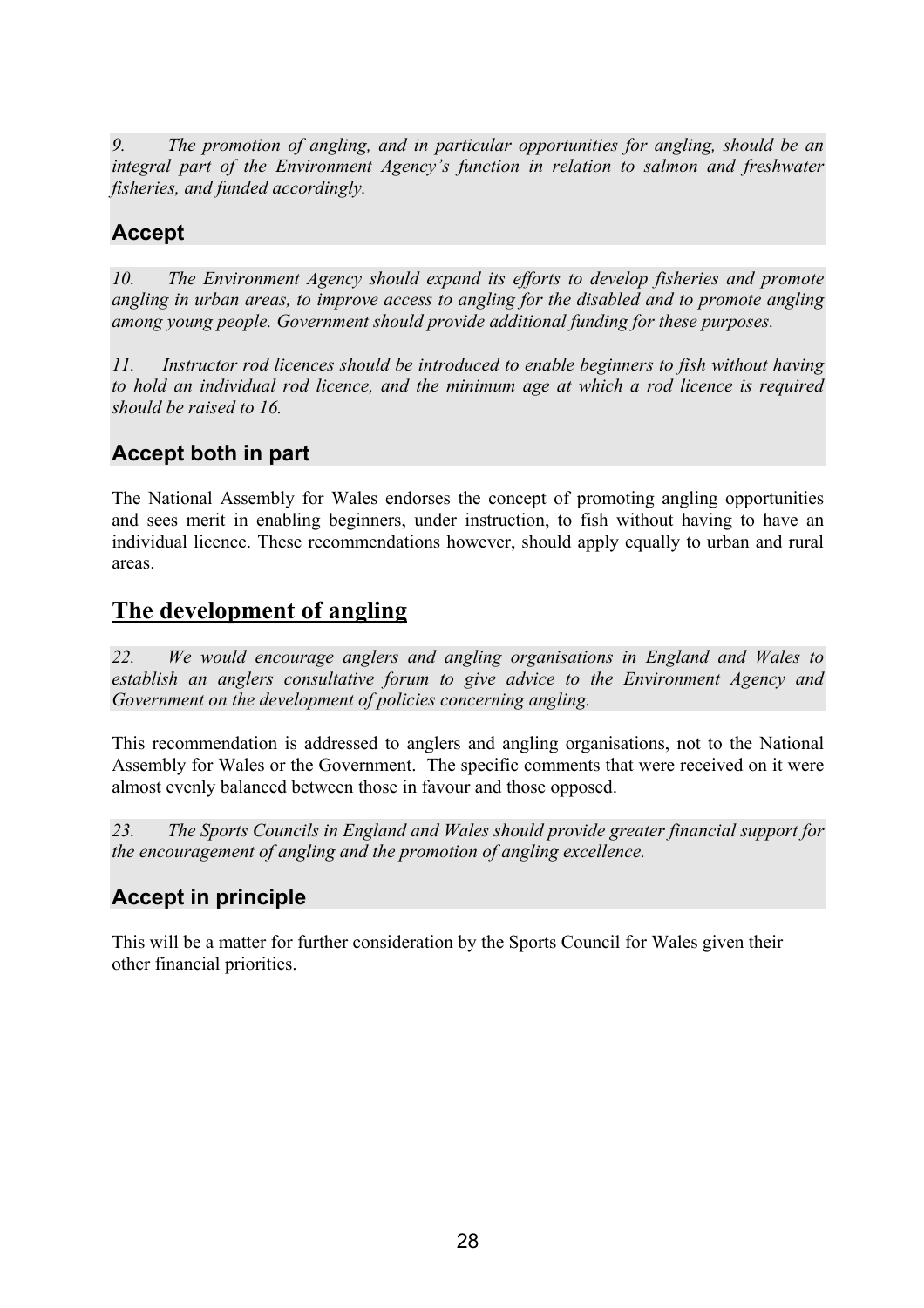# **Angling and other recreational activities**

*192. The Government should not legislate for unrestricted public access to land along watercourses or onto the water itself. If Government decides that there are circumstances in which it might wish to improve public access to such land and water this should be considered locally on a case by case basis and there should be full consultation with all those who have legal rights.* 

#### **Consider**

These issues are covered by the Rights of Way Act 2000, the provisions of which came into operation in February 2001.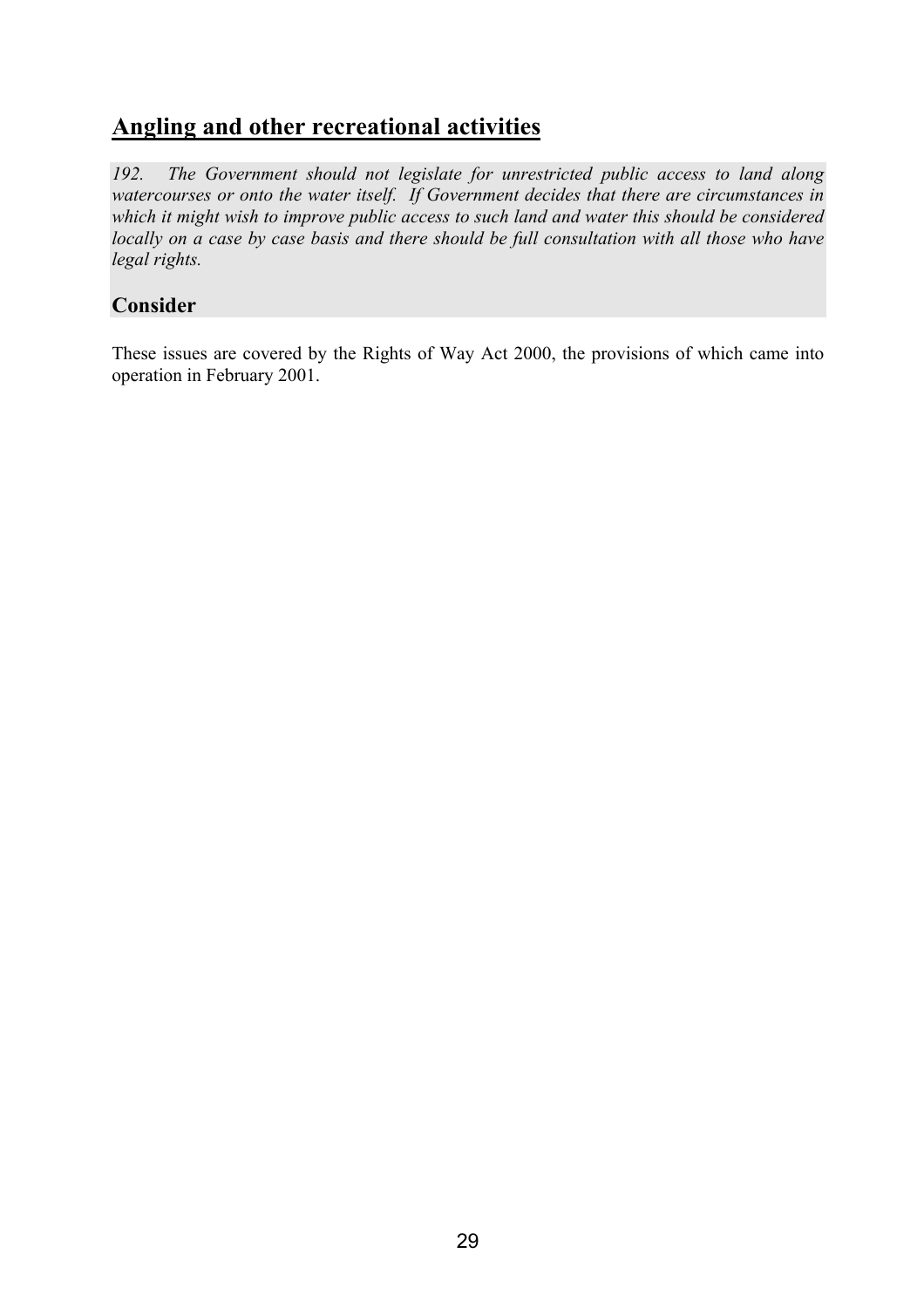# **CHAPTER 10: THE REGULATION OF FISHING**

# **Unlawful fishing methods**

*96. New fisheries legislation should prohibit the use of any instrument or device other than rod and line for the taking of any fish in freshwater unless its use is authorised by the Environment Agency. Licensing would be a form of authorisation. It should also be an offence to possess any unauthorised instrument or device with the intention of using it to take fish.* 

## **Accept**

The National Assembly for Wales agrees that the changes proposed here would simplify existing legislative provisions and make the law easier to enforce and so more effective. We will discuss with the Environment Agency and MAFF whether such changes require primary legislation or whether they can be introduced by way of Environments Agency byelaws.

*97. It should no longer be illegal to use roe, other than that of any salmonid fish, as a bait, but the use, sale, purchase or possession of the roe of any salmonid fish for the purpose of taking salmon, trout or freshwater fish should be prohibited.* 

## **Reject**

There was strong support among those commenting on the Review for maintaining the prohibition on the use of roe from salmonids for bait, and a considerable number also opposed any relaxation of the present ban on the use of other types of roe. Such a relaxation was not supported by the Environment Agency, which was concerned that use of roe as bait could contribute to the spread of disease and that distinguishing between salmonid and other roe would cause enforcement problems. We will keep the situation under review, but at present we see no need to change the existing rules.

*98. The current protection for salmon parr, salmon and sea trout smolts, gravid salmon and sea trout, and salmon and sea trout kelts should be retained. Any measures needed to protect undersized and gravid fish of other species should be implemented through byelaws.* 

# **Accept**

## **Close seasons for angling**

*99. The present statutory provisions on close seasons should be replaced by a power to impose close seasons either by Order or by byelaw.* 

*24. The power to impose a close season for angling should be exercised where evidence shows that there are serious risks of damage to fish stocks, which can be addressed by this means.* 

*100. If any powers are considered necessary to control access to freshwater habitats for conservation purposes they should be contained in general environmental legislation.*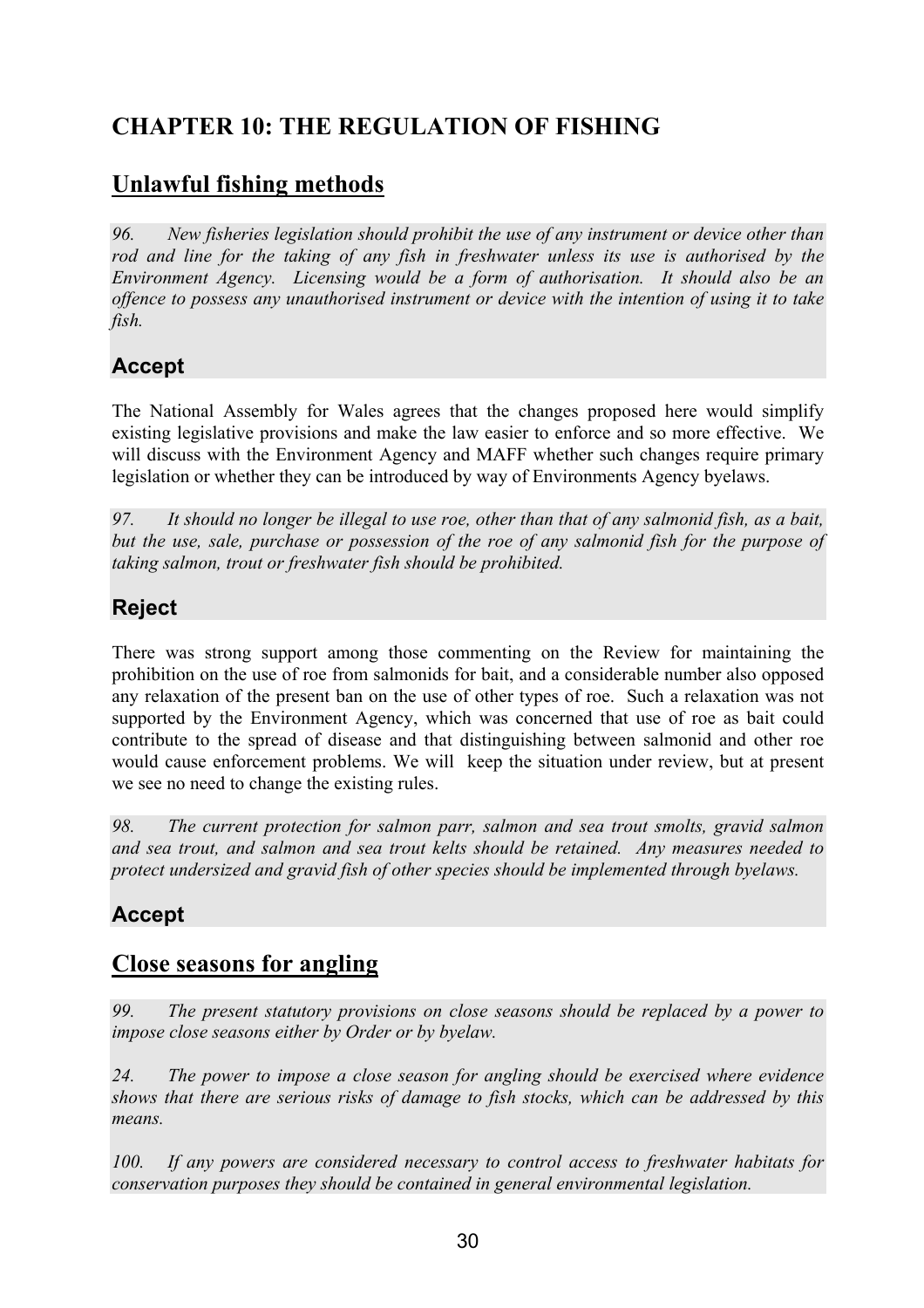*25. Byelaws should be introduced to abolish the close season for coarse fish on canals and rivers except where its retention is necessary to avert serious risk of damage to fish stocks.* 

# **Accept**

# **Coarse fish**

*26. There should be a framework of common rules on angling for coarse fish in England and Wales, implemented by means of byelaws. These need to be straightforward and enforceable, and if necessary they should be complemented by Codes of Practice, agreed with the relevant angling organisations. Local byelaws should be used to deal with local problems.* 

# **Accept**

The National Assembly for Wales agrees that while there is a continuing need for byelaws regulating angling, non-statutory Codes of Practice, agreed with angling organisations and enforced by fisheries' owners and managers, also have an important role to play. It is principally for the Environment Agency, in consultation with its advisory committees, angling organisations and anglers, to determine the best balance between byelaws and voluntary rules incorporated into Codes of Practice. 'Golden Rules' – a Code of Practice concerning fishing tackle and wildlife, developed in collaboration with angling organisations – has already been circulated to about 1 million rod licence holders by the Environment Agency.

# **Eels**

*28. Measures to reduce exploitation of eels at all stages in their life cycle and to develop a stock recovery plan as part of a wider European Management Programme should be pursued urgently as a matter of priority.* 

# **Accept**

We, the other UK fisheries departments and Ireland have already put proposals to the European Commission for a European Eel Stock Management Plan; this includes proposals to reduce exploitation where the number of silver eels returning to sea is inadequate. We are also considering, with the Environment Agency, other measures to reduce exploitation of eels at other stages in their life cycle.

*101. In future legislation, eels should be treated in the same way as other fish except where special provisions are needed.* 

# **Accept**

*102. In future freshwater fisheries legislation the word "eel" should be restricted to the genus Anguilla and the Environment Agency should regulate fishing for eels in all waters within its jurisdiction.* 

# **Accept**

*103. New legislation should contain the necessary powers to limit numbers of eel nets, traps and other devices used for catching eels in specified areas.*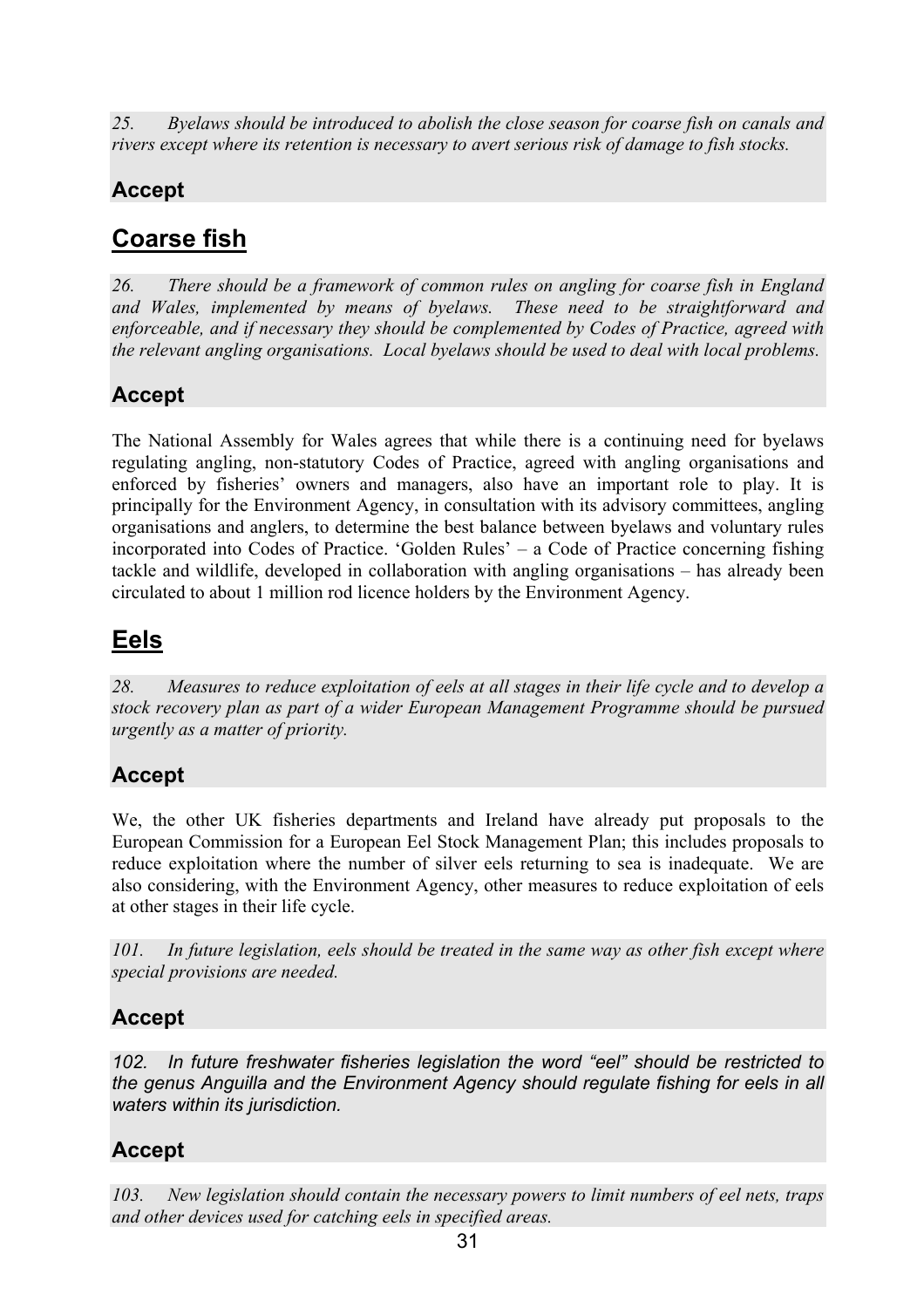## **Accept**

*29. The Environment Agency should consider as a matter of urgency ways of improving information on catches of eels and elvers.* 

# **Accept**

The Environment Agency has submitted a byelaw for confirmation requiring all those holding eel net licences to submit annual catch returns. Taking this recommendation into account, the Minister has decided to confirm this byelaw.

*104. Government should explore the practicalities of introducing a legal requirement for all sales of eels and elvers to be made to licensed dealers and, if such a requirement is feasible, introduce the necessary legislation.* 

# **Accept in part**

The National Assembly for Wales agrees that the Government, in consultation with the Environment Agency and interested parties, should examine the practicalities, costs and benefits of introducing such a requirement.

*30. A ban on fishing for elvers, other than in rivers and estuaries where it is currently practised, should be introduced as rapidly as possible.* 

*31. Consideration should be given to imposing minimum and maximum size limits for eels taken and retained in net and trap fisheries.* 

## **Accept in principle**

The National Assembly for Wales notes that the Environment Agency is currently consulting on proposals to prevent further expansion of elver fisheries and to require minimum mesh size to reduce catches of small eels. It agrees with the Government and Agency that further research would be needed to determine an appropriate maximum size limit.

*32. The Environment Agency should review all the factors likely to lead to by-catches in eel net and trap fisheries of other fish, with a view to providing consistent guidance on how bycatches can be reduced to the minimum. This should then be used to develop rules on the design of fyke nets, and the locations in which they are used, that can be enforced through byelaws and conditions on net licences.* 

# **Accept in principle**

The Environment Agency is currently consulting interested parties on a proposal for a national byelaw requiring any by-catch to be returned. The National Assembly for Wales agrees that such a requirement will help address the problem of by-catches, and it looks to the Environment Agency to supplement this with appropriate guidance. It notes, however, that under current legislation it is not possible to include conditions in eel net licences.

## **Determining an acceptable level of exploitation for salmon**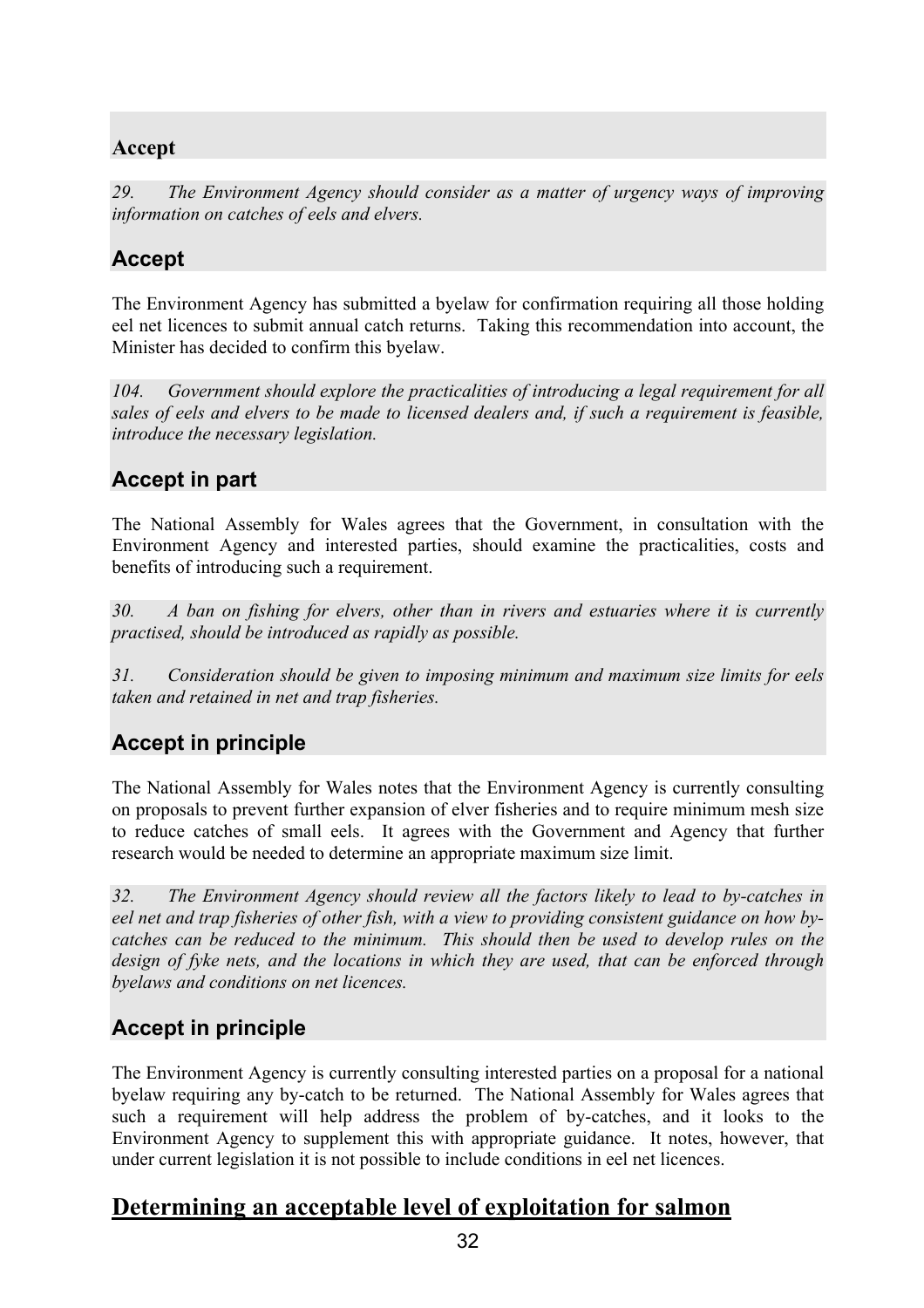*34. Conservation limits for salmon should continue to be used to define thresholds below which the number of spawning salmon in each river should not be permitted to fall. To be acceptable, conservation limits must be realistic and credible and should be subject to continued review and development and be updated as necessary. The Environment Agency should provide estimates of the higher target stock sizes it will aim to achieve in order to ensure that conservation limits are met four years out of five, and should consider developing further lower limits below which no exploitation would be permitted.* 

*35. When and where appropriate, the Environment Agency should develop and apply separate conservation limits for one-sea-winter (grilse) and multi-sea-winter salmon.* 

*36. When the Environment Agency publishes the conservation limits for each river it should explain the sources of data and the calculation of those limits to encourage local ownership of resulting management strategies.* 

*37. Salmon Action Plans should set out the procedures to be followed if stocks in a particular river do not exceed their conservation limits. Local interests should be fully consulted and their views taken into account, before the procedures are finally established.* 

#### **Accept all four**

Conservation limits defining minimum thresholds for numbers of spawning salmon are a central element of our policy on salmon conservation in England and Wales. The Assembly and MAFF has directed the Environment Agency, under Section 40 of the Environment Act 1995, to set conservation limits on all main salmon rivers. The Assembly is pleased that the Review Group fully endorses this approach. It agrees with the Group's recommendations on the development, implementation and presentation of conservation limits and that separate conservation limits should be set for one-sea-winter and multi-sea-winter salmon where and when it is practical to do so.

*38. Steps should be taken to improve the quality and reliability of data collected for salmon management.* 

## **Accept in principle**

The National Assembly for Wales acknowledges the comments in the Review on the importance of reliable, consistent and compatible data and on the need to collect and apply such data carefully. It endorses the Review Group's specific suggestions for improving the range and quality of data collected, but notes that implementation of these will be dependent on the resources available to the Environment Agency and decisions on priorities.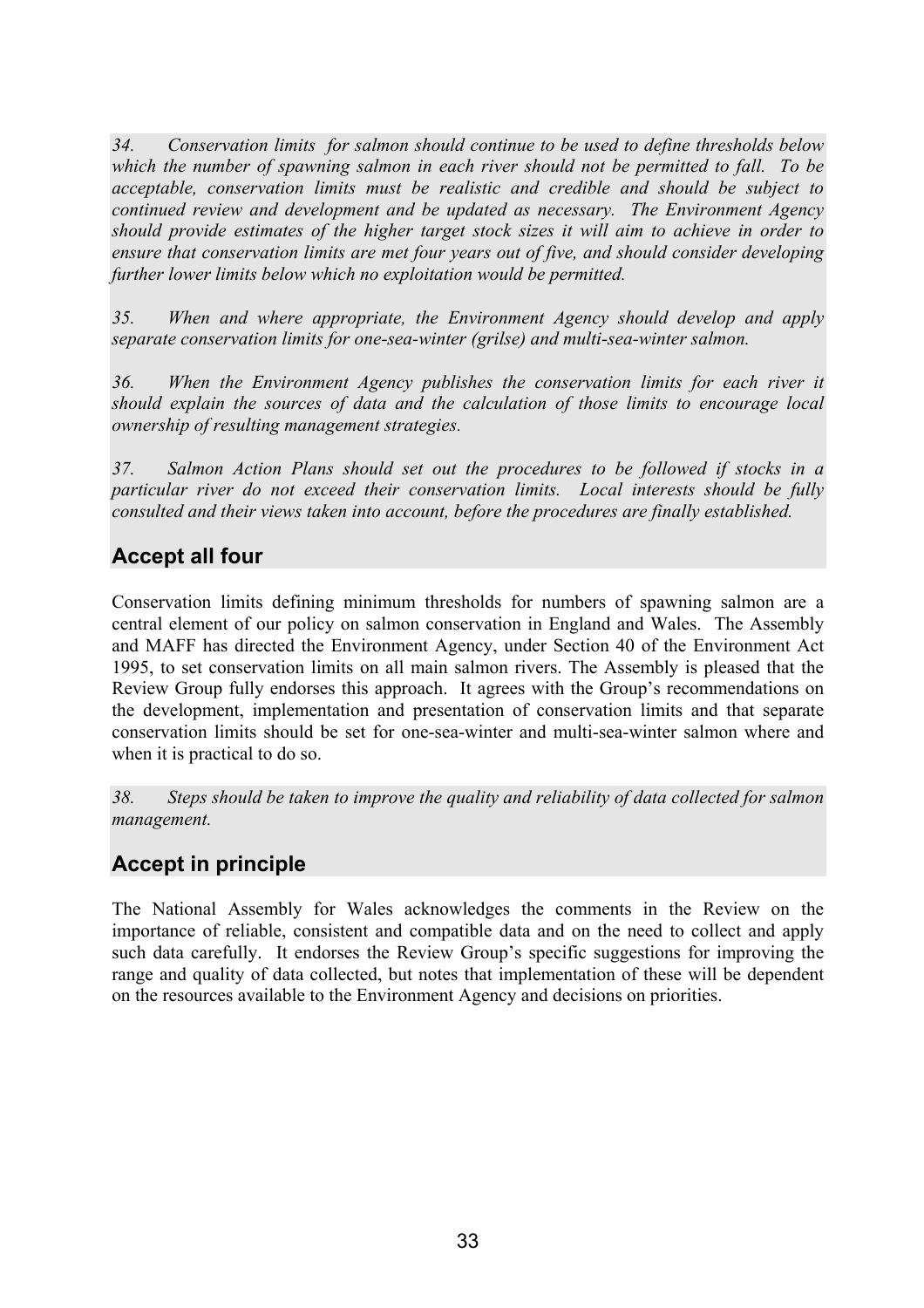# **Mixed stock fisheries**

*39. The phase out of mixed stock salmon net fisheries in England and Wales should be accelerated, and to achieve this compensation should be offered to netsmen to encourage them to leave these fisheries on a voluntary basis as soon as possible.* 

*40. The Government should provide substantial pump-priming funds to launch compensation arrangements designed to accelerate the phase out of mixed stock salmon net fisheries on a voluntary basis, and should take the lead in setting up these arrangements.* 

#### **Accept in principle**

The National Assembly for Wales supports the principle of phasing out mixed-stock fisheries. However there are no operational mixed stock fisheries in Wales and therefore these recommendations do not affect the livelihood or heritage values associated with existing net fisheries. Before taking a view on any future proposals from the Environment Agency for changes to net fishing practices the Assembly will consult with all interested parties.

*41. The Government should continue to press the Irish government, by all available means, to take all practicable measures to reduce the impact of the Irish drift net fishery on English and Welsh salmon stocks.*

*42. The Government should continue to do its best to ensure that NASCO sets quotas for the West Greenland and Faroe Islands salmon fisheries at the lowest achievable level.* 

#### **Accept Both**

The National Assembly for Wales is concerned at the impact, on Welsh fisheries, of mixed stock fisheries off Ireland and the high seas, and will become directly involved in discussions with the Irish Government and NASCO about measures to reduce the impact.

### **Regulating exploitation of salmon**

*105. Powers to introduce Net Limitation Orders should be removed; in their place the Environment Agency should have the power to limit net licence numbers through byelaws. These powers should specifically provide for licence numbers in a net fishery to be reduced immediately where this is necessary for conservation purposes. Byelaws limiting numbers of net licences should remain in force for not more than ten years, with the exception of those relating to the phase-out of mixed stock fisheries.* 

## **Accept in part**

The National Assembly for Wales agrees that under future legislation byelaws should be used to limit numbers of salmon and sea trout net licences, and that such byelaws should be able to reduce licence numbers immediately where this is necessary for conservation purposes. It is not convinced, however, that byelaws limiting net numbers should only apply for 10 years, provided that they contain provisions for regular review. Any proposals for change will be subject to public consultation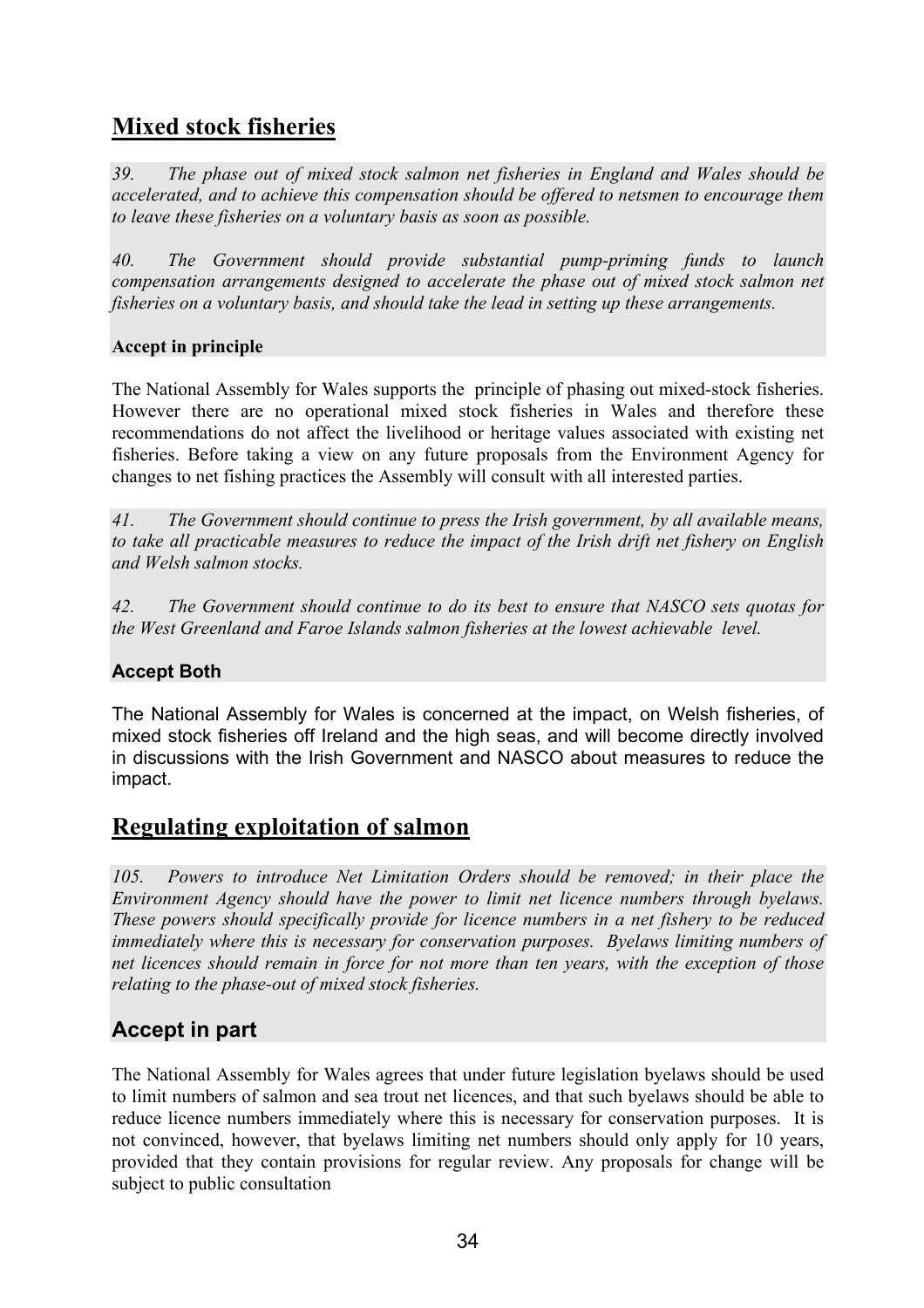*106. Powers should be retained to select applicants to whom salmon net licences will be issued when numbers of applicants exceed the number of net licences available. Local interests should be fully involved in establishing the selection criteria, which should be transparent. Where appropriate full-time fishermen should be given priority.* 

*107. The powers to introduce close seasons and close times for salmon net fisheries should be retained and these powers should continue to be used to control levels of exploitation.* 

*108. Powers should be available to the Environment Agency to impose restrictions on the design and use of nets, with the details left to the relevant byelaws.* 

*109. Powers to introduce restrictions on angling methods and areas where angling is permitted should be retained in future legislation.* 

## **Accept**

*110. No compensation should be paid to owners or occupiers of fisheries, or other interested parties, for the effects of measures adopted for conservation purposes. Section 212 of the Water Resources Act 1991 should be repealed.* 

## **Accept**

A number of those who commented on the Review opposed this recommendation. The National Assembly for Wales however notes that under existing legislation compensation is payable only in certain circumstances. While a fishery owner may be entitled to compensation if a byelaw restricts the use or design of an instrument for taking fish, no compensation is paid if extending the close season or close times reduces exploitation. More importantly, we take the view that measures restricting exploitation of salmon, sea trout or eels for conservation reasons would not deprive fisheries' owners of property rights but rather regulate, in the wider public interest, how such rights should be exercised. Wild fish are a natural resource, not private property, and conservation measures are needed to ensure that this resource is managed in a sustainable way. Failure to take necessary conservation measures could lead to a collapse of the resource, which, among other things, would be to the disadvantage of those owning fish rights. For these reasons, agree with the Review Group that compensation should not be payable when action is taken to conserve a natural resource. It notes that compensation is not paid when measures are introduced to reduce exploitation of sea fish, and believes that the same principle should apply to salmon, sea trout and eel fisheries.

*43. A ban on the sale of rod caught salmon should be introduced as soon as possible; the position should be reviewed if and when a carcase tagging scheme comes into force.* 

## **Accept in principle**

As the Review notes, there is widespread support among angling interests for a ban on the sale of rod caught salmon. The National Assembly for Wales agrees that such a ban would make it more difficult to dispose of illegally caught salmon, and could also help limit exploitation of salmon on some rivers. For these reasons Assembly supports the proposed measure and we will discuss with MAFF whether this would require primary legislation.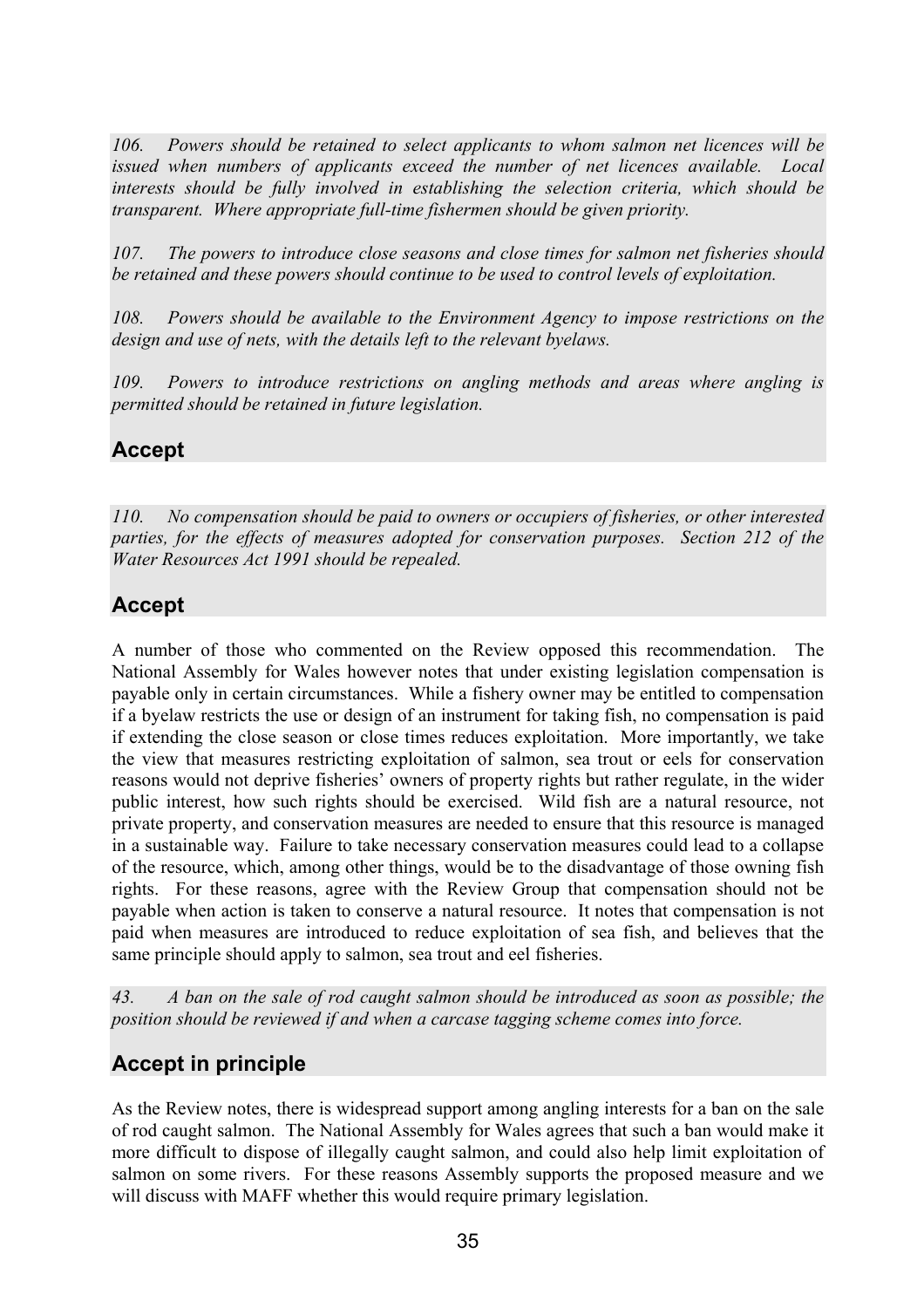*111. Legal powers to introduce carcase tagging should be contained in new salmon fisheries legislation; in the meantime, the Environment Agency and Government should develop detailed proposals for such a scheme.* 

# **Accept in part**

The National Assembly for Wales agrees with the Review's conclusion that a carcase tagging scheme would make a useful contribution to salmon conservation, and that a scheme should be introduced, preferably throughout Great Britain. We will discuss with the Environment Agency and other fisheries departments the practicalities, benefits and costs of implementing such a scheme. In anticipation of such a scheme being introduced we agree that it would be sensible to include powers to introduce carcase tagging in any new salmon fisheries legislation.

*112. Once a salmon carcase tagging scheme is in place, a general bag limit should be introduced.* 

*113. If and when a general bag limit is set for salmon caught by anglers the carcase tagging scheme should include a ceiling on the number of tags that can be issued to individual salmon netsmen in any year.* 

## **Consider**

The Assembly will take all these issues in to account when deciding whether or not to introduce carcass tagging.

# **Allocation of the salmon resource**

*114. A power should be introduced to restrict salmon net licence numbers by byelaw for economic and social reasons. No netsmen solely or mainly dependent on fishing for his livelihood should be deprived of his licence without his consent under this provision. Any netsmen deprived of their licences under this provision should be entitled to compensation. If agreement cannot be reached on the level of compensation, this should be determined by an independent arbitrator.* 

# **Accept**

The National Assembly for Wales accepts the Review conclusions on the allocation of the salmon resource. It agrees that while there is no justification for a blanket ban on all commercial net fisheries, there is a need for additional powers to regulate exploitation in order to allocate the catch between interest groups. It agrees therefore that a power should be introduced enabling the Environment Agency to restrict numbers of net licences for economic and social reasons. It also agrees that such a power should not be used to deprive netsmen solely or mainly dependent on fishing for their livelihood of their licences. All those deprived of net licences under this provision should be compensated, and that in most circumstances compensation should be paid by those who would benefit from the reallocation. Full consultation will be undertaken on any proposals for change to the existing legislation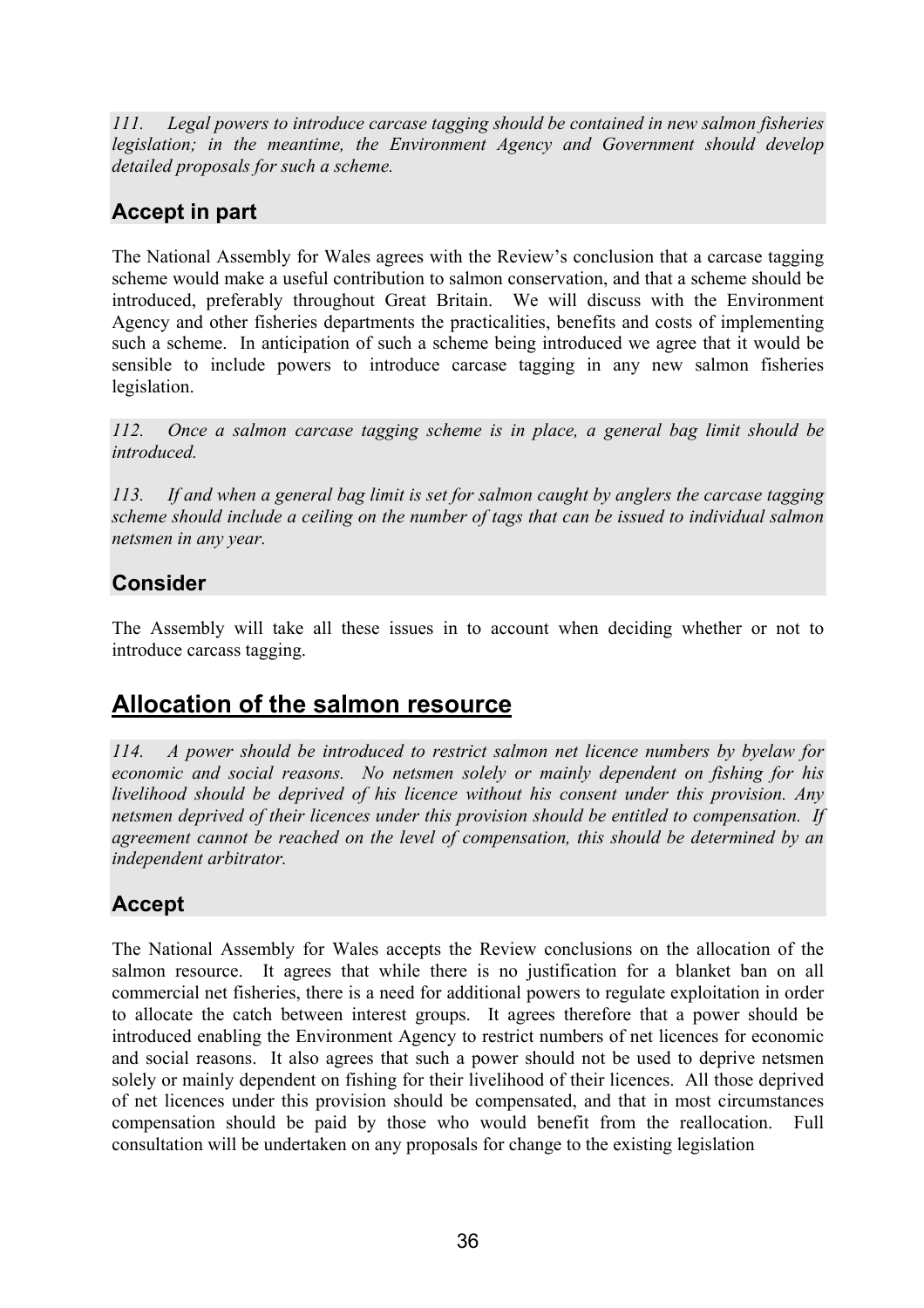*115. Once carcase tagging is in place consideration should be given to introducing recreational salmon netting licences, with lower licence duties and catch limits than ordinary netting licences.* 

## **Consider**

This recommendation is again dependent on the introduction of carcase tagging, and should be considered in this context. We have however, serious reservations about the benefits of introducing a new category of net licences.

*116. The traditional nature of a salmon net fishery, both in terms of the time it has existed and the methods it employs, should be taken into account by the Environment Agency and Government in reaching decisions on the allocation of catches between rod and net fisheries. However, the wish to retain the economic viability of a traditional net fishery should not be used as a pretext for over-riding conservation considerations.* 

## **Accept**

The National Assembly for Wales agrees with this recommendation, but notes that its implementation is conditional on implementation of recommendation 114, (see page 36). Welsh coracle fisheries have been allowed to remain open to fish for sea trout early in the season because of their unique cultural and historical significance. Rather than try to define 'heritage' net fisheries the Review suggests that the traditional nature of a fishery should be regarded as one of the social factors that must be taken into account in reaching decisions on resource allocation.

# **Sea trout (sewin)**

*44. The Environment Agency should set conservation limits for sea trout.* 

## **Accept in principle**

The National Assembly for Wales accepts the Review Group's arguments for the introduction of conservation limits for sea trout, but shares the Environment Agency's concern that conservation limits must be practicable and based on sound science. It endorses the Environment Agency's intention to set conservation limits for sea trout on a trial basis on a limited number of rivers.

*45. Salmon Action Plans should be extended as soon as possible to include sea trout, and where appropriate brown trout, pending development of comprehensive Fisheries Action Plans.* 

### **Accept**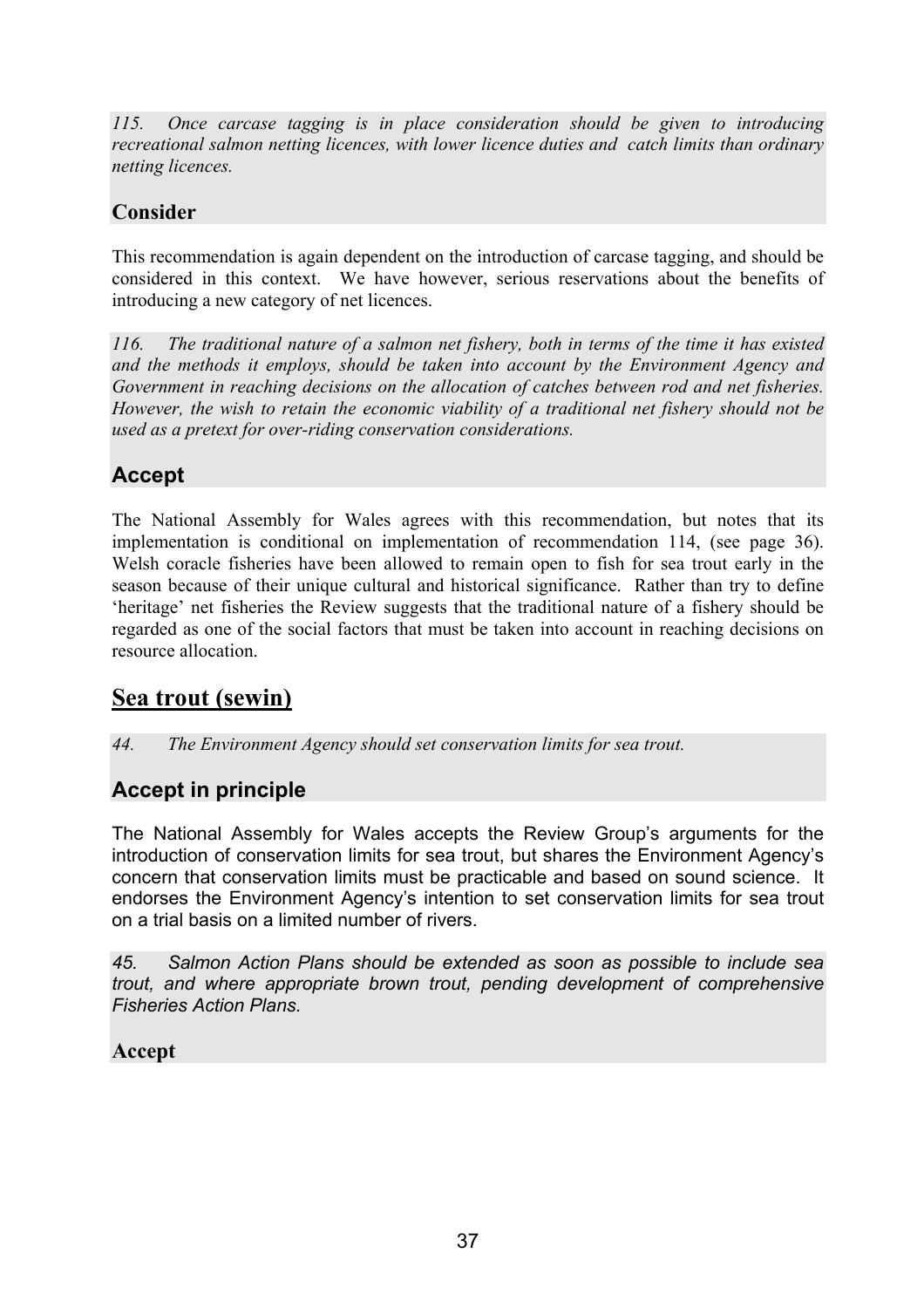# **CHAPTER 11: INTRODUCTIONS AND TRANSFERS**

# **Stocking**

- *46. Introductions of fish for stocking purposes should continue to be regulated and stocking should be permitted only where it can be justified taking account of the benefits and disadvantages.*
- *47. Guidelines on stocking, embodying the following principles should be established:* 
	- z *stocking should be allowed only where there is no significant risk of ecological detriment to donor waters or receiving waters and where there is a demonstrable environmental, economic or recreational advantage;*
	- z *stocking should not normally be permitted in waters with established fish populations where it is not currently practised and has not been practised in recent years. However, stocking may be justified in such fisheries if it is needed in order to restore depleted populations or mitigate the effects of, for example, loss of spawning habitat;*
	- where recreational pressures justify stocking to sustain exploitation rates *by anglers or losses due to predation higher than could be sustained naturally, decisions on consent applications should take account of the carrying capacity of the water involved and the management regime proposed for that water body;*
	- fish should not normally be introduced into waters outside the existing natural *range of the species concerned or into new catchments within their existing ranges;*
	- *reintroduction of fish species, which are no longer present in a catchment, should be permitted only after an assessment of the likely environmental effect of the reintroduction.*
- *48. Where stocking is consented:* 
	- z *the size, age, number and provenance of the stocked fish should appropriate to the ecological characteristics of the receiving water;*
	- *the effectiveness and environmental impact of the stocking should be monitored;*
	- z *the Environment Agency should itself undertake periodic reviews of its policy on stocking consents, based on its assessment of the effectiveness of stocking and its environmental impact.*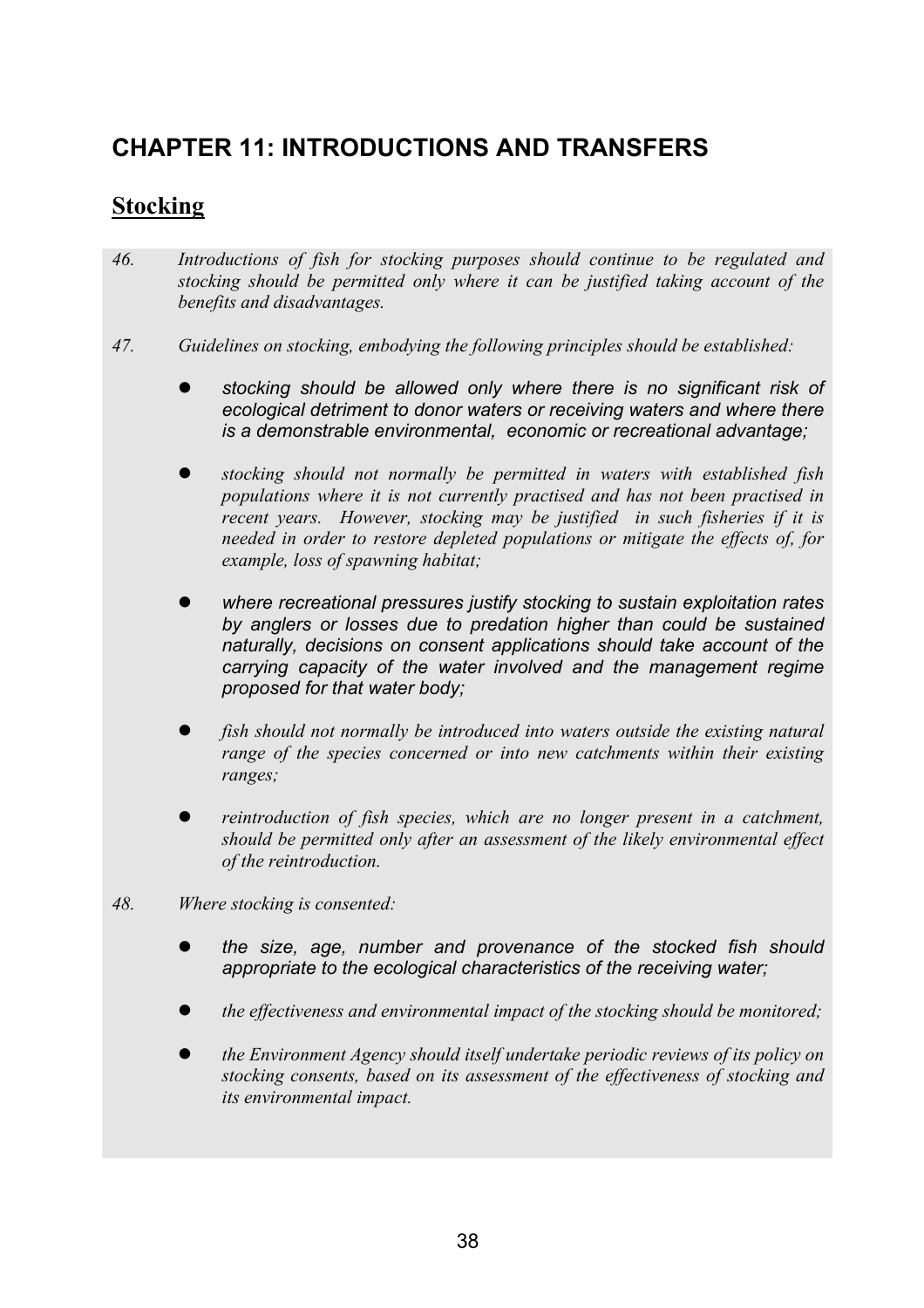- *49. Stocking with salmon should be employed only to address a decline in stocks where:* 
	- z *alternative methods to solve the problem have been fully evaluated and the need for stocking has been clearly identified and justified;*
	- z *the programme is appropriate and conforms to agreed guidelines/criteria (including the use of appropriate stock and the adoption of best hatchery practices).*

### **Accept in principle**

The National Assembly for Wales agrees that there is a continuing need to regulate stocking. It also agrees in principle with the provisions on stocking proposed by the Review Group, including those on salmon, and looks to the Environment Agency, after consulting interested parties, to establish appropriate guidelines.

## **Fish farms**

*117. The current exemption of fish farms from the requirement to seek approval for introductions of fish should be ended, but the Environment Agency should have the power to exempt particular categories of fish farms from this approval process and to issue consents covering introductions of a particular type within a given period.* 

## **Accept**

Any provisions for exempting farms on the basis of Environment Agency discretion would need to be under pinned by an appeals mechanism.

*118. Legislation should be introduced requiring all fish farms, including dealers' premises, to be licensed and the licensing authority should have the power to refuse licences for inappropriate sites and to impose conditions of approval.* 

*119. Licences for fish farms should be listed on a public register containing licensing conditions and other relevant information, such as details of outbreaks of notifiable diseases and any prosecutions for breaching licensing conditions.* 

### **Consider**

Fish farms are already highly regulated; inland fish farms, for example, require abstraction licences and discharge consents as well as planning permission. While it is true that the species of fish farmed is not currently controlled (unless they are nonnative fish), the changes recommended concerning Section 30 consent (Section 30 of the Salmon and Freshwater Fisheries Act, 1975 requires that any person introduction fish or spawn fish into an inland water obtains the prior written consent of the Environment Agency) consents (which we have accepted) would enable restrictions to be imposed here as well. In these circumstances the National Assembly for Wales would not favour the introduction of licences for fish farms unless this could be shown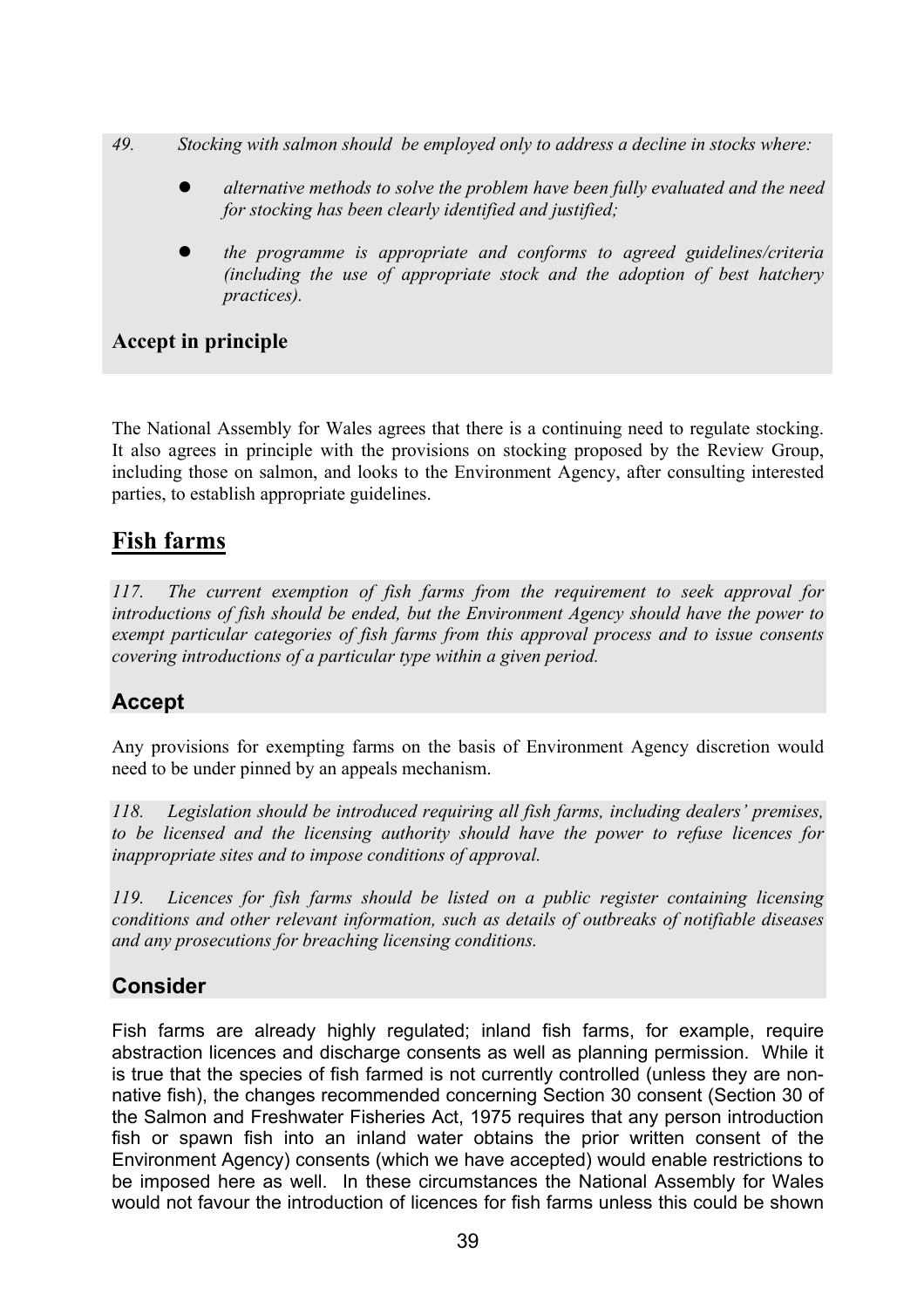to yield significant advantages over the current arrangements, by for example, simplifying current arrangements for regulating abstractions and discharges in relation to fish farms. Such licences would also, as the Review recognises, provide a means of ensuring that fish farms were adequately screened, and that other relevant factors, such as flood defence considerations were taken into account. Planning considerations should, however, remain within the responsibility of the relevant local authority. We will explore further with the Environment Agency, the fish farming industry and other interested parties the feasibility and potential benefits of licensing fish farms.

We will also reflect further on the suggestions that any licensing system should extend to dealers premises. It notes that many dealers trade exclusively in ornamental fish, and it has no wish to impose additional restrictions on businesses unless these can be shown to be justified, we will also need to take account of the Data Protection Act and Human Rights Act before taking any decision on a public register.

*50. Marine cage salmon and trout farms should not be permitted in estuaries of rivers containing migratory salmonids or in adjacent coastal waters.* 

## **Accept in part**

The National Assembly for Wales is not convinced that an absolute ban on salmon and trout farms in the areas in question could be justified, but agrees that any applications for new marine fish farms should be treated with caution. We will draw this recommendation to the attention of the Crown Estates Commission.

*51. Any transgenic fish kept in England and Wales should be confined to self- contained land-based and escape-proof facilities, with all necessary measures taken to ensure they cannot deliberately (by, for example, vandals) or accidentally be released into the natural environment.* 

## **Accept**

In its response to the Review, the Moran Committee urged a general ban on the importation, introduction, breeding and keeping of transgenic fish anywhere in the United Kingdom and sought rigorous controls on scientific research under the control of a multi-agency committee. The National Assembly for Wales however, does not consider that the risks arising from transgenic fish are substantially different from the risks arising from other transgenic animals and so justify especially rigorous regime for transgenic fish. All Genetically Modified Organisms (GMOs) in the United Kingdom are subject to stringent safeguards, and the strict controls already in place on the contained use, release or marketing of GMOs apply equally to transgenic fish. In addition the National Assembly for Wales is already fully committed to the NASCO guidelines on transgenic salmon.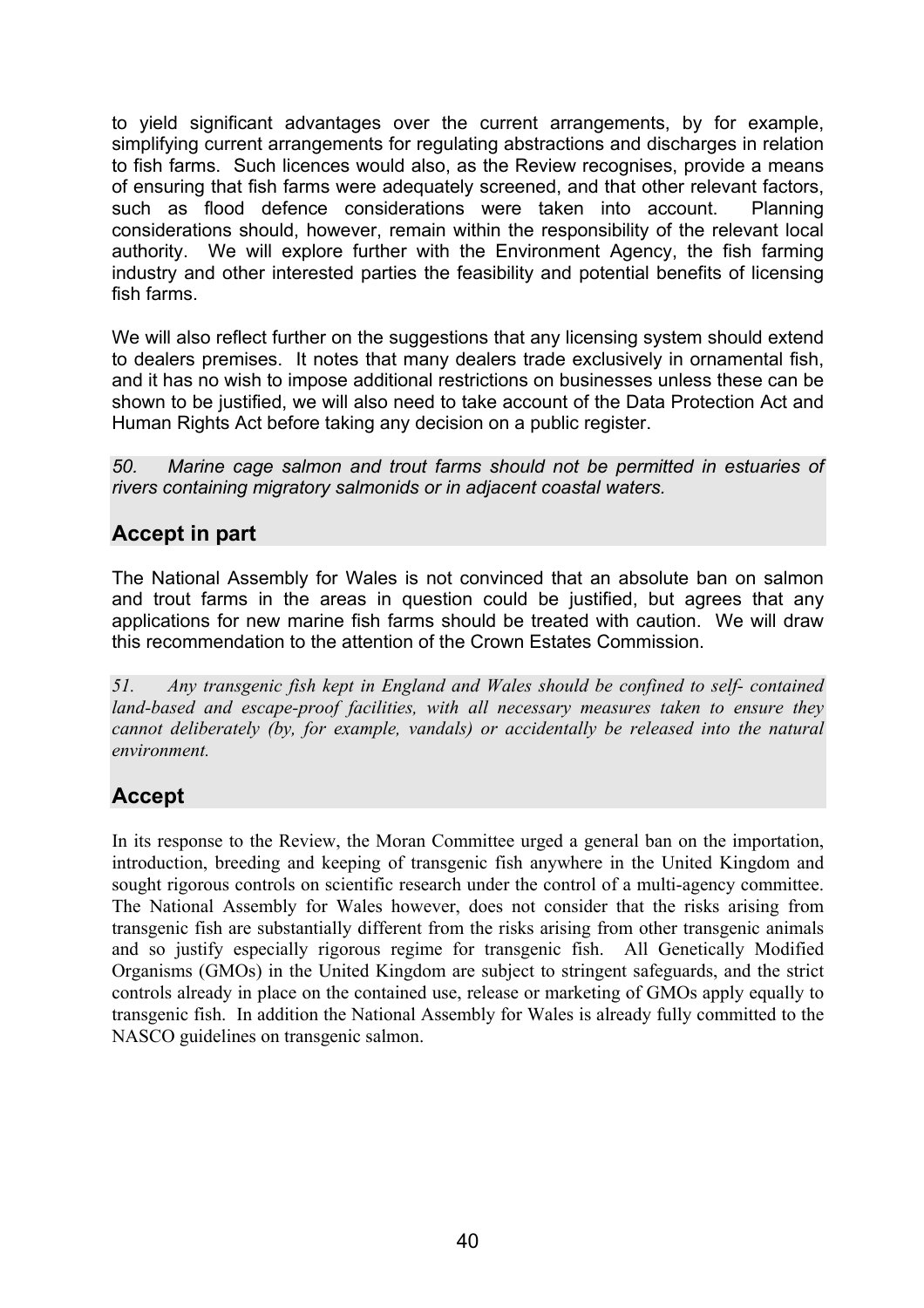*52. Environmental impact assessments should be made for all proposals for new fish farms or extensions to existing fish farms. In addition, detailed planning guidance should be issued to assist local planning authorities in assessing the suitability of a proposed location.* 

## **Accept in principle**

We will look at what guidance exists and consider whether amendments or additional information is required.

*53. When applications for the introduction of non-wild varieties of native species are considered, the Section 30 consent determination should follow the criteria laid down for nonnative species covered by licensing provisions.* 

### **Environment Agency accepts**

This is a matter for the Environment Agency, which agrees with the recommendation and is addressing the issue.

*120. Screens should be required on inlets and outlets of all fish farms and the Environment Agency should be given powers to impose conditions on the design and maintenance of the screens to be used on any fish farm.* 

### **Accept in principle**

The National Assembly for Wales agrees that there should be a legal requirement to screen inlets and outlets of all fish farms. We will explore with the Environment Agency and interested parties how this can best be implemented; recommendation 118, page 39 is relevant here.

## **Non-native fish**

*121. Legislation should be amended to extend the licensing provisions for non-native fish to all non-native cold water species. These might be defined as non-native species that are known to survive and breed outside England and Wales in conditions that are comparable to those appertaining to freshwater in England and Wales.* 

*122. The amended legislation for non-native species should contain powers for adding warm-water species to the category of fish species covered by the licensing provisions. This could be done by listing banned species but would require regular review to enable a precautionary approach to be applied.* 

### **Accept both in principle**

The National Assembly for Wales agrees that in principle the licensing provisions for nonnative fish should apply to all non-native species that could survive in freshwater in England and Wales. The review of non-native species policies, announced during the passage of the Countryside and Rights of Way bill, in early 2001 will address these issues.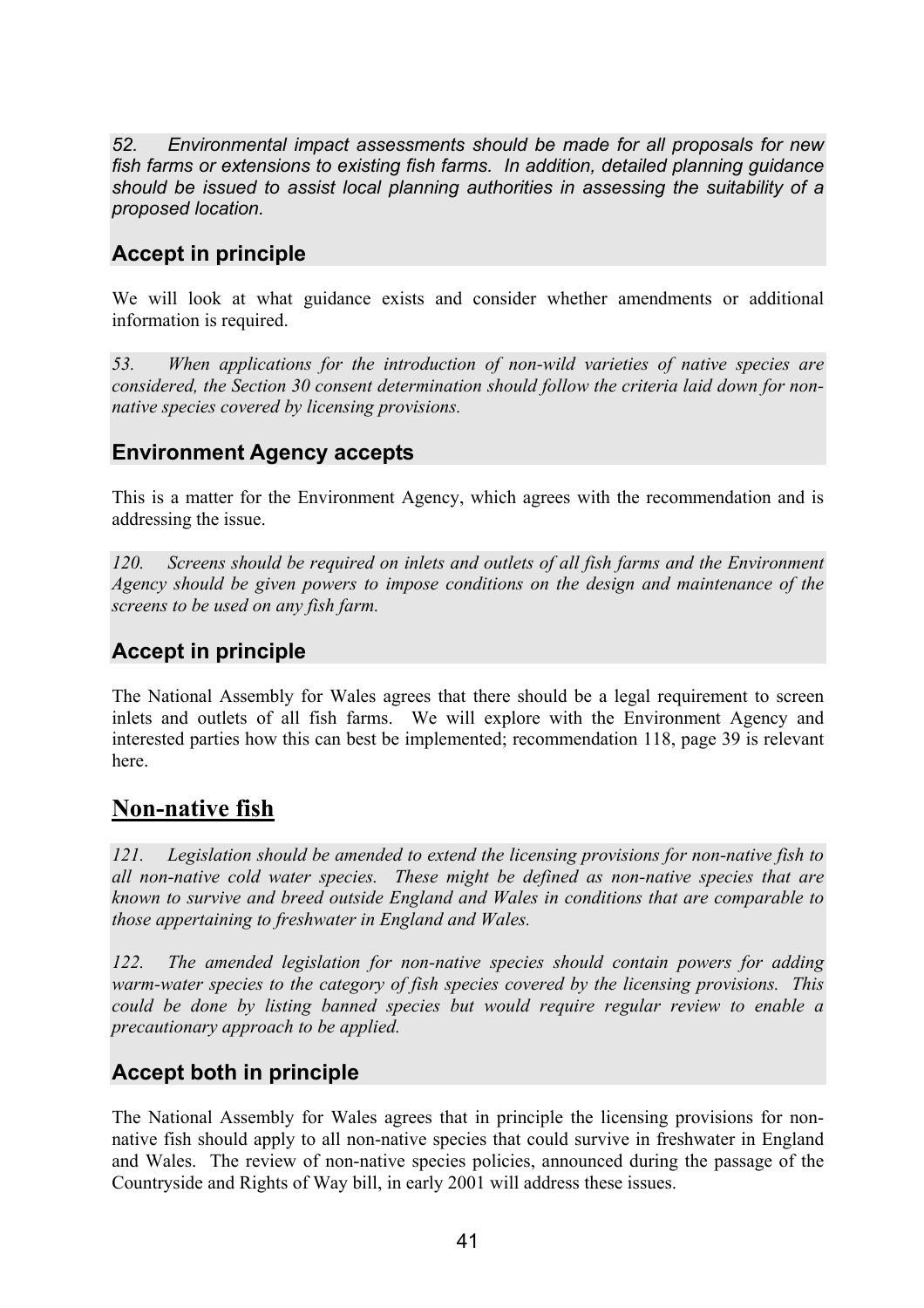*123. The Environment Agency should have explicit powers to remove and, where necessary, destroy unlicensed non-native fish and crayfish and to recover full costs from the owner or occupier of the fishery.* 

# **Accept**

The National Assembly for Wales notes that this recommendation applies only to nonnative fish which have been introduced without proper authorisation and which are judged to present an unacceptable risk to native flora and fauna. In such cases it would be reasonable to remove, and if necessary, destroy, the fish concerned. Depending on the circumstances, it might also be reasonable to recover the costs involved; compensation for the value of the fish would not be appropriate.

# **Fish health**

*54. The Government should seek a revision of the basic fish health directive (91/67/EEC) to permit specifically the imposition of restrictions on stocking fish into the wild.* 

## **Accept**

The European Commission is currently seeking the views of Member States about possible changes to Directive 91/67/EEC, and the Government has requested this change.

*55. Health checks on fish that are to be stocked should be conducted under the following circumstances:* 

- z *the Environment Agency should continue to impose fish health conditions on stocking waters where stocking would involve a significant risk of spreading disease; these conditions should not be confined to satisfying a laboratory check of a sample of the fish to be stocked;*
- the Environment Agency should carry out a risk assessment of all proposed *stockings and that the fish health conditions it imposes should be commensurate with the level of disease risk. For those stockings that do not involve a significant risk the onus should be on the owners to ensure that the fish stocked are disease free;*
- the Environment Agency should consider testing selected waters on a regular basis *to establish a list of disease free sources of fish for stocking.*

### **Environment Agency accepts in part**

Implementation of this recommendation will be for the Environment Agency.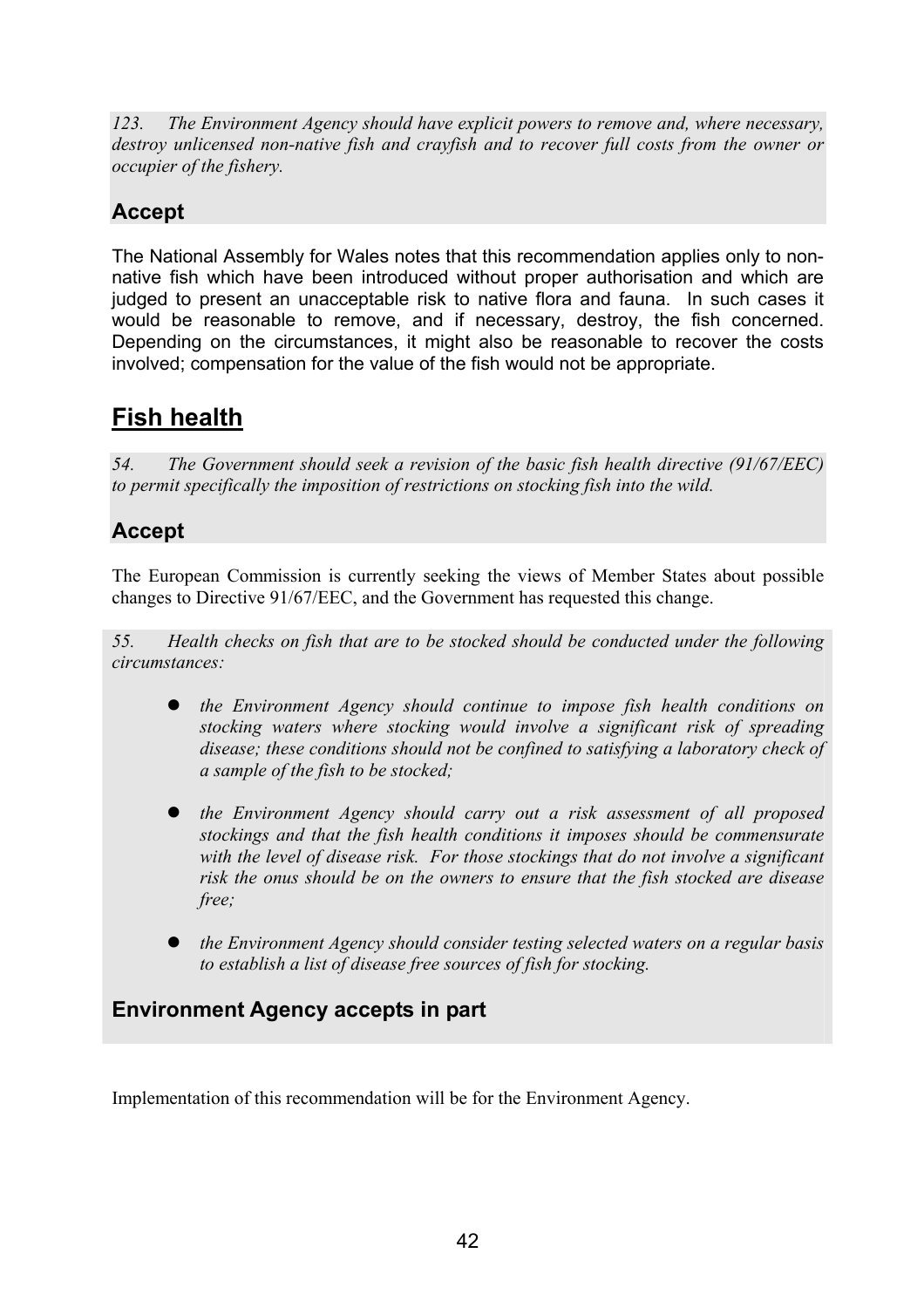# **Enforcement**

*33. Express consent from the Environment Agency should be required for the removal of predatory fish in excess of specified maximum numbers from all unenclosed waters.* 

#### **Environment Agency accepts in principle**

*124. The following procedures should be introduced to control the movements of fish:* 

- z *a system should be set up to enable all movements of live fish to be recorded and traced;*
- *under this system it should be a legal requirement that all movements of fish be accompanied by the correct documents;*
- anyone selling fish for stocking or any other purpose should be required to *register, and the onus should be on the registered seller to fill in the correct documents;*
- *moving fish without the correct accompanying documentation should be an absolute offence;*
- z *no stocking or movements for stocking should be permitted unless the stocking was authorised beforehand, and a register of all stocking consents should be publicly available;*
- an offence of possessing fish or equipment for the holding or *transporting of fish in suspicious circumstances should be created, with the burden of proof reversed so that the onus would be on those found with fish or equipment in such circumstances or without correct documentation to prove that the fish were being handled legally. Conviction for the offence should lead to forfeiture of the fish and equipment involved and the penalty for the offence should reflect potential gains from the offence;*
- z *there should be a power of disqualification and/or refusal of registration;*
- the six month rule should be relaxed so that the time limit for making *prosecutions becomes six months from the time that sufficient evidence comes to the knowledge of the prosecutor.*

*125. Ministers should be given wide ranging powers to introduce further restrictions on fish transfers, including, if necessary, prior authorisation of all movements of fish.* 

#### **Consider**

The National Assembly for Wales agrees that the arrangements recommended by the Review Group would substantially help reduce illegal fish movements, and would make it easier to trace fish in the event of a disease outbreak. The National Assembly for Wales is, however, concerned at the potential costs of the proposed system, both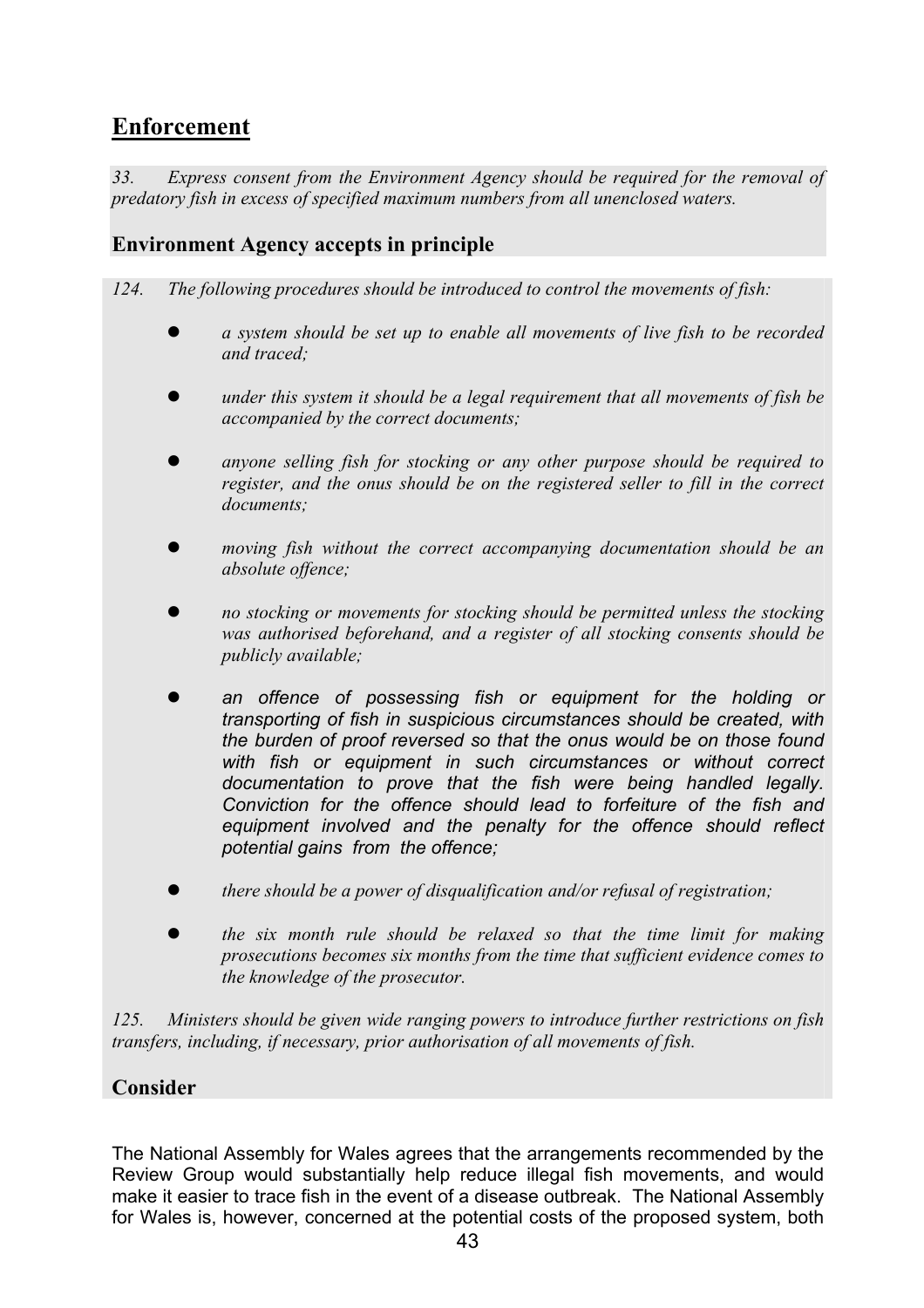to those involved in moving live fish commercially and to the public bodies responsible for administering it. It also notes that a very large number of ornamental fish are moved commercially, and these would need to be excluded from the new arrangements. We will consult further on how control of movements of live fish can be improved.

# **Live baiting with fish**

*56. Where the release or escape of fish used as livebait could have an adverse impact on a valuable freshwater ecosystem or a rare fish population, the Environment Agency should ban the use of livebait in the water in question.* 

## **Accept in principle**

The National Assembly for Wales notes that the Review Group did not feel that it had the expertise to reach a judgement on the ethical issues involved in the use of livebait, and that its recommendations focus on the potential impact of livebaiting on fish populations. The Review Group pointed out that the Environment Agency had submitted for confirmation a byelaw making it an offence to take fish for use as livebait unless the fish are retained at and used only in the water from which they are taken. It concluded that this, if confirmed, would largely address the problem of unauthorised introductions via livebait.

The Review Group goes on to recommend that livebaiting altogether should be banned in particularly sensitive locations. A considerable number of comments were received *objecting* to this recommendation. These were however, almost evenly split between those who were opposed in principle to livebaiting, and so felt that it did not go far enough, and those who believed the recommendation went too far. The Environment Agency, on the other hand, agreed with the recommendation, and the Government has decided to accept its advice. It will, in any case, be for the Environment Agency to bring forward byelaws banning livebaiting in sensitive locations. Under normal byelaw making procedures all interested parties will have the opportunity to object to specific proposals, and Ministers will consider each proposal on its merits, taking any objections into account, before deciding whether or not it will be confirmed.

*57. If there is evidence that the byelaw stipulating that livebait may be used only in the water from which they are taken is being widely disregarded, the Environment Agency should ban the use of fish as livebait in all unenclosed waters.* 

If such a hypothetical situation arises, we will take the Review Group's views into account when considering any further byelaw proposed by the Environment Agency.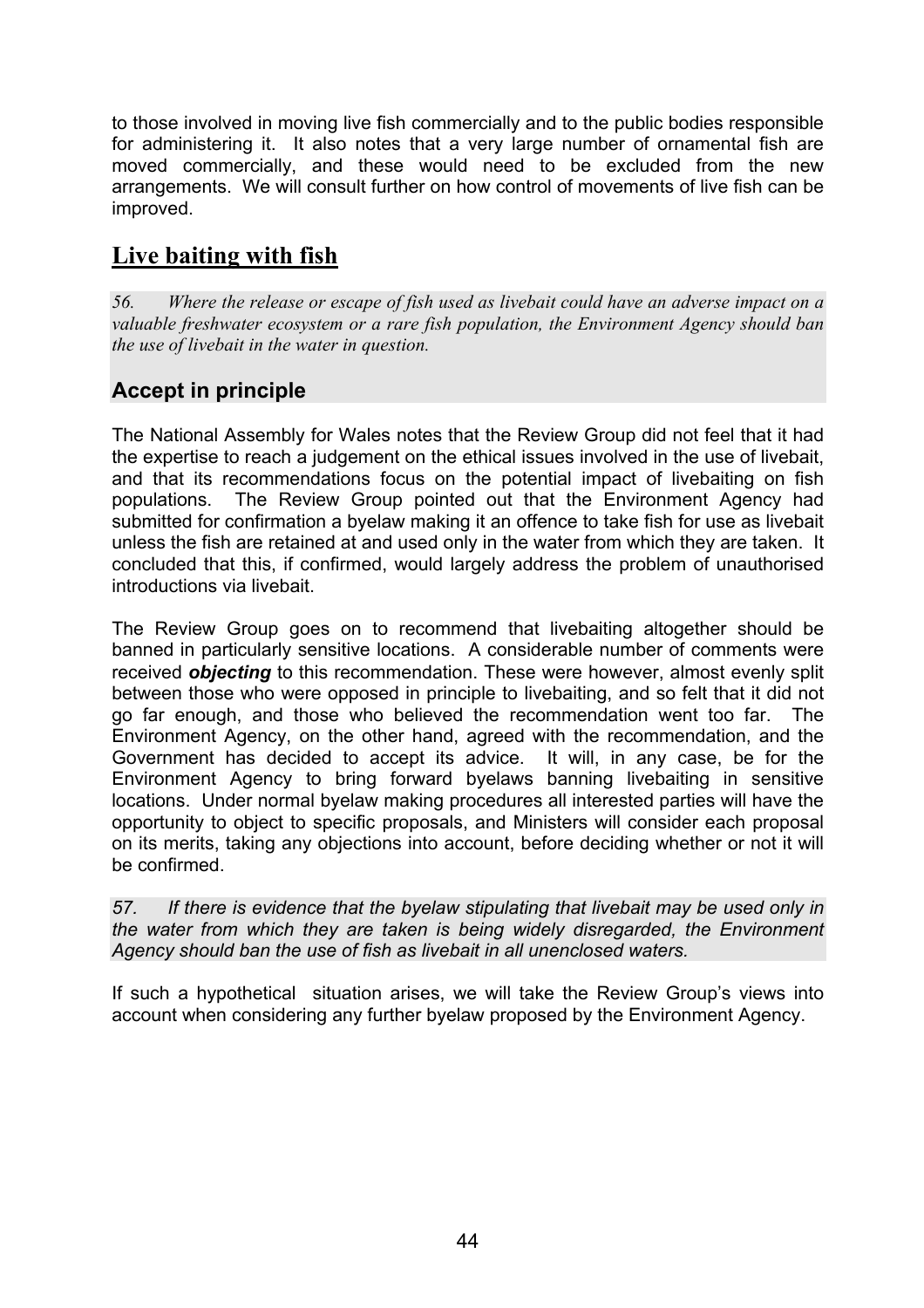# **CHAPTER 12: OBSTRUCTIONS TO THE PASSAGE OF FISH**

# **Dams**

*126. Anyone creating a new obstruction to the passage of any fish, or increasing or rebuilding an existing one, either in whole or in part, on any river should be required by law to install a fish pass to a design approved by the Environment Agency unless excused from doing so by the Environment Agency. In approving the design, the Environment Agency should determine the purpose of the fish pass, in terms of the species and sizes of fish which should be able to use it, and should require it to be suitable for this purpose.* 

# **Accept in principle**

The National Assembly for Wales agrees that in principle the existing provisions on fish passes should be extended to all rivers and that existing loopholes should be closed. We note, however, the Review Group's comments on the technical difficulties of providing fish passes that will permit all species of coarse fish to pass, and considerthat any new provisions will need to incorporate an appropriate degree of flexibility. We will wish to consult widely before new legislation on this issue is adopted.

*127. It should be a requirement to instal elver passes (if the fish pass is not suitable for this purpose) on all new or altered dams and other obstructions, and their installation should be encouraged on existing ones.* 

## **Accept**

Elver passes are very much cheaper to construct and maintain than ordinary fish passes.

*128. If it is not feasible to establish who owns an obstruction, the Environment Agency should have the power to enter on the land and take action to reduce or remove barriers to the passage of fish.* 

## **Accept in principle**

We will explore with the Environment Agency the form, scope and financial implications of such a power.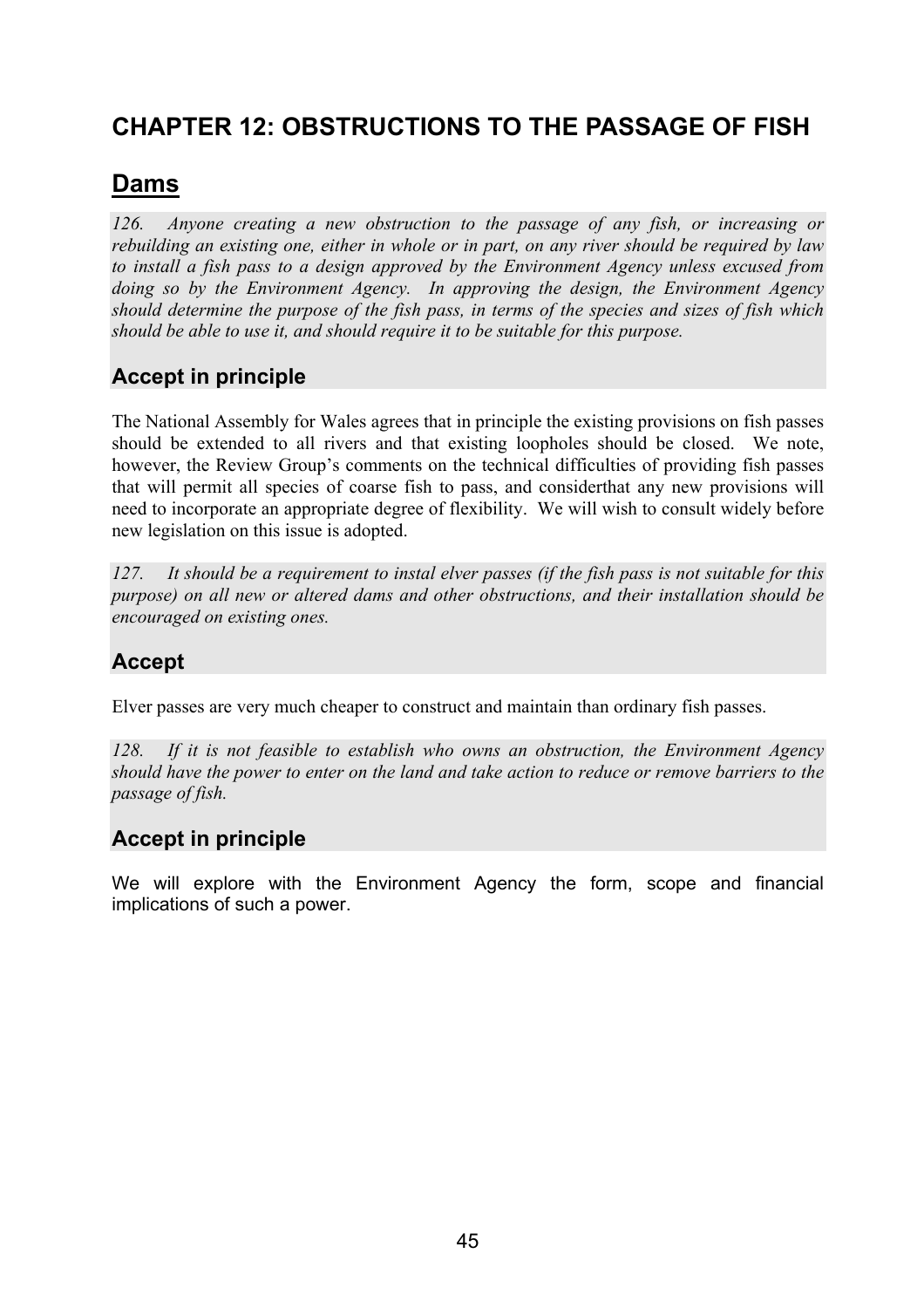# **Barrages**

*193. There should be a presumption against the construction of barrages affecting any rivers containing anadromous fish. Barrages on such rivers should be constructed only if there are over-riding social and economic benefits, and adequate mitigation measures should be introduced. The latter should include fish passes which have been demonstrated to operate over a suitably wide range of flows, compensatory restocking where this is necessary; there should also be monitoring programmes to assess the effectiveness of these measures, and adequate budgetary provision for them.* 

#### **Disagree**

The Assembly does not believe that there should be a presumption against the construction of barrages. However, we do acknowledge the need to consider the passage of fish when barrages are being constructed.

## **Screens**

*129. The legislation should be revised so as to require all outlets drawing water from rivers to be screened with a view to preventing the ingress of fish.* 

## **Accept in principle**

The National Assembly for Wales agrees that in principle the requirement to screen outlets should be extended to all rivers. We agree with the Review Group, however, that this requirement will need to be introduced in a practicable and cost-effective way, and will consult widely on this.

## **Fixed engines, fishing weirs and fishing mill dams**

*130. Future salmon fisheries legislation should treat all nets (whether fixed or not), putchers and other devices currently defined as fixed engines or fishing weirs in the same way, and existing provisions on fixed engines, fishing weirs and fishing mill dams should be repealed. Where privileged fixed engines, fishing weirs and fish mill dams are still in use, or the devices concerned have been kept in good repair and are capable of use, the right to use them should be preserved; in other cases the rights to use privileged fixed engines, fishing weirs and fishing mill dams should be extinguished.* 

### **Accept in principle**

The National Assembly for Wales agrees that future legislation on salmon and freshwater fisheries should not retain the current distinction between fixed engines and nets. We also agree in principle that where rights to use fixed engines, fishing weirs and fishing mill dams are not exercised, and the devices concerned are in disrepair, these rights should be extinguished, and will consider how this can best be done, i.e. through Assembly Statutory Instrument or Environment Agency byelaws.

*131. Future fisheries legislation should continue to prohibit the setting of any unauthorised fixed net or net left unattended in inland or tidal waters.*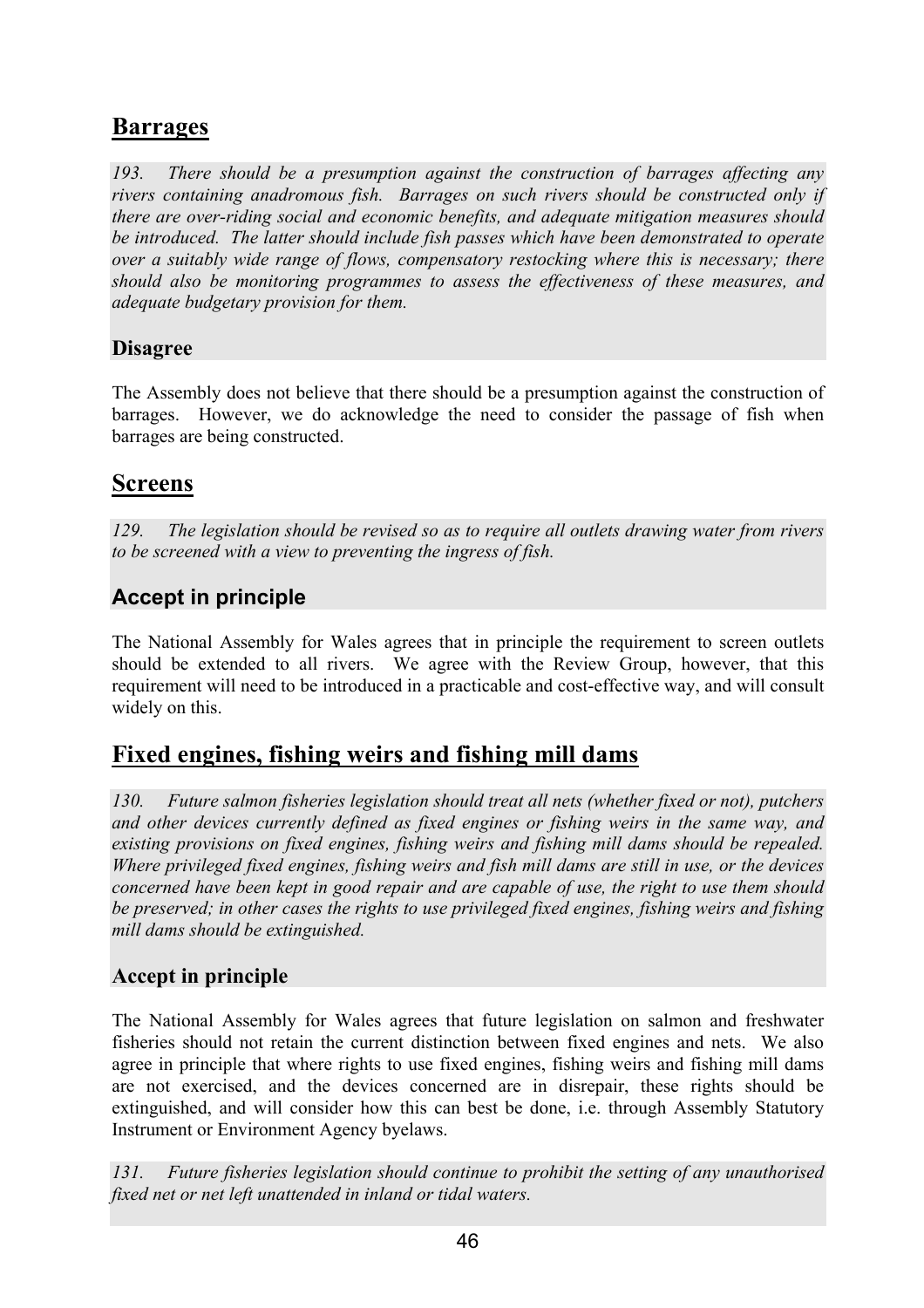# **Accept**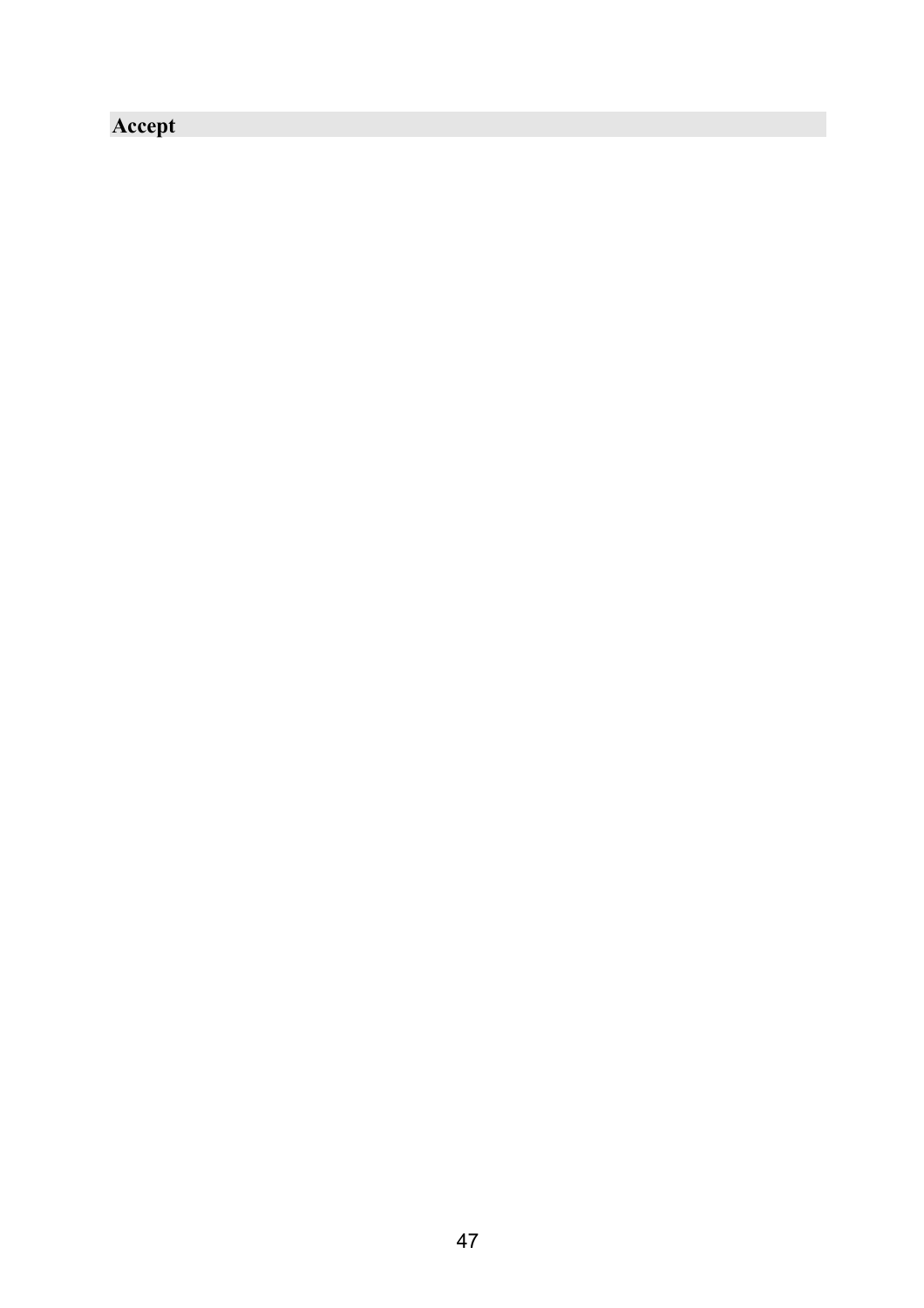# **CHAPTER 13: ENFORCEMENT OF FRESHWATER FISHERIES LEGISLATION**

# **Fish theft and illegal fishing**

*132. Statutory water bailiffs should be given the power of arrest and prosecution under the Theft Act.* 

## **Accept in principle**

We agree that there would be benefits in extending water bailiffs powers in this way, and we will discuss with MAFF how this can be achieved. It would then be for the Environment Agency to decide to what extent, and in what circumstances, this power should be exercised.

*133. The Environment Agency should have powers to dispose of equipment that has been used for poaching.* 

#### **Accept**

Under S.43 of the Powers of Criminal Courts Act 1973, following conviction for any offence a Court may order forfeiture of any property lawfully seized from the offender used for the purpose of committing or facilitating the commission of the offence, or where the possession of the property was itself the offence. Such an Order may be made irrespective of whether the Court deals with the offender in any other way.

# **Powers of water bailiffs**

- *134. Statutory water bailiffs should be given powers to:* 
	- *Examine all fishing instruments, baits containers and fish;*
	- *Search all premises used for handling, selling or otherwise dealing in fish:*
	- *Enter all lands adjoining water;*
	- *Seize, under warrant, any net or instrument suspected of being used to take fish illegally;*
	- *Arrest suspected offenders at any time of the day or night;*
	- *Demand production of a rod licence if there are grounds for suspicion that someone has been fishing recently.*

*Warrants to enter premises suspected of being used to commit fisheries offences should be valid for one month.* 

### **Accept in principle**

The Environment Agency sought all of these changes.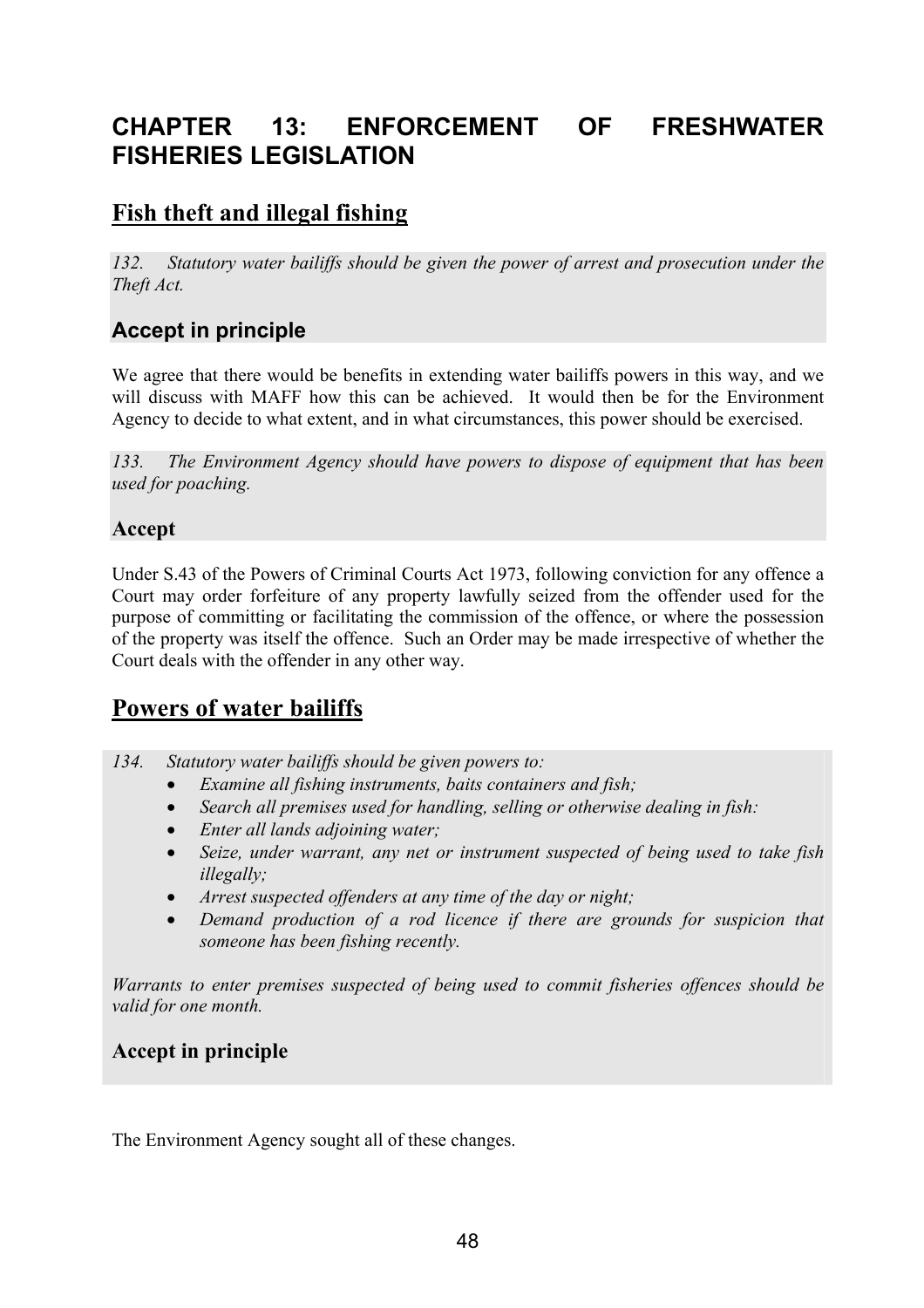*58. The Environment Agency should make greater use of properly trained and equipped honorary water bailiffs and there should be greater consistency over the use of honorary bailiffs between regions.* 

# **Comment**

This recommendation is addressed to the Environment Agency.

#### **Licences**

*59. Anglers should be required by law to display rod licences prominently on their person.* 

#### **Consider**

Subject to the views of interested parties and subject to advice on whether this might be possible under Human Rights legislation.

*60. We strongly encourage all fisheries' owners and managers to ensure that anyone permitted to fish in their waters possess a valid rod licence.* 

The National Assembly for Wales endorses this recommendation, which is addressed to fisheries' owners and managers.

*135. A summary offence of falsifying a rod licence or using a false rod licence should be created under fisheries legislation* 

## **Comment**

Section 6 of the Forgery and Counterfeiting Act 1981 already provides for prosecution of such offences in a Magistrates Court.

## **Penalties and fines**

*61. The Environment Agency should introduce a fixed penalty scheme for minor fisheries offences. For such a scheme to be viable, it is essential that the income from fixed penalties is retained by the Agency to defray costs.* 

### **Accept in principle**

This would be subject to Treasury agreement as at present all fixed penalties must be paid to the Treasury.

*136. Anyone convicted of a serious fisheries offence should be ineligible to hold a rod or net licence for a fixed period.* 

## **Accept in principle**

The Government agrees that in principle those committing serious offences under fisheries legislation or in connection with more minor fisheries offences (for example, violence against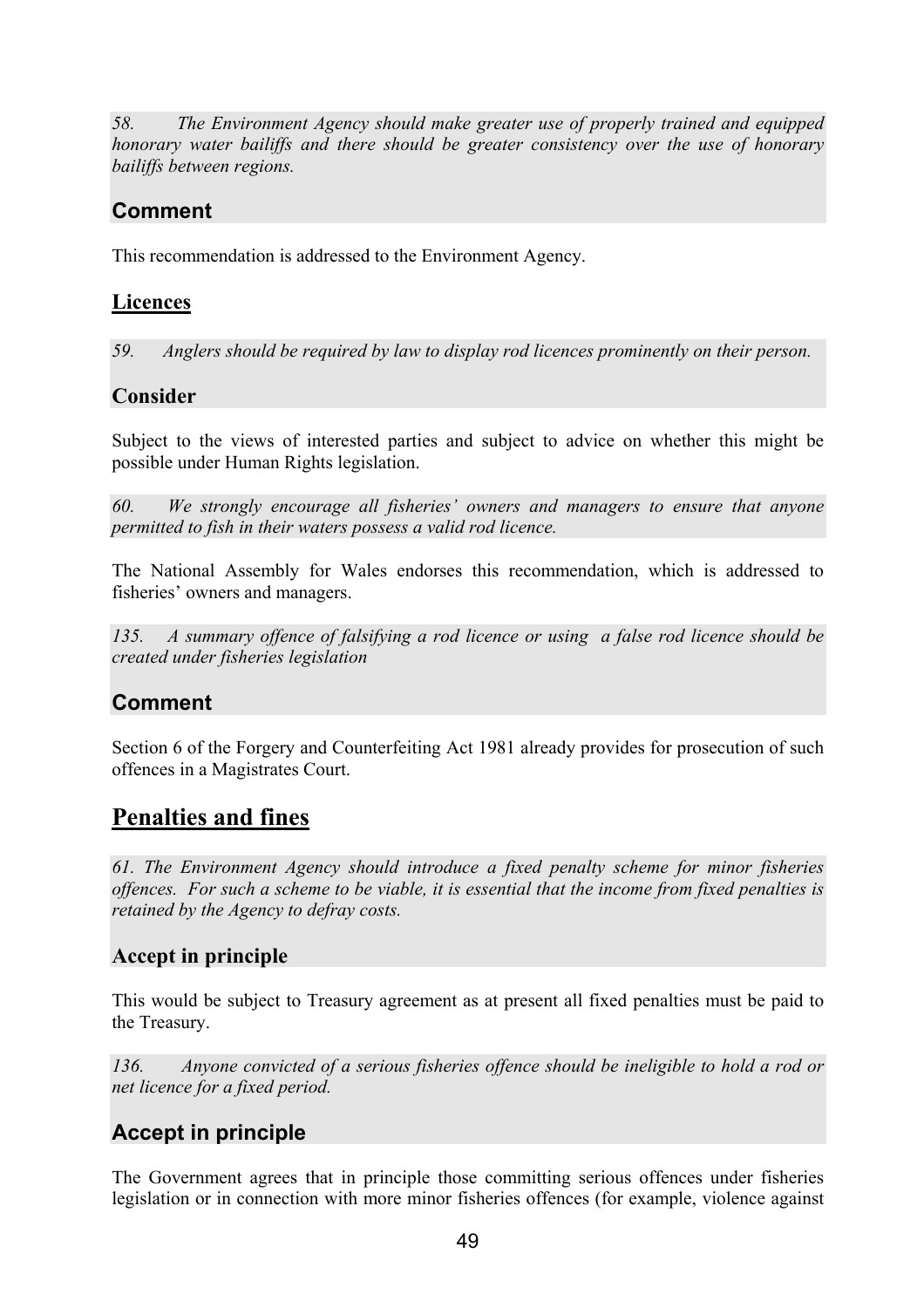a bailiff checking rod licences) should be banned from holding a relevant licence for a specified period. It will consider how a provision on these lines can best be implemented.

*62. Government and the Environment Agency should continue their efforts to make judges and magistrates aware of the potential seriousness of fisheries offences and to ensure that punishments imposed by Courts reflect the seriousness of the offence.* 

#### **Accept**

There is evidence that courts do not fully appreciate the damage which illegal fishing can inflict upon fish stocks.

*194. Government should consider setting up a specialist environment court to try environmental offences including those committed under fisheries legislation.* 

*195. Fines imposed by the courts for environmental offences should be paid to the agency responsible for bringing the prosecution to help meet the costs of mitigating environmental damage.* 

#### **Consider both**

These are far reaching recommendations, which go well beyond salmon and freshwater fisheries legislation. We will bear them in mind when considering how enforcement of environmental law and rules on mitigating environmental damage can be improved.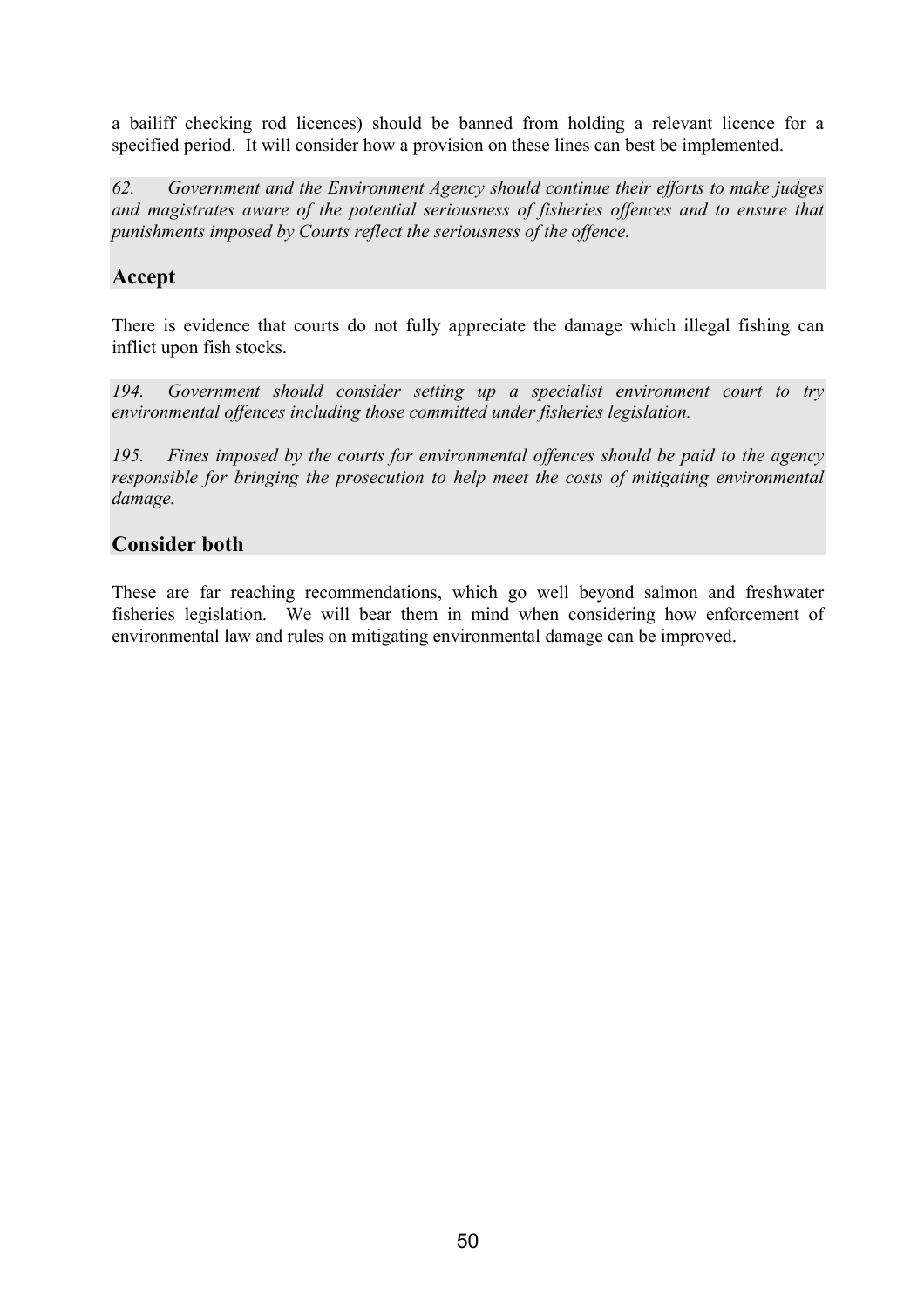# **CHAPTER 14: INSTITUTIONAL AND ADMINISTRATIVE ARRANGEMENTS**

A number of the recommendations in Chapter 14 of the Review relate to the duties and role of the Environment Agency. However, the Environment Agency as an Assembly Sponsored Public Body (ASPB) is currently subject to its first Financial, Management and Policy Review (FMPR). This review is being taken forward by the Department of the Environment, Transport and the Regions (DETR) in conjunction with the Environment Agency's co-sponsors MAFF and the National Assembly for Wales. The FMPR will be a fundamental and comprehensive review. In particular Stage 1 will ask fundamental questions about the purpose, functions and organisation of the Environment Agency. This will include consideration of whether all the Environment Agency's functions, including fisheries, are still needed or are being carried out by the most appropriate body, and whether the Environment Agency's advisory committee structure is the most efficient and effective method for engaging with local people and achieving local accountability.

In these circumstances, the National Assembly for Wales has not reached decisions on recommendations 3, 14, 16, 17 and 20. The FMPR will take these recommendations, and all the conclusions reached by the Review Group, into account in formulating its own recommendations, and the National Assembly for Wales will determine its response to these recommendations in the Review in the light of the outcome of the FMPR. The final report of the FMPR is not expected till the early autumn. Other references in this response to the Environment Agency are also without prejudice to the outcome of the FMPR.

## **The fisheries regulator**

*2. The Environment Agency should continue to be the body responsible for the regulation and management of salmon and freshwater fisheries in England and Wales.* 

See introductory remarks.

# **Roles of the Minister/National Assembly for Wales and the Environment Agency**

*91. In normal circumstances byelaws should not come into force until confirmed by a Minister or the National Assembly for Wales. There should be a power for the Environment Agency to use an accelerated byelaw making procedure in emergencies. Byelaws made under such a procedure should be of very limited duration and made only in response to unforeseeable, specific problems.* 

## **Accept in principle**

We will agree with both elements of this recommendation. We will give further consideration to an accelerated byelaw making procedure.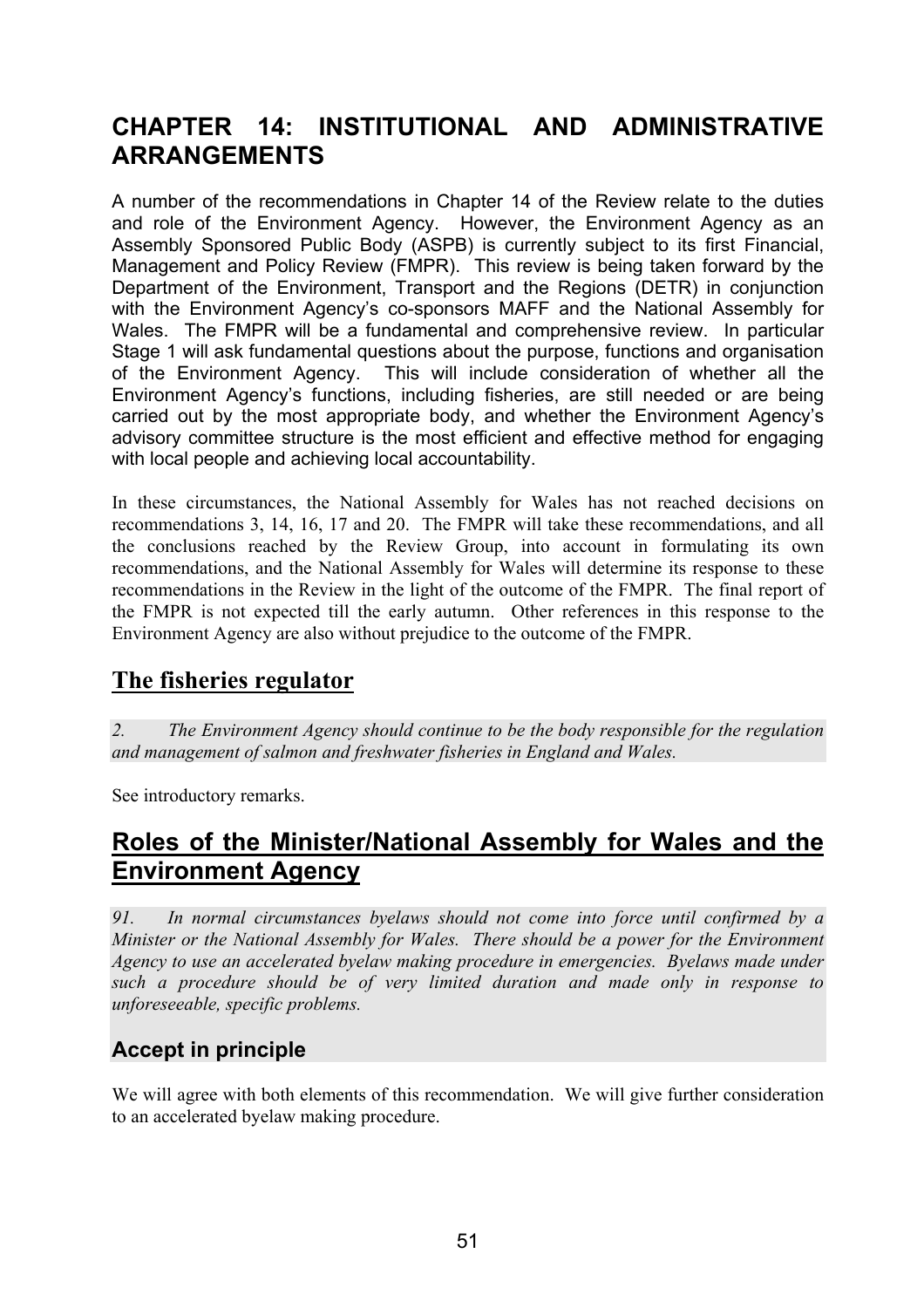# **The Environment Agency**

*8. The Environment Agency should intensify its efforts to improve integration of its policies and activities, particularly those which affect fish, fisheries and the aquatic environment.* 

*13. The Environment Agency should establish clearer accountability at Area level for implementing national policies and standards and for achieving planned environmental and socio-economic outcomes.* 

## **Environment Agency accepts both**

# **Advisory Committees**

*14. Environment Agency regions which are large and diverse should, if necessary, have more than one Regional Fisheries, Ecology and Recreation Committee (RFERAC).* 

See introductory remarks on 51.

*15. The Environment Agency should consult RFERACs at an early stage in the process of developing policy: in particular it should:* 

- • *keep committees informed of the development of policies on which they are consulted;*
- • *involve committees as fully as possible in its decisions, particularly at the regional level;*
- *take account of committees' views on any issue on which they wish to provide advice.*

**Environment Agency accepts both** 

*16. RFERAC chairman should continue to be appointed by Ministers and RFERAC members by the Environment Agency. Candidates for RFERAC membership should be interviewed by a panel with a majority of independent members and the appointment procedure should be open and transparent.* 

See introductory remarks on page 51.

*17. The Environment Agency should restore a two tier advisory structure, with a formal local committee system. Under this system the Agency should be required by law to:* 

- z *establish and maintain at least one local committee in each Area;*
- z *consult local committees, and take account of their advice, on the development of Fisheries Action Plans, on annual fishery related targets and on priorities for the use of its resources on fisheries;*
- z *consult local committees, and take account of their advice, on other issues of*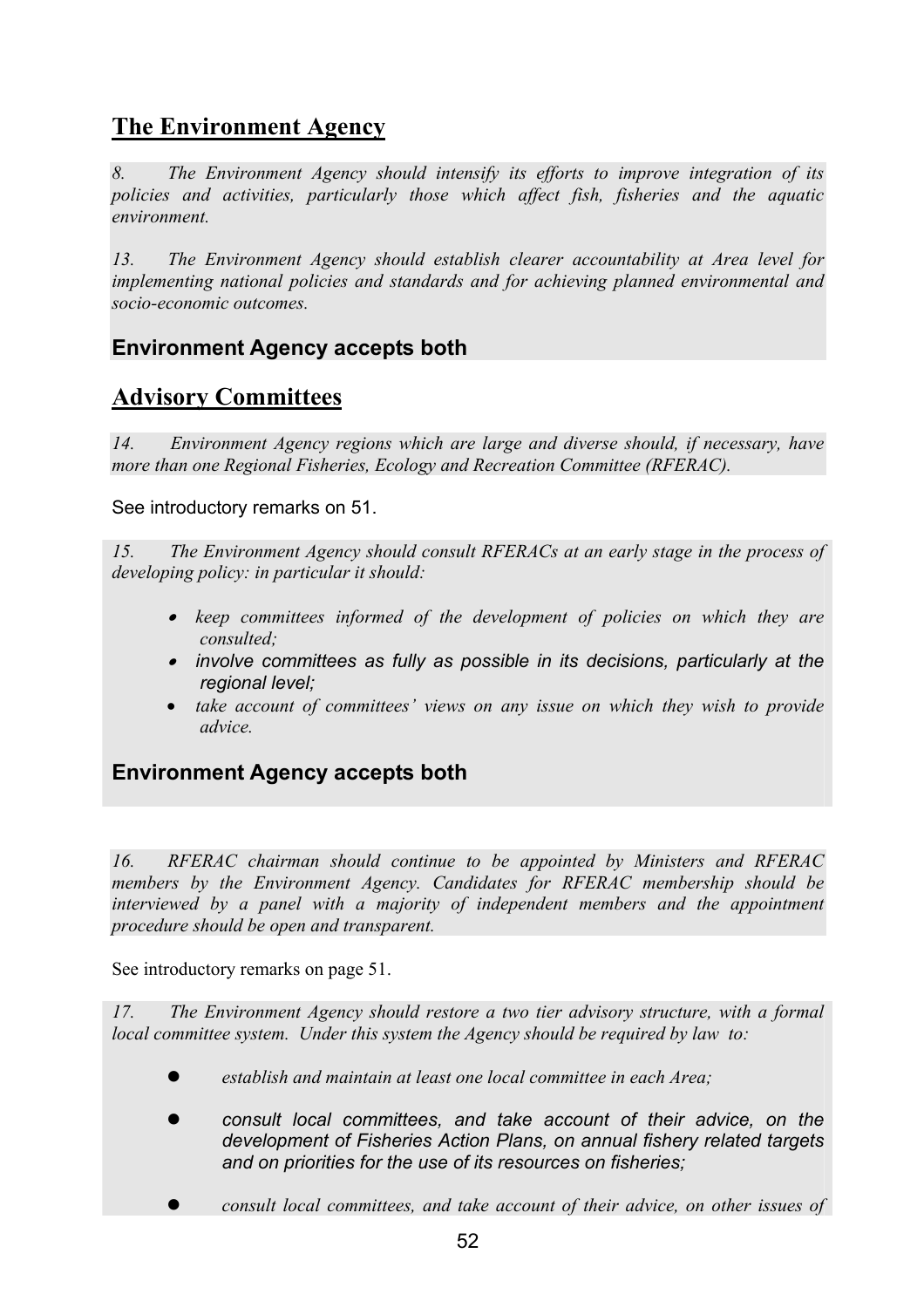*relevance to salmon and freshwater fisheries, such as local flood defence programmes, water quality investments in particular where the Agency is a statutory consultee;* 

- z *arrange regular meetings of all local committees;*
- z *report at one of the meetings each year to local committees on progress against targets and on the state of local fish stocks and additionally to make regular progress reports.*

See introductory remarks on page 51.

In considering this recommendation, National Assembly for Wales will take into account the Environment Agency's view that the establishment of a formal local committee system would be costly and inflexible. The Environment Agency believe that a more effective way to improve local consultation would be to build on existing arrangements at catchment level, where possible linked to Fisheries Action Plans. It also notes that the Review Group suggested the creation of catchment forums. While the Group saw these as independent of its proposed local Area Committees, the National Assembly for Wales is concerned that the creation of both local committees and catchment forums would lead to unnecessary duplication.

## **Arrangements in coastal waters**

*20. The Environment Agency should be properly funded, through Grant-in-Aid, to fulfil its sea fisheries responsibilities in areas where it acts as a Sea Fisheries Committee (SFC). In such waters it should perform the full range of Sea Fisheries Committee regulatory duties necessary to regulate and conserve sea fish as well as salmon, sea trout and eels.* 

#### See introductory remarks on page 51.

*21. There should be a full review of the role and powers of SFCs in coastal waters and of the relationship between SFCs and the Environment Agency. This should cover, among other things:* 

- *the respective roles and jurisdictions of the Environment Agency and SFCs;*
- how co-operation between the Environment Agency and SFCs can be *improved so as to make best use of resources devoted to the enforcement of sea fisheries and salmon and freshwater fisheries legislation in coastal waters;*
- z *extending the Environment Agency's powers to act as an SFC in estuaries of rivers containing migratory salmonids;*
- z *how the Environment Agency and SFCs can best co-operate to regulate eels fisheries in coastal waters;*
- how best to protect diadromous fish, other than salmon, sea trout and eels, in *coastal waters.*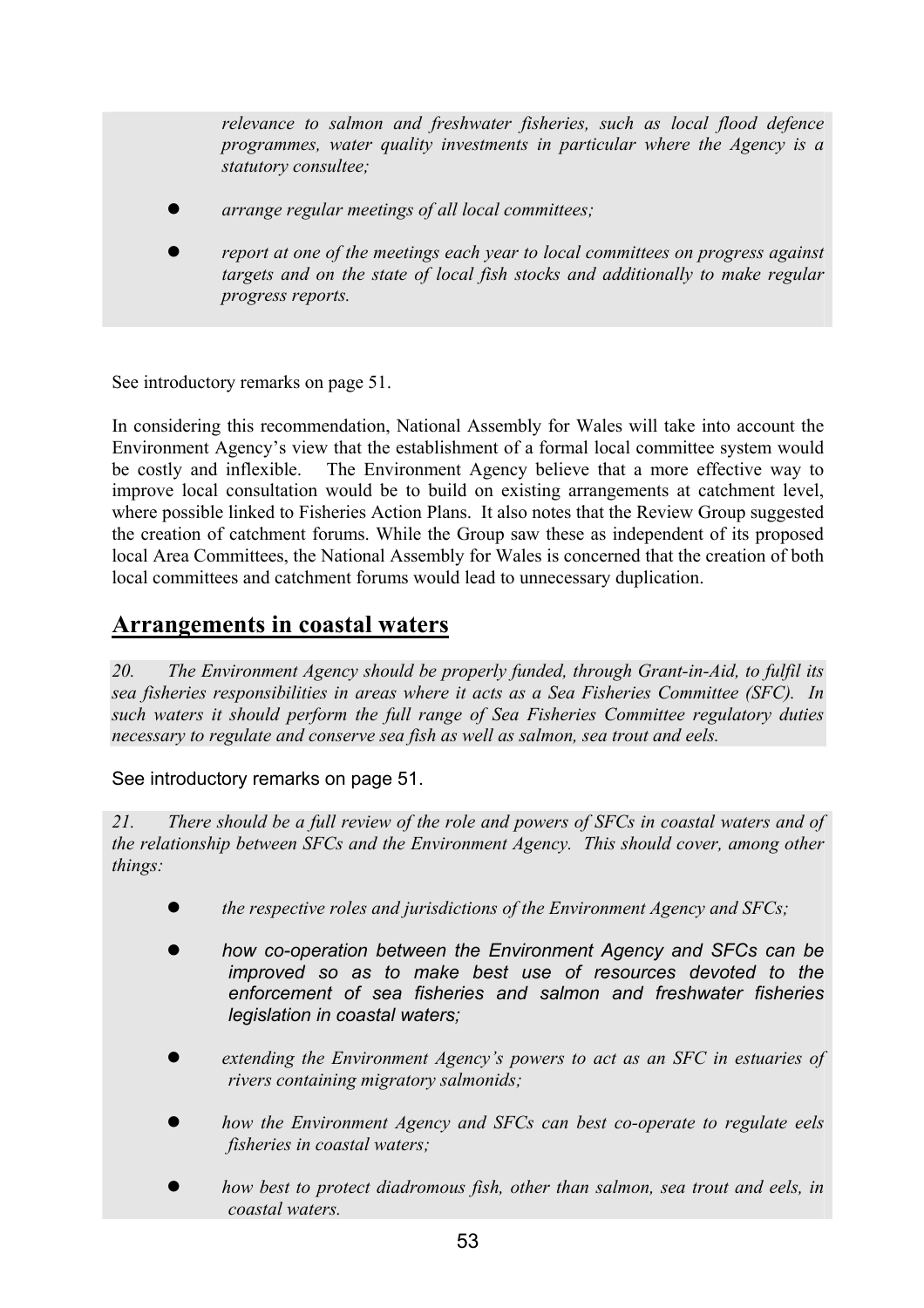## **Accept in principle**

We are currently carrying out a study into Welsh Fisheries and the relationship between the SFC's and the Environment Agency is one of the issues being considered.

## **Other agencies**

*19. Statutory agencies with functions of relevance to the management of fisheries should work more closely together to ensure that fisheries issues are properly addressed. Where the responsibility for implementing legislation falls to different agencies, it is essential that these agencies co-ordinate their activities.* 

## **Accept**

The National Assembly for Wales agrees that the statutory agencies need to co-operate closely on issues of relevance to the conservation of freshwater fish and the management of freshwater fisheries. We have already begun discussions with relevant agencies including the Environment Agency and the Countryside Council for Wales on how such co-operation can be improved.

# **United Kingdom wide issues**

*92. The Environment Agency should be able to exercise its byelaw making powers to conserve salmon and other diadromous fish originating outside England and Wales while they are within its jurisdiction.* 

### **Accept**

## **Action plans**

*18. The Environment Agency should be required by law to develop Fisheries Action Plans for all catchments. Where appropriate, Salmon Action Plans should be incorporated into Fisheries Action Plans, which should be reviewed annually with targets updated to reflect revised priorities and available resources. The development of Fisheries Action Plans should be an integral part of the LEAP process.* 

## **Accept in principle**

The Environment Agency is undertaking a pilot project on Fisheries Action Plans, and if this is successful will develop Fisheries Action Plans for all catchments. The Environment Agency accepts the need for Fisheries Action Plans to be closely co-ordinated with LEAPs. The National Assembly for Wales endorses the Environment Agency's approach but would like to consider further whether it is appropriate for Fisheries Action Plans to be placed on a statutory basis, since they will rely heavily on interest and commitment from local stakeholders.

## **Fisheries' owners and clubs**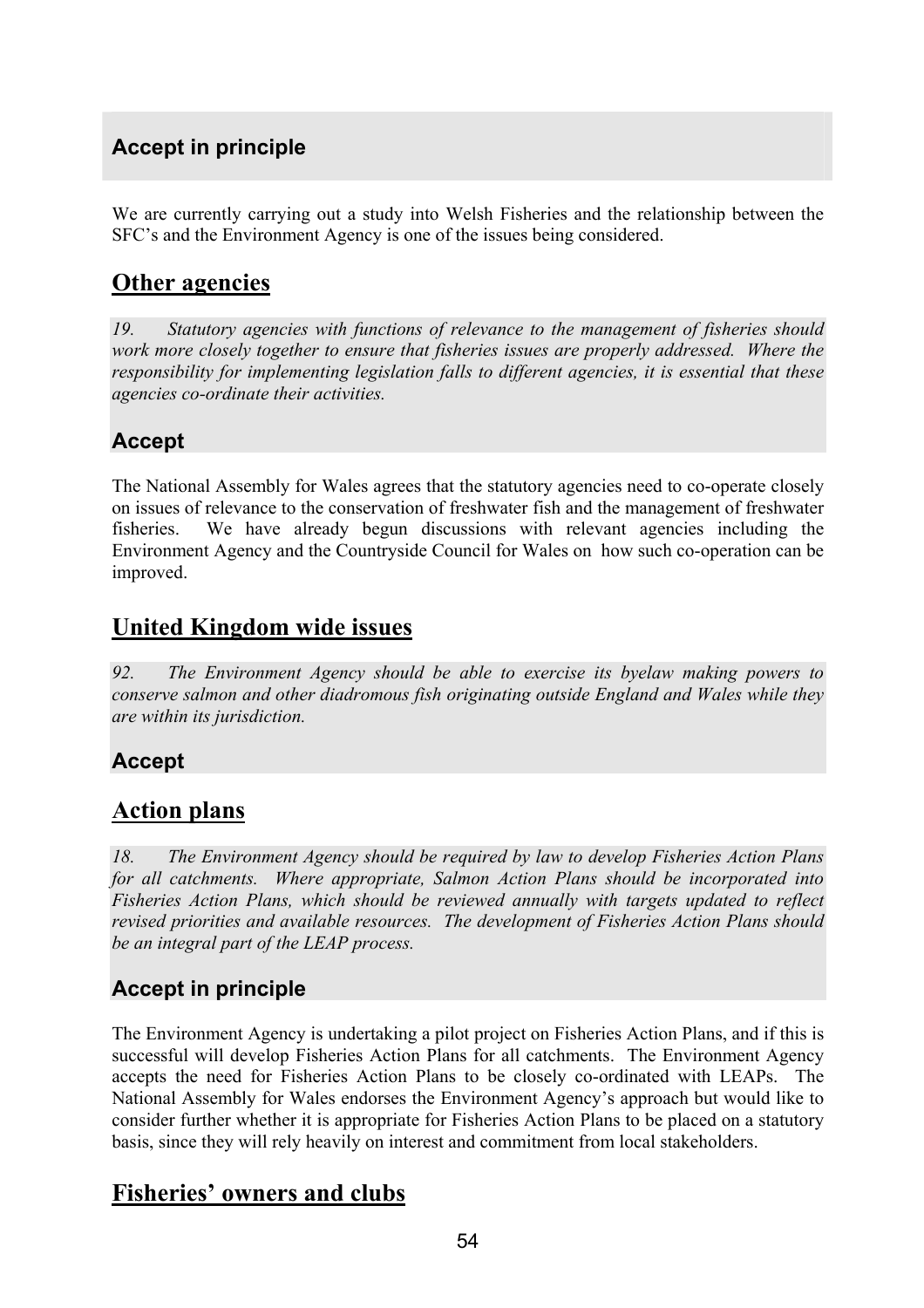*93. The Environment Agency should have the power to pay grants towards the cost of fisheries and habitat improvement work.* 

## **Accept in principle**

The Welsh European Funding Agency (WEFO) are considering whether objective 1 funds can be made available to the Environment Agency to operate grant schemes covering a wide range of environmental improvement.

## **Professional accreditation**

*27. The Environment Agency should explore areas where the management of enclosed waters can be deregulated from fisheries legislation where this encourages owners and managers to maintain, improve and develop their fisheries without detriment to fish stocks elsewhere.* 

### **Environment Agency accepts**